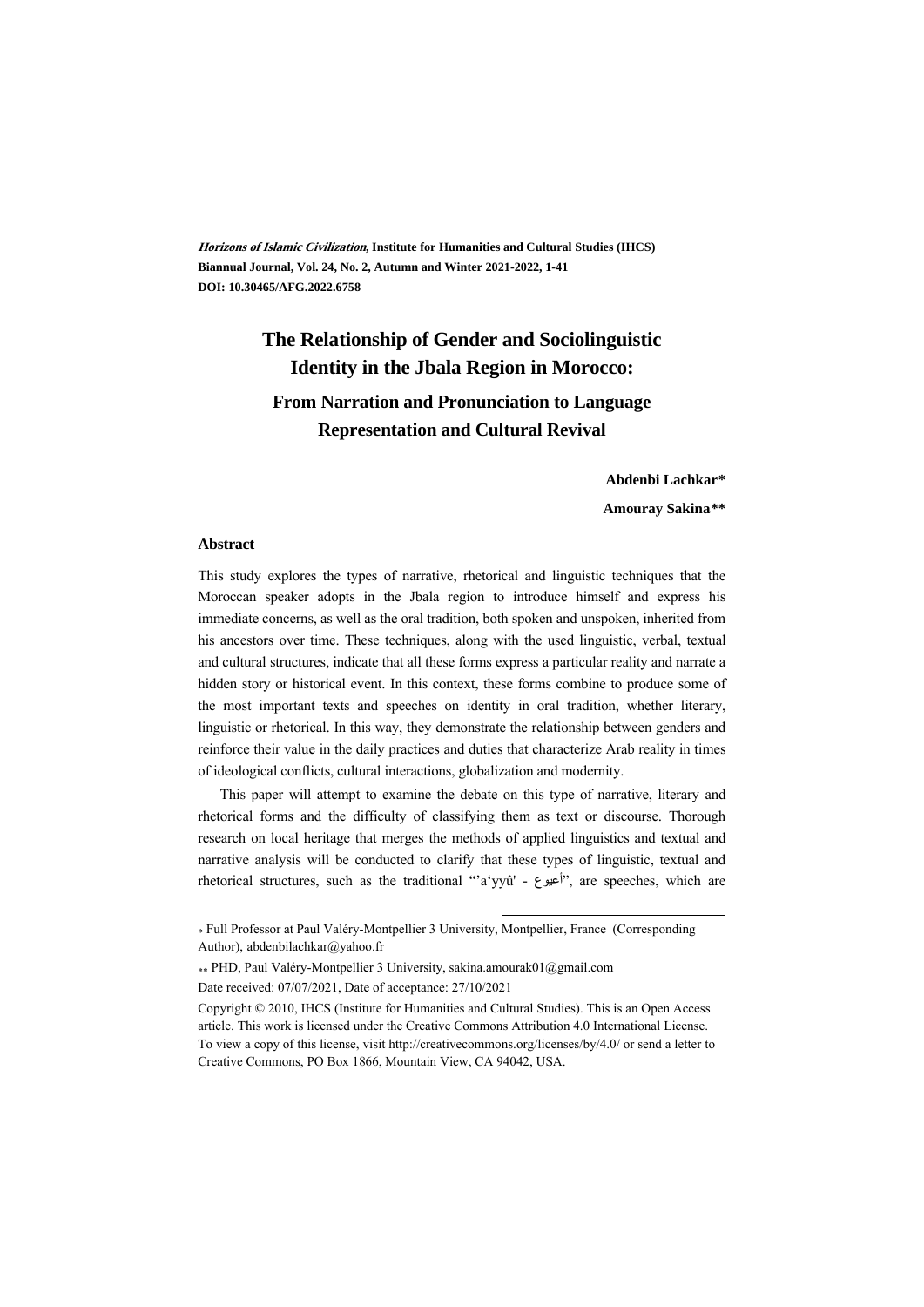simultaneously real narratives that summarize the social and economic influences on the life of the individual and the group in the Jbala region in Morocco, especially the female component of it.

Given the complexity of this multifaceted socio-historical, cultural and sociolinguistic context, this research allows us to ask the following questions:

Through the study of the historical presence of the woman in her geographical space, would it be possible to show the real role of the latter in the management of her environment, in particular the management of daily life in her home and in her rural space dominated by the importance of agricultural activity on all levels of the family and social group? Isn't the story of al-Sayyida al-Hurra there to reveal the opposite, i.e., to say that women in the Jbâla region are capable of thinking freely, of playing politics and of governing men in a space dominated by the male junta?

The study of lexies, forms and formulas, often rhythmic, in use in Jbâla space, reveals a certain overlap and a certain complementarity between the linguistic, the poetic and the rhythmic; does the use of rhythm and rhyme increase the weight and degree of the beauty of the linguistic productions of the Jbâlas which, beyond their meaning and significance, fall within the realm of the particular, the singular and the exotic, and above all, reflect the value of the attachment to space through the expression of the sensitive that has remained hidden?

Through songs, poetry, clothing, language, etc., which also form a legacy and a considerable heritage, though ignored by centralized policies, does the Jebli speaker, man or woman, address himself only to his small community or rather to a large community including all Arabs and Arabic speakers? The mother tongue he uses is a language he understands, but does it make it understood by others?

The responsibilities and burdens assumed by women in the Jbâla area are equivalent to those of men, sometimes exceeding them; does that mean that women are more involved in society than men? Do they take care of work that they cannot bear or that is not of their concern (livestock, fodder, harvest, fetching water, plowing fields, etc.)?

In line with the rapid development known to Moroccan society in all its forms, which is reflected in individual and collective behaviors and practices in society, this study will attempt, firstly, to highlight the important role that mountain women have played throughout history in preserving the linguistic and cultural identity of their society and passing it on to their children through generations. Secondly, this article will explain the how and the quality of mountain women's presence in their environment by showing the kind of burdens they bear in order to ensure the survival of their natural and social environment, especially since mountain women play a leading role in preserving traditions and culture through their participation in the maintenance of oral cultural heritage. Thirdly, this study, by simplifying and analyzing linguistic structures and their distinguishing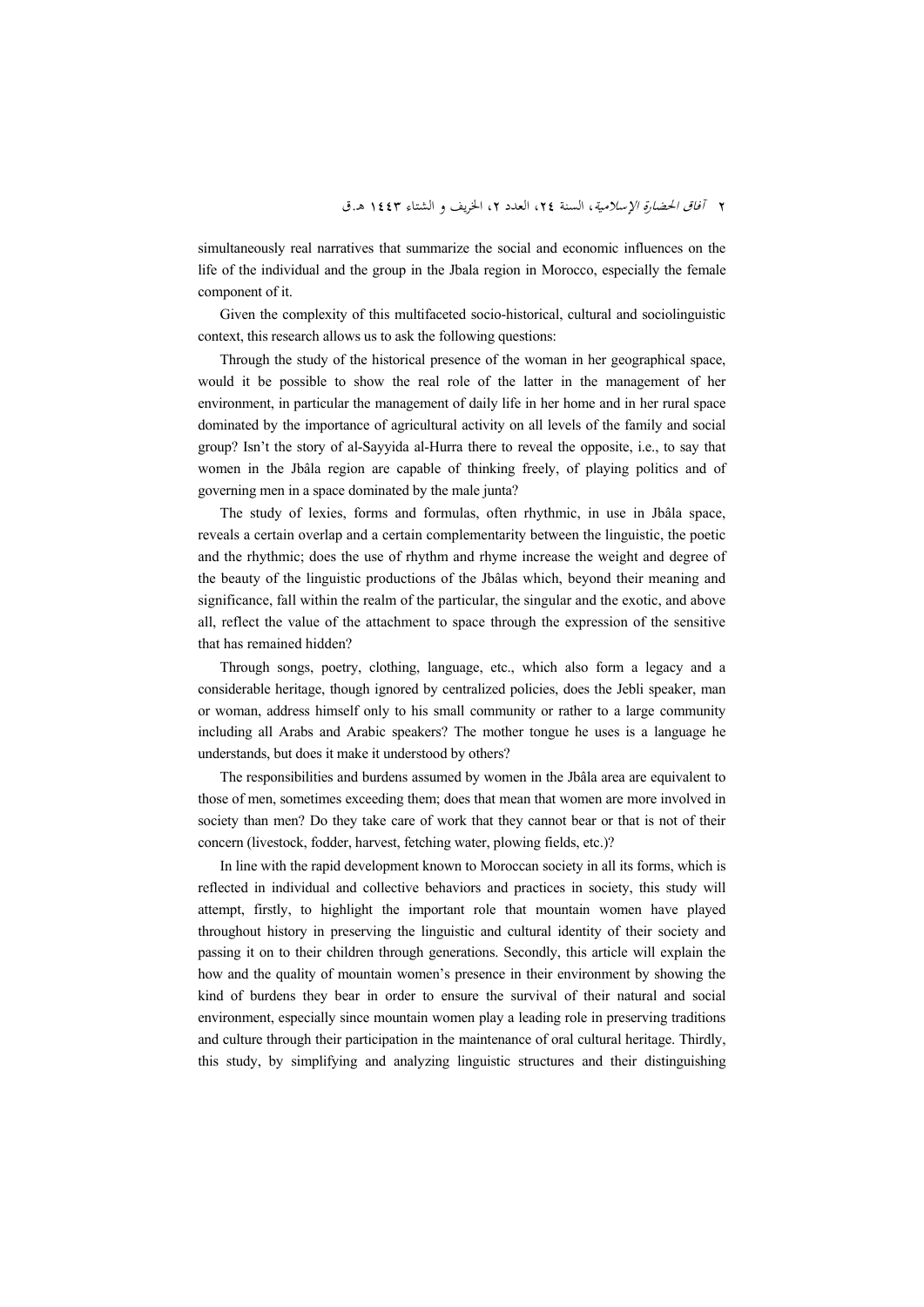characteristics such as inclination, diminutiveness of nouns, adjectives, and kinematic pairing, and the presence of built-in spoken syllables such as (dj), will confirm that linguistic features make it easier for the student and receiver to distinguish between the mountain language and the rest of the local and regional languages that characterize the Moroccan sociolinguistic space.

**Keywords:** Gender, Discourse, Narrative structures, Ideologies, Heritage Revitalisation.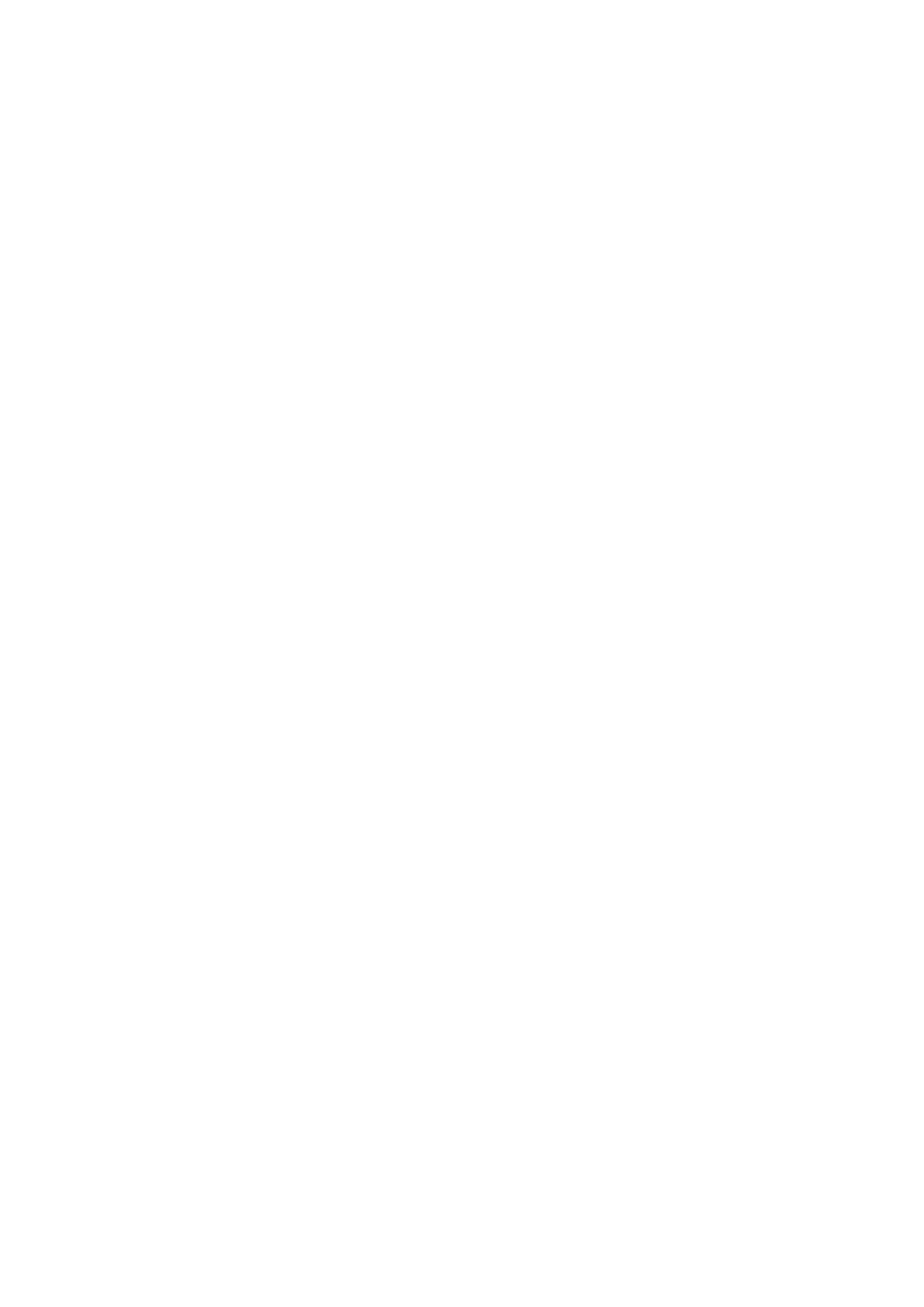آفاق الحضارة الإسلامية، أكاديمية العلوم الإنسانية والدراسات الثقافية بحلة علميّة نصف سنويّة (مقالة علميّة محکّمة)، السنة ٢٤، العدد ٢، الخريف و الشتاء ١٤٤٣ هـ.ق، ١–٤١

# **علاقة النوع والجنس والهوية السوسيولغوية في منطقة جبالة بالمغرب من السرد والنطق إلى تمثيل اللغة وإحياء الثقافة**

<sup>٣</sup> \* **عبد النبي الأشقر** <sup>4</sup> \*\* **أموراق سكينة**

**الملخص**

تستكشف هذه الدراسة أنواع التقنيات السردية والخطابية واللغويّة التي يعتمدها المتكلّم المغربيّ بمنطقة جبالة للتعريف بنفسه، وبممومه الأنيـة ومـا ورثـه عـبر الـزمن عـن أجـداده مـن تـراث شـفويّ محكيّ وغـير محكـي. وتـدلّ التقنيـات والتراكيـب اللغويّة واللفظية والنصّية والتراثيّة المستعملة على أنّ كلّ هذه الأشكال تعبّر عن<br>.  $\overline{a}$ واقع معيّن وتـروي قصّة أو حـدثاً تاريخيّاً مخفيـيْن، ۖ وهكـذا تعتبر مـن النصـوص  $\overline{a}$ والخطابات الهوياتية المهمّة في التراث المروي أدبياً كان أم لسانياً أم خطابياً بمذا المحيط. وهـي بِمذا تسـاهـم في إظهـار العلاقـة بـين الجنسـين وتمييـز قيمتهـا في مجـال الممارســات والواجبــات اليوميــة الــتي تميّــز الواقــع العــربيّ في زمــن الصــراعـات الأيديولوجية والتداخلات الثقافية والعولمة والحداثة. ستحاول هذه الورقة دراسـة الجـدال الـذي يـدور حـول هـذا النـوع مـن الأشكال السّرديّة والأدبيّة والخطابيّة وصعوبة تصنيفها كنصّ أو كخطاب. وسيهتمّ البحث المعمّق في التراث المحلي،

.

<sup>\*</sup> أستاذ جامعي، بول فاليريي، جامعة مونبليه،3 فرنسا (الکاتب المسؤول)، fr.yahoo@abdenbilachkar هه مرشّحة للدكتورا، بول فاليريي، جامعة مونبليه٬۳ فرنسا، sakina.amourak01@gmail.com تاريخ الوصول: ،1400/04/16 تاريخ القبول: 1400/08/05

Copyright © 2018, IHCS (Institute for Humanities and Cultural Studies). This is an Open Access article distributed under the terms of the Creative Commons Attribution 4.0 International, which permits others to download this work, share it with others and Adapt the material for any purpose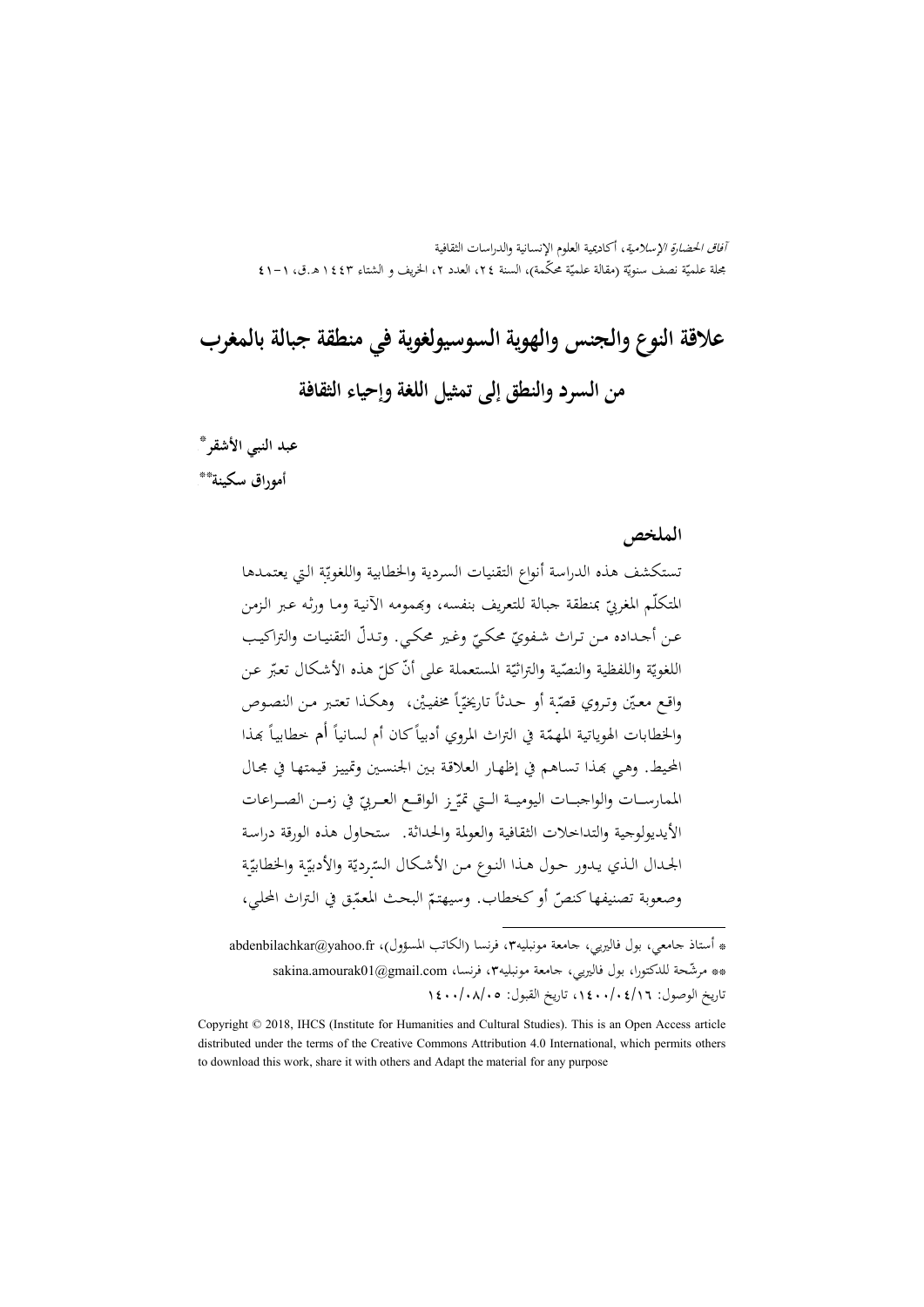والذي يمزج بين طرق ومناهج اللسـانيات الميدانيّة التطبيقية واللسـانيات النصيّة والسّـردانية، بتوضـيح أنّـ هــذه الأنــواع والتراكيــب اللغويّــة والنصــيّة والخطابيّــة<br>-ً "أعيُّـوع" مـثلاً، هـي خطابــات، وهـي في نفـس الوقـت روايــات واقعيّـة تلخّـص التـأثيرات الاجتماعيّة والاقتصـاديّة علـى حيـاة الفـرد والجماعـة في منطقـة جبالـة شمـــال المغـــرب، خصوصـــا العنصـــر النســـوي منـــه. وستســـاعد معرفـــة الأدوات والأساليب المستعملة على الوصول إلى الغاية المرجوة، وهي كيفيّة إيصال الرسالة مـن وإلى الإنســان الجبلـي وبعـده إلى المحتمــع الإنسـاني مـن خـلال تبـني منـاهج  $\overline{a}$ وتقنيات خطابيّة وسرديّة واقعيّة تساهم في تشكيل مجتمع متكامل انطلاقاً من الحـديث عـن شخصـيات شـاركت في بنـاء تـاريخ هـذه المنطقـة مـن المغـرب ومـن البحر المتوسط والعـالم العربي. وبَّمـذا تسـاهـم هـذه الورقـة في إحيـاء لغـة شـفويَّة وتراث إنسـاني مـهـدّد بالانـدثار. وتماشياً مـع التطور السـريع الـذي يعرفـه المجتمـع المغـربي بكــل أشـكاله، والـذي يـنعكس علـى السـلوكيات والممارسـات الفرديّـة والجماعيّة في المجتمع، ستحاول هذه الدراسة، أولاً، إبراز الدور المهم الذي لعبته المرأة الجبلية عبر التـاريخ في الحفـاظ علـى الهويّـة اللغويّـة والثقـافيّـة لمحتمعهـا ونقلهـا إلى أبنائها عبر الأجيال. ثانياً، ستوضح هذه المقالة كيفية ونوعية حضور المرأة الجبليـة في وسـطها عـن طريـق إظهـار نـوع الأعبـاء الـتي تسـتحملها لكـي تضـمن البقـاء لبيئتهـا الطبيعيـة والاجتماعيـة خصوصـا وأنّ النسـاء الجبليـات يلعـبن دوراً رائداً في الحفاظ على التقاليد والثقافة عبر مشاركتهنّ في صيانة الموروث الثقافيّ الشفويّ. ثالثاً، ستؤكد هـذه الدراسة من خلال تبسيط وتحليل البنيات اللّغوية والخصـائص المميّـزة لهـا كالإمالـة وتصـغير الأسمـاء والصفات والمزاوجـة الحركيّـة، ووجود مقاطع منطوقة مدمجة مثل (دج)، أنّ الميزات اللغويّة تسهل على الدارس والمتلقي كيفية التمييز بين اللغة الجبليّة وبـاقي اللغات المحليّة والجـهويّة التي تطبع الوسط اللغوي المغربي.

**الكلمـات الرئيسـة**: الجـنس اللغـوي، الخطـاب، الهويـة، الهياكـل السـردية والتاريخيـة، الأيديولوجيات، إحياء التراث.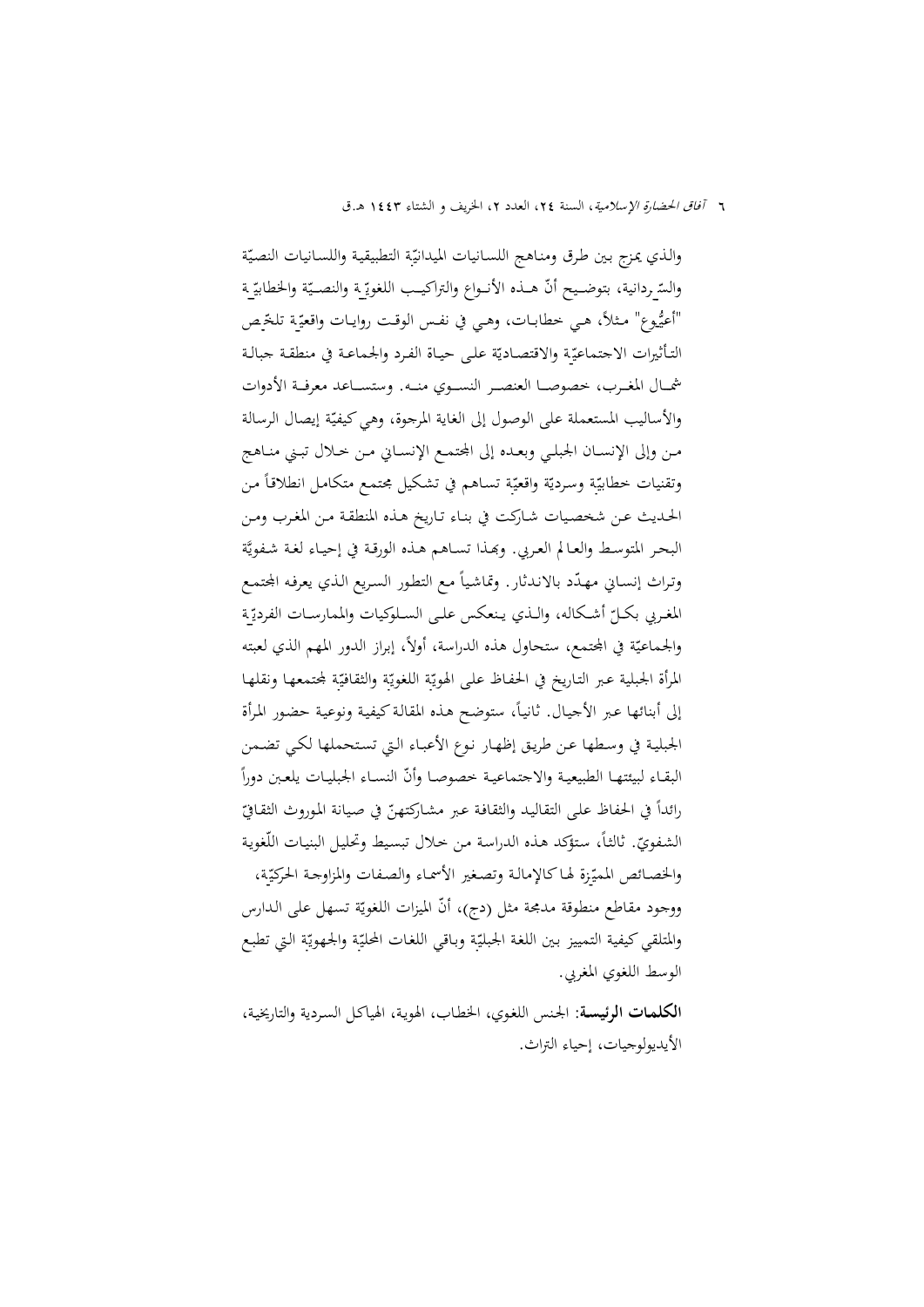### **.**1 **المقدمة**

تحتــاج العاميّـة العربيّـة الجبليّـة، كلغـة شـفويّة، إلى دراسـة متعـددة التخصّصـات ومعتمـدة علـى منهجية عميقة تظهر الخصوصيّة الاجتماعيّة الثقافيّة والاجتماعيّة اللسانيّة لمجال جغرافي مغربي ممّيز كمحال منطقة جبالة بحوض ورغة وشمال المغرب . ويحاول هذا البحث إغناء الدراسات  $\overline{a}$ الـتي اهتمـت بالعاميّـة الجبليّـة وتطورهـا المـرتبط أساسـاً بتطـور المجتمـع وطـرق العـيش بـالمغرب وتأثيرهــا علــى الممارســات اليوميــة للإنســان الجبلــي ممــا يــؤثّر بطريقــة مباشــرة علــى العلاقــة بــين التمثيلات السوسيولسانية، خصوصا الهوياتية، والانتماء إلى المكان سواء كان محلياً أو جهوياً أو وطنياً. ونذكر في هذا الصدد خاصّة أبحاث بسـانثي "Vicente" ومسعودي "Messaoudi" والأشـقر "Lachkar"، وهـي أبحـاث لسـانية تأخـذ بعـين الاعتبـار شـريحة مـن مخـاطبين جبليـين في حضـن بيئتهم الاجتماعيـة، محـاولين بـذلك ربـط العلاقـة بـين طـرقهم في الكـلام واختلافـاتهم الاجتماعية من حيث الجنس والعمر والسلوك وظروف المحادثة وسياقاēا.

تركـز هــذه الورقـة علـى دراسـة أنـواع التقنيـات السّـردية والخطابيـة واللغويـة الـتي يسـتعملها المتكلم بمنطقة جبالة بالمغرب للتعريف بنفسه والتحدث عـن همومـه اليوميـة ومـا ورثـه عـبر الزمـان والمكـان عـن أجـداده، ومـا يخزنـه تراثـه الشـفوي المحكـي وغـير المحكـي مـن معلومـات ومـدخرات. ويعتمد على دراسة الدور المركزي للمُتَغَيِّر السوسيولمساني في التعبير عن الواقع المعاش في إطـار العلاقـة المزدوجـة للجـنس والنـوع الإنسـاني والمـتلخص في العلاقـة بـين الرجـل والمـرأة، وقـد اخترنـا هنا كأنمودج المرأة الجبلية. ومعروف أنّ كلّ مجتمع يحتاج إلى جلّ قواه المادية وطاقاته الإنسـانية لمواجهـة الهشاشـة الـتي تميـزه، حـتى يـتمكن مـن النهـوض بنفسـه وتنميـة هياكلـه ومكوناتـه. لهـذا وجب إعطاء الفرصة للمرأة بغية المشاركة في تطوّر المحتمع وازدهـاره' . وبفضل تحرّرهـا، تُعتبر المرأة عـاملا مهمـا في التقـدم الاجتمـاعي وهـي بـذلك قيمـة مضـافة في المحتمـع الجبلـي خـاصّة. فالمرأة في المحيط الجبلي تعتبر بمثابة شخص مناضل، تحمل علـى كاهلهـا أعبـاءً لا تحدّ، تكـافح، بالبيـت وفي الحقـول وغيرهـا مـن الأمـاكن، مـن أجـل ضـمان عيشـها وإعالـة عائلتهـا ناسـية في ذلك الفرق بين النوع والجنس (قرامي، ٢٠١٤، ص١٠٠) الذي فرضه المجتمع وترسخ في المخيلة الشعبية والتراث المغربيين.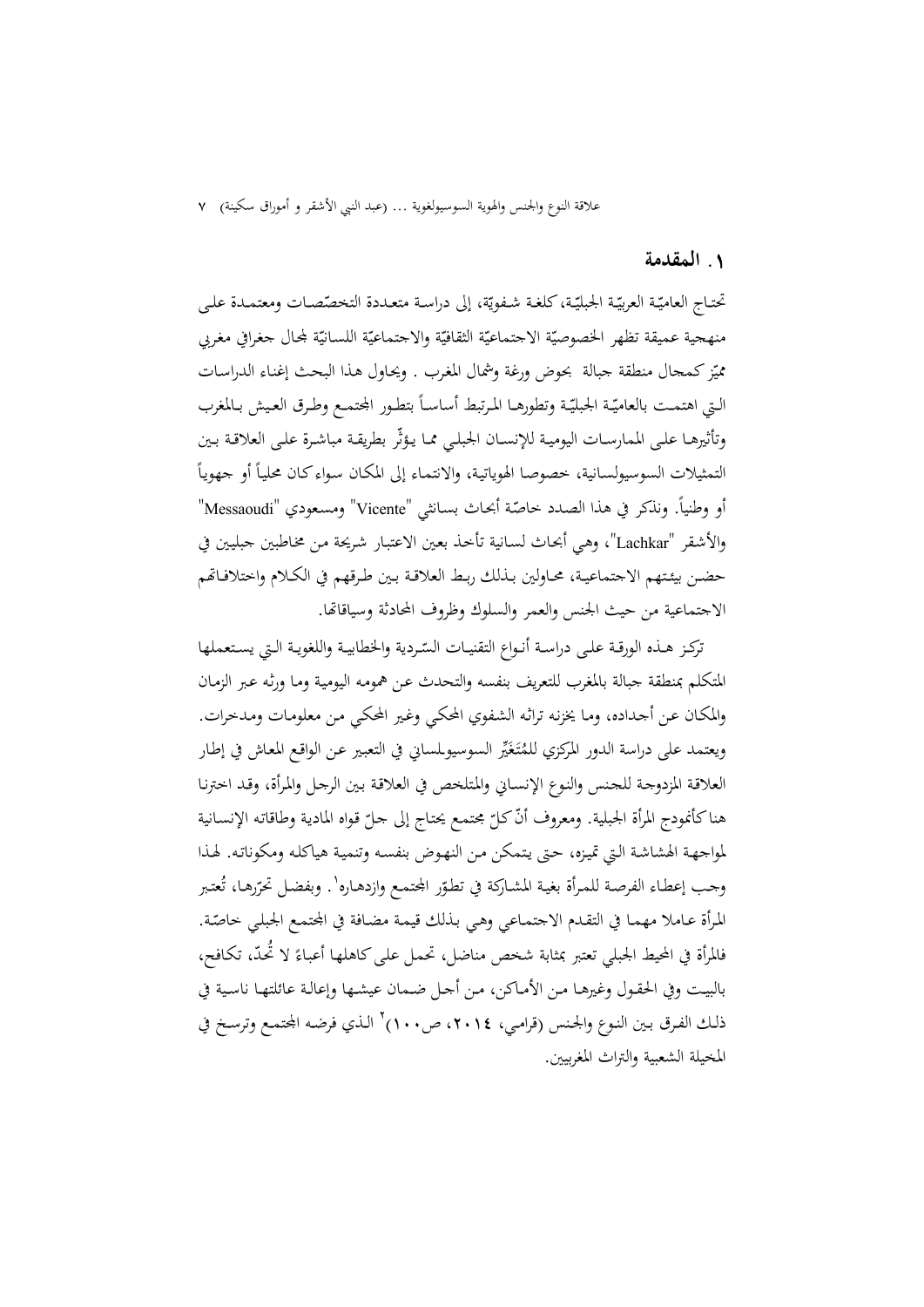واعتمــادا علــى العوامــل الثقافيــة والاجتماعيــة والتاريخيــة، تــود هــذه الدراســة، عــبر تحليــل ً ً الألفاظ والتركيبات التعبيرية وأنواع اللباس المستعملة بمنطقة جبالة، إبراز دور هـذه الأخيرة أوّلاً،  $\frac{1}{2}$ في الحديث عن الهويّة، وثانياً، في سرد أحداث تتعدى مستويات الخطاب لتتحدث عن وقائع ناريخيّـة طالمــا جهلهــا المجتمـع وبقيـت في غيابــات الـتراث المخفـي أو الـتراث المجهـول. حيــث نكشف الدراسة التعاقبية للمصطلحات المعجميّة المستعملة في الخطاب الفلاحي، زيادة على أهميتهـا الدلاليـة والسـيميائية والبراغماتيـة، أنّ كـلّ ذلـك يـدخل في إطـار نوعيّـة نقـل الثقافـة<br>. والتقاليد في المجتمع اللغويّ الجبلي.

## **.**2 **الهوية الجبلية بين اللغة والرواية والثقافة والتاريخ**

نتحكّم عدة عوامل في تحديد الهويّة الجبلية التي يغلب عليها الطابع العربيّ مع وجود بصمات أمازيغية تربط الإنسان بالمكان

## 1**.**2 **العوامل الثقافية والاجتماعية**

يحــدّد دور النســاء المغربيــات عامــة، والجبليــات خاصّــة، في البيــت مــن خــلال الميــولات الاستهلاكية للمجتمع، إذ تلعب النسـاء الجبليـات دوراً أساسيا في تبـني أنمـاط الاستهلاك المحليّ والتسيير العقلاني للموارد الطبيعية والإيكولوجية في الجهـة. وهـو مـا يبرهن علـى قـدرة هؤلاء النسـاء علـى الحفـاظ علـى البيئـة والمـوارد الطبيعيّـة ويترتب عليـه مباشـرة مشـاركتهن في تعزيز التنمية المستدامة.

ومن جهة أخرى، فإنّ مظهر المرأة الجبليّة وهندامها الذي يُميّزها ويفرّدها تشوبه اختلافات<br>-عن بـاقي نسـاء المنـاطق المحـاورة. فنجـد، مثلاً، أنّ المرأة تغطي رأسـها بقبعة جميلة مصنوعة مـن السّعف وتسمى "الشَّاشية" أو "ترازا"، وهي قبعة مصنوعة من الدوم مزينة بخيوط سميكة من الصوف متعددة الألـوان (أنظـر الصـورة رقـم 1). وأثنـاء عملهـا الفلاحـي تسـتعمل "تبانتـا" وهـي عبارة عـن قطعـة مـن جلـد البقـر تضـعها علـى صـدرها حمايـة مـن الأشـواك. وتضـعكـذلك حـول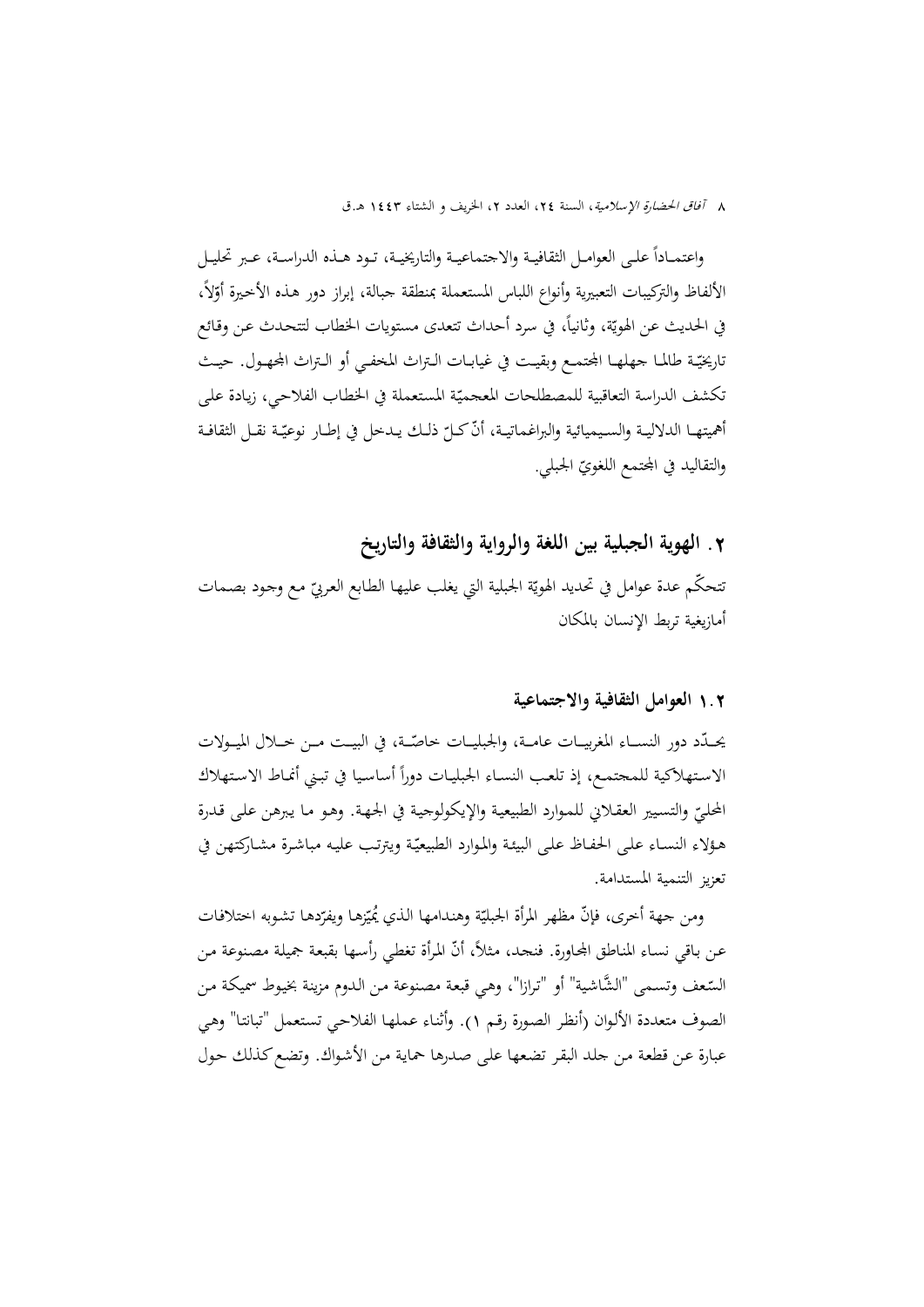خصرها "الكُرِزِيَّة" أو الحزام ويتمثّل في حزام طويل من الصّوف ملون بألوان ورسومات تختلف مـن قبيلـة إلى أخـرى، تلفّـه المرأة حـول "التشّـامير" أو "المنصـوريَّة"، أي الفسـتان الـذي ترتديـه فيغطي كامل جسمها حتّى ركبتيها. بالإضافة إلى ذلك تلبس المرأة الجبليّة المنديل أو الفوطة، وهي عبـارة عـن قطعـة قمـاش مـن الصـوف أو القطـن معقـودة حـول خصـرها فـوق الحـزام وتصـل إلى ساقها مثل مئزر أو وزرة وتسمى "المنديل ذِ ألشَّد" أومنذيل للشّد والرّبط. وهو ما يمكَّنها من حمل طفلهـا أو حمل شييء فوق ظهرهـا، خاصـة عنـد عودتّما مـن السـوق. وتضع كـذلك على رأسها في بعض الأحيان "الڭذوار" وهو غطاء من الصوف يحمي رأسها وكتفيْها.

وتستعين النسـاء كـذلك بـ"الطّرابق" وهـي لفافـة مـن حلـد الغـنم أو المـاعز يلفنهـا حـول سيقانحنّ حماية لهـا من الأشـواك (196: Vignet-Zunz, 2014, p) ". وبحذا اللبـاس اليومي الـذي يتناسـق مـع ثقافـة وتقاليـد الأجـداد، تتحمّـل المرأة الجبليـة أعبـاء الأعمـال المنزليـة والفلاحيّـة (أنظر الصورة رقـم ٢). أمّـا في يوم زفافهـا، فتُنقـل العروس الجبليّـة علـى ظهـر بغـل، مصـحوبة بأحـد إخواĔـا، مغطـاة بجلبـاب رجـالي - لا يخلـو مـن هيمنـة - أبـيض اللـون يرمـز إلى الشـرف والطهـارة. في هـذا اليوم تبكـي العروس بكـاء فيـه حنـين، لكنّهـا ليسـت دمـوع حـزن بـل دمـوع تـدلّ علـى انتقـال مـن مرحلـة حياتيّـة إلى أخـرى، وهـو انتقـال مـن عهـد الصِّبا إلى مرحلـة المسؤوليّة. فقبل مغادرتّما بيت العائلة، تبـدأ العروس في التّغريد، وهـو مـا يسـمى في منطقـة جبالة "أغْرّاذ" ، وبنبرة حزينة ومؤثرة تبكي جميع النساء الحاضرات تقول:

> بمّا ذيالي ! يمّا ذيالي!<br>. ما تبكي شاي عليّا! بابا ذيالي! بابا ذيالي! بقيث فيّا! راه فراقكم غالي عليّا! هذا مكتابي! االله يهانِّكم آ خوثي! االله يهانِّكم آ حبابي!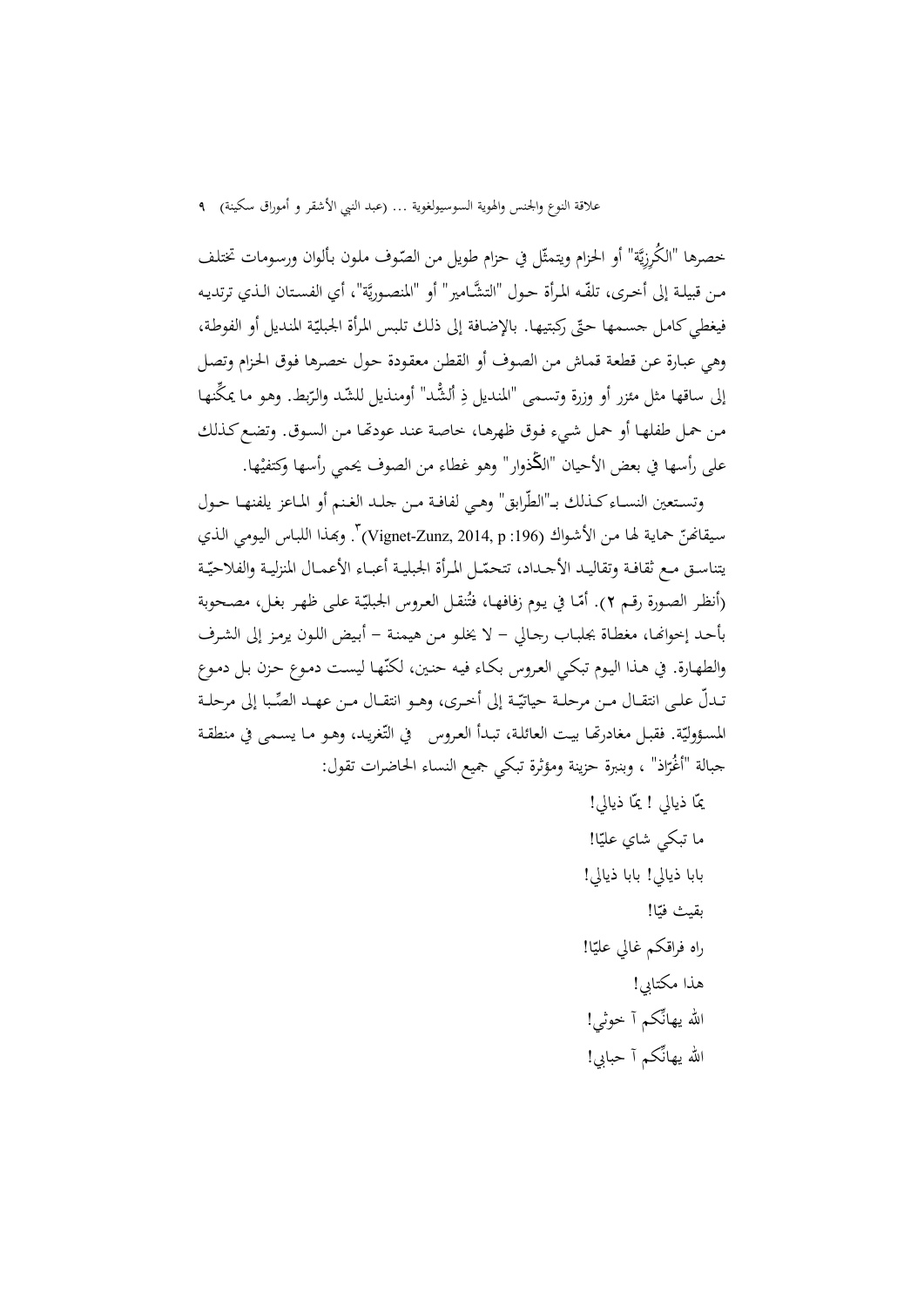أنا منكم وانتما ِّمني! سمحولي! هذا الفراق جابولينا مولانا! وهو ما يمكن أن ترجمتهكالآتي: أماه، لا تبكي عليا! أبتاه لا تحزن! ! فراقكم عزيز علي ّ هذا مصيري! وداعا ً إخوتي! وداعا ً أحبابي! أنا منكم وأنتم ِّمني! سامحوني! هذا الفراق َّقدره المولى!

نغـرّد المرأة الجبليـة لتوديـع عائلتهـا ليلـة زفافهـا، أو عنــد مـوت شـخص مقـرّب، وفي كلتـا الحــالتين يكــون الفــراق صـعباً عليهــا. فتخاطـب المـرأة أو الفتــاة،كمــا هــو الشــأن في المثــال المذكور، كلّ عزيز وغالٍ على قلبها مثل الأمّ والأب بكلمات شعر حزين وليد اللحظة ونابع مـن القلـب لا يخلـو مـن أحاسـيس جياشـة، لا إراديـة، تُعـرّف بانتمـاء الفتـاة الجبليـة وأصـولها المحافظة. وهنا تمتزج اللحظة مع السّرد والمسرود تدعونا إلى التركيز على المعطيات النصيّة وغير النصيّة التي ترمز إلى قوة تأثير الميزات اللغوية على النصّ، بصوت جبلي محض، وتُبلور مدى قيمة التعلق والانتماء الثقافييْن.

 $\overline{\phantom{a}}$ ومن جهـة أخـرى، فبـالرغم مـن قلّـة الوسـائل، فـإنّ عزيمـة المرأة الجبليّـة لا تفـلّ، وعـمومـاً، لا خيار لها إلاّ العمل، فباتت يديها هي الآلية المفضلة في غياب كلّ ما يمكن أن يستعان به<br>. لقضاء شؤونها<sup>ء</sup>ُ.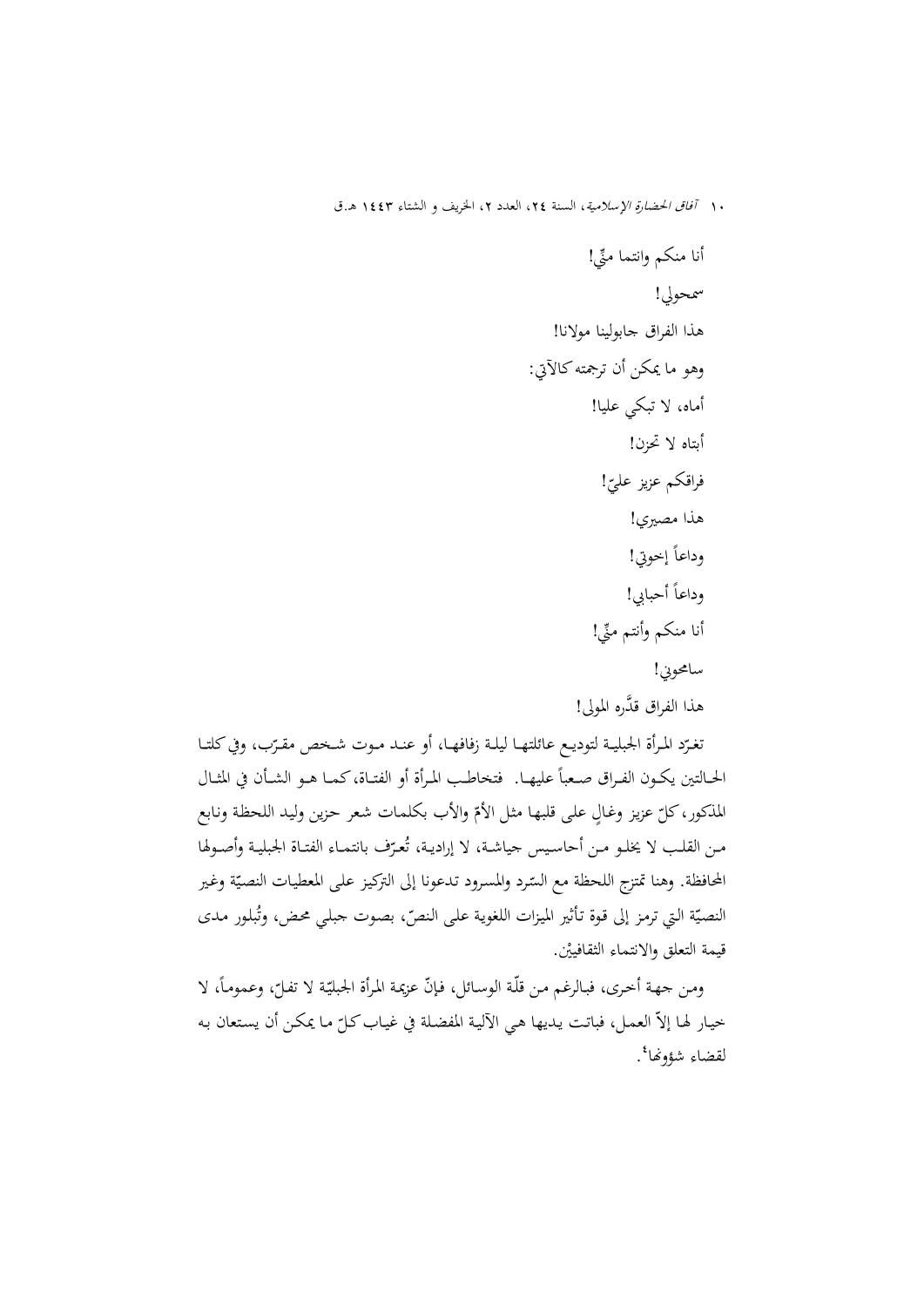ولطالما ظلّ الاعتقاد السّائد في الثقافة العربيّة الإسلاميّة أنّ العمل الفلاحي من اختصاص<br>-الرجل. لكن عند جبالـة، يبقـى دور المـرأة مسـاويا لـدور الرجـل. فهـي تقـوم بـنفس الأعمـال الـتي ً يقوم بها، تشاركه في الإنتاج الفلاحي وتحقيق الغذاء المحليّ. هذا التساوي سببه أنّ المرأة الجبليّة<br>-تـتقن جميـع أعـراف الأعمــال الفلاحيّـة وتقاليـدها وتعلـم مواقيـت فصـول الـزرع ودقـائق البـذر (أنظـر الصـورة رقـم 3). <sup>5</sup> ووقـت الجـني ووسـائله الضـرورية( :240 p 2014, ,ZunZ-Vignet( ولـذلك تعتـبر المـرأة في هـذه المنطقـة الجبليـة العربيـة فاعلـة مركزيّـة في السلسـلة القيميـة للمـحـال الثقـافيّ والفلاحيّ، وهـو مـا ينعكس مباشرة علـى التنميـة السوسيو–اقتصـادية القرويـة وعلـى البيئية المستدامة.

وبالتوازي مع كلّ ذلك، ورغـم أنّ المغرب يعرف تطوراً لغوياً لافتاً يظهر في مجـال تفاعـل اللغات واتصالها، فقـد استمرّ استعمال لغة جبالـة كـإرْث وتراث شـفويّ وجهـويّ يتحقّق بفضل النسـاء اللاّتي لازلـن يحـافظن علمى أهـمّ مميزات اللّغة الجبليّة في أغـانيهن وأناشـيدهن (Lachkar, 2013) <sup>6</sup> ، وهذا مثال على ذلك:

> آ ولايلاه آ فطيمو! لا تسقط الزّيتون أو لا تسقط الزّيتون ! لا ذعيِّع وذزَغرث وأنا راجل مجَنون! َّه آ فطيمو! آ ولايلا أجيني آ فطيمو ولا تسقي مَ العَين! لا ذعيَّع وذزغرث وأنا عَشَّاق الزَّين! َّه آ فطيمو! آولايلا وهو ما يمكن ترجمته كالتالي: يا أولياء االله آ فطيمو! لا تسقطي الزيتون، لا تسقطي الزيتون! لا تغني أعيّوع ولا تُزغرِدي فأنا رجُل مجنون!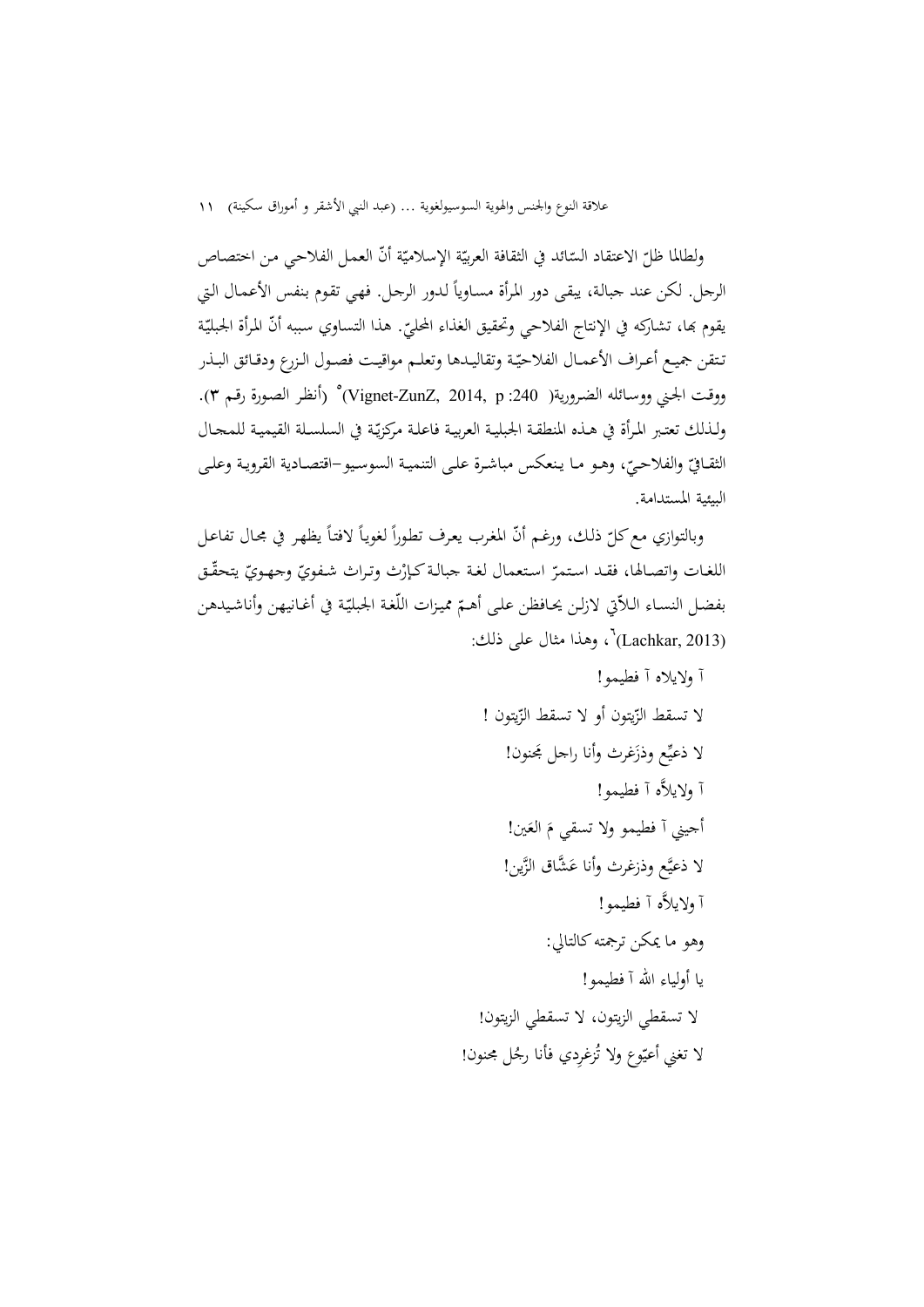آيا أولياء االله آ فطيمو! تعالَى إليَّ يا فطيمو ولا تستقي من العين! لا تُغنِّي أعيُوع ولا تزغردي فأنا أعشق جمالك! آيا أولياء االله آ فطيمو!

فهنا يتداخل اللغوي والشّعري والإيقاعي، الذي يبدو خاصّة في استعمال القافية والأوزان،  $\overline{a}$ ليزيد المحسوس المخفي تأثيراً وجمالاً وقبولاً. وتبرز من خلال تلك الأغاني قيمة ذاك التّداخل .<br>ا ِ كشعر وتراث وخطـاب يوجّهـه المخاطِب المجهول/المعلـوم إلى معشـوقته فطيمـو . فهـو يخاطبهـا باللغة الأمّ، لغة تفهمها لأنّها ورثتها عن الأجداد واكتسبتها من الأباء. وهو ما يجعلنا نتحدّث اليوم، وبناء على ما سلف، عن إيكولوجية لغويّة خاصّة ودائمة داخل هذا السياق<sup>٬</sup>. وعلى الدارس أن يعتمد لفهم ذلك على تقنيّة الأصوات المتعدّدة، ثمّ الانتباه إلى الاتجاهات السَّرديّة المتداخلة التي تستخدم الشخصيات المخاطِبة والمخاطَبة التي توهم أنَّما جزء لا يتحزأ من المجتمع. ويُمثِّل الراوي بطله الوحيد كما هو الحال في الرواية، مما يساعد على عرض متنوع للأحداث والأهداف. وهـذا في حدّ ذاتـه نوع سرديّ فريد يجمع بين الخطـابي والمحكي في آن واحد. وحيث يلجأ الرّاوي المخاطِب العام، الحاضر الغائب، في النصّ الخطاب، إلى تكوين لوحات اجتماعيـة وإنسـانية ورسمهـا َّ لتتحـدث عـن الواقـع المحسـوس وغـير المحسـوس، المتبـادل بـين الهياكـل المكونـة للمجتمـع. ويـبرز هـذا خصوصـا عنـدما يتعلـق الأمـر بـالهواجس والمشـاعر الـتي تجعـل أفـراد الجتمـع يعيشـون بـين الحقيقـة والـوهم، عنـد روايـة أفـراحهم وحكْـي مآسـيهم. في الواقع، لا يجد الراوي الحاضر المجهول الوقت الكـافي لعرض نفسه كمـا هـو الحـال في الروايـات، لكنّه يتوسّل في الكشف عن شخصياته بطريقة فنيّة وعفوية مناسبة لحياة جبالة، حيث يجد كل جبلـي نفسـه ممـثلا فيهـا. وهـو مـا يـدفع الباحـث إلى وصـف التقاليـد والأعـراف الاجتماعيـة ّ الـتي يجـب التعامـل معهـا وتحديـدهاككنـز مـن الكنـوز الأدبيـة التراثيـة لأن الـتراث الأدبي الجبلـي قائم على الثقافة الشعبيّة المحكيّة وهو ما يساهم في بناء الشكل السّردي الخطابيّ الجبليّ.<br>-

ّ تتجلّــى القــدرات اللغوي هــام كمحافظــات علــى بيئــتهن ّ و ــة لتلــك النســاء مــن خــلال م هن وثقـافتهن وعـاداتهن ولكنة لغتهنّ التي تميّـز الانتمـاءات الثقافية، ومن ثمّـة علمى هـويتهن كنسـاء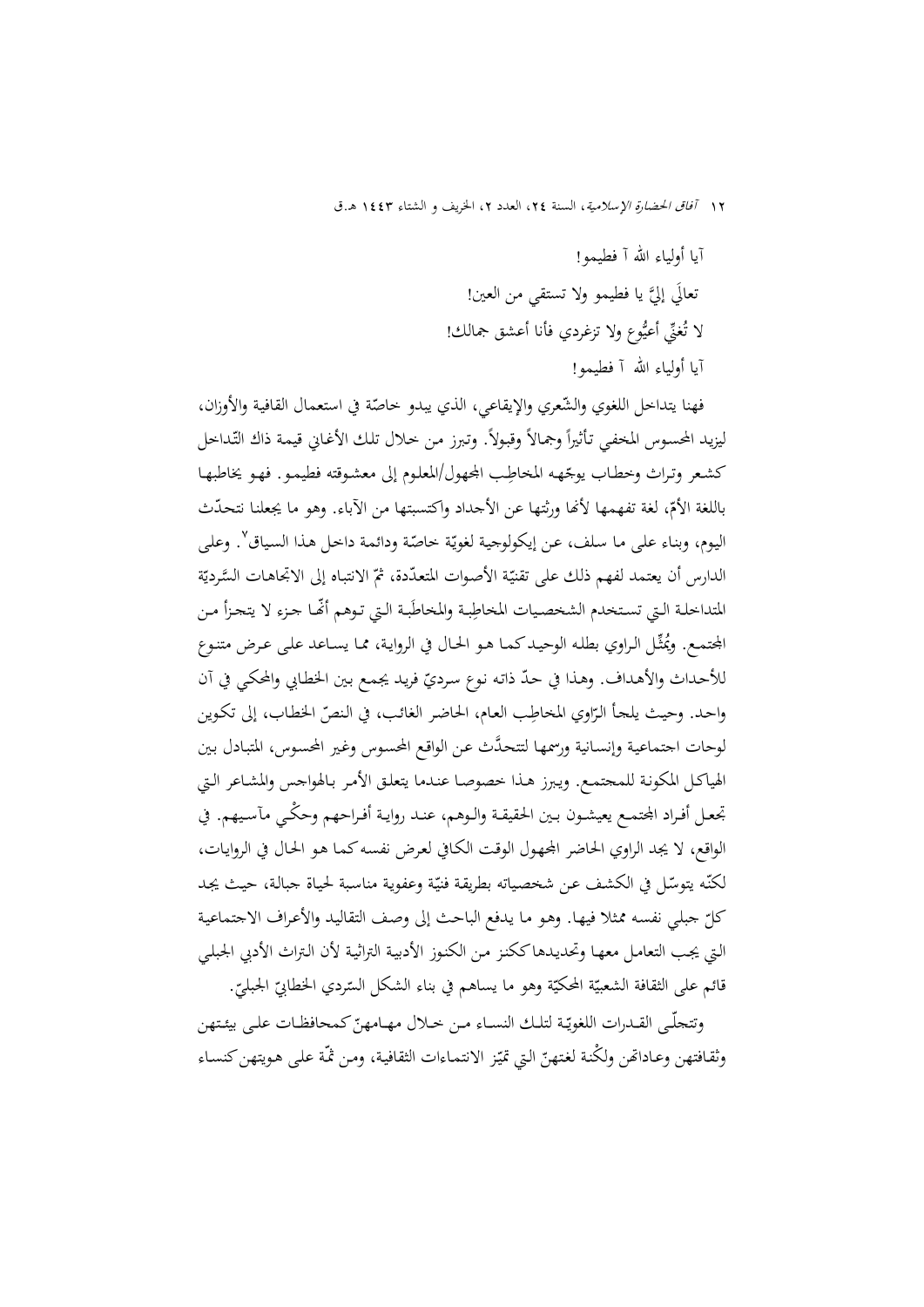جبليات مغربيات عربيات. وهو ما يوضَّح، في المستويين الأيكو – لسـاني والسوسيولسـاني، أنَّ المرأة تشكل المحور المحافظ على الهويّة الثقافية واللغوية للمجتمع الجبليّ.

وعليه، فإنّ هذه الأنواع التعبيريّة تطرح إشكالية العلاقة بين النصّ والخطاب وكيفية التفريق بينهما خصوصا وأنّ هذه الدراسة تراه كحدث بين مخاطِب ومخاطَب. ويلعب طول وقصر هذه التعبـيرات دورا مهمّــا في تحويــل الملفـوظ إلى نـصّ ممّـا يمكّـن مـن المســاهمة في الخلـط بـين معـنى .<br>ا الخطاب والنص أولاً، وبين القول والنصّ ثانياً والخطاب والتلفظ ثالثاً. وهو ما يعطي للسياق دوراً مهمّاً في كيفية سرد الأحداث ووصفها مما يزيد من حدة تداخل اللغوي اللسـاني والخطـابي<br> ً والسـيميائي (غريمـاس Greimas). إذ يحـاول هـذا السـياق إبـراز المـرأة الجبليـة كـامرأة تحَـبّ، أولاً،  $\overline{\phantom{a}}$ وكنموذج للمرأة المكافحة على شتّى الأصعدة ثانيّاً، فهي حاضرة في حلّ النضالات من أحل<br>. تنمية محيطهـا، إذ تتحمّل، بِنُكران ذاتّها، المسؤوليّة التي وضعت على عاتقهـا. وزيادة على دور ن ِ الأمومــة، إنجـابــأ وتربيــة للأطفــال، فـإنّ المـرأة الجبليــة تتحمّــل الأعبــاء المنزليـة وتشــارك الرجــل في أعمال البناء والطلاء وتعرف كلّ تقنيات ذلك^. (أنظر الصورة رقم ٤).<br>.

إن وضعيّة المرأة الجبلية لافتة، ولا يستهان بما تقوم به، فوجودهـا في البيت هـو أمـر أساسـي لتـدبير مستلزماته اليوميّة إضافة إلى أعبـاء متطلبـات عيش أسرتّما، إذ تلعب دور الأب عنـدما يكون ربّ العائلة غائباً لسبب من الأسباب".

وقــد تســاوي هــذه الأعبــاء أعبــاء الرجــل وأحيانــاً تفوقــا، نظـراً إلى كثــرة المهــام النســائيّة وتنوعها، حيث تتكفّل المرأة بأعمال قد لا تتحمّلها، فهي في الغابة وفي الحقل حلال مرحلة ا<br>ا الزراعة والحصاد، وتغادر بيتها باكراً من أجل جني المنتوجات الفلاحية: حبوباً وفواكه وخضراً وقمحاً وقنّباً هندياً، زيادة على إحضار علف القطيع والبهائم. وهو ما نفهمه من مقابلاتنا المختلفة أثناء بحثنا الميداني في قبيلة بني زروال<sup>١٠</sup>، مع النساء الجبليات، خاصة المتقدمات منهنّ في السـنّ، حيـث تمكنـا مـن تسـحيل معلومـات مهمّـة فيمـا يخـص علاقـة اللغـة الجبليـة بـالمرأة القرويّة ودورها في الحفاظ على لسانها وميزات انتماءاتها إلى هذه المنطقة للحفاظ على سيرورة الحيـاة انسـجاما مـع العـادات والتقاليـد عـبر التـاريخ. وقـد حكـت لنـا بعـض النسـاء الجبليـات في ً هذا الشأن ما يلي: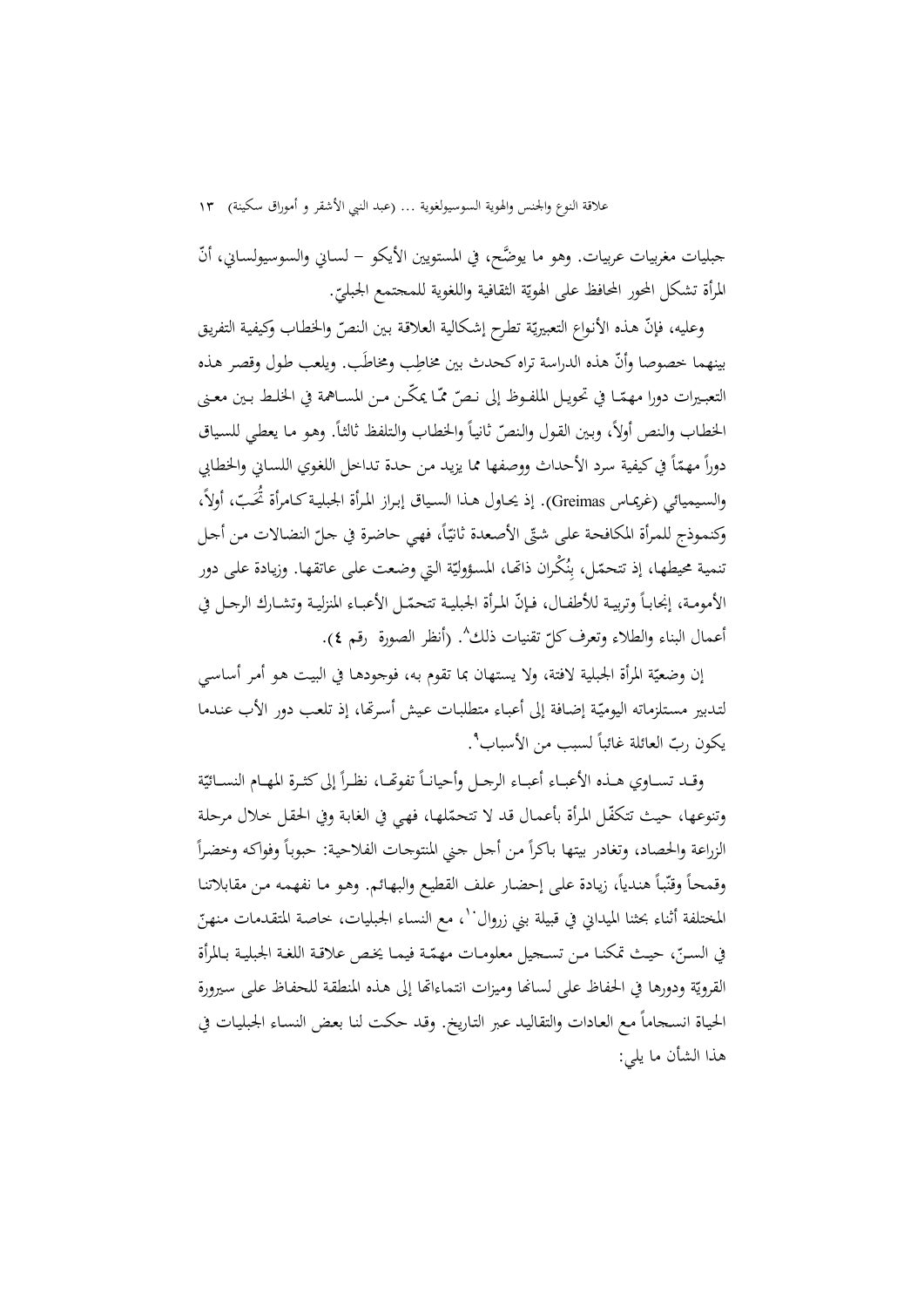### **المتحدثة الأولى**

"الدُّنيا مَشِي هِيَ الدُّنيا، أنا بَاقِي أَنْعْقْل أَبْنْتِي كُنَّا أَنْعَبِّيوْ القْفُفْ ذُ لُكَرْمُوسْ وْالزُّبِيبْ والخُبْز ذْ<br>" ب َ ن .<br>. ب ر<br>. الذَّرَة وذْ الشَّعِير، كُنَّـا أَنعَبِّيوْهُم لْحَيْشْ التَّحْرِيرْ اللِّي كَـانُو مْخَبْعِين فْ جْبَل (دج)وْدَّكَا، وبَعْض<br>. ب ْ ب <u>:</u> ْ َ ب َ َ با<br>أ المَّرَّات كانُوا أَيْعْطِيوْنَا حَتَّى لَفْرَادَا أَنْعَيِّيوْهُم لِلْمُجَاهِدِين(دج) اللِّي كَانُو فِي مُوضَاع آخَر مَن<br>. .<br>ا بر<br>بد َ ا<br>ا ن ،<br>' الجّبَل(دج)، كُنَّا أَغْبَّعُهُم، أَغْبَّعُو لْفْرَادَا فَلْقَتَّا ذْالشّطَابْ مَا كُناّشَاي أَغْنَافُو"<sup>١١</sup><br>. ب  $\overline{\phantom{a}}$  $\ddot{\phantom{0}}$ ِ:<br>: ؚۣ<br>:

### **المتحدثة الثانية**

<u>:</u> "لَعْزِيزَ ذْيَالِي أَذْعَاوْدْ لِي وْكَانَت ثْقِيلاً وْعَبّاتْ فالصّبَاح لَمْعَاز ذَرْعَا فَ الجّبَل(دج) وْفْ لَعْشِيّا .<br>ا ب َ ب رْجْعَـتْ(دج) بالتْرِبيَـة ذْيَـالاَ فْ حُـوجْرَا وْقَامَـتْ حْمَـتْ لْخُبْـز ذْيَـالاَ. النّسَـا ذْ زْمَـان مَاشِـي هُمَـا ب َ ذيَال ذَابَا"<sup>١٢</sup>

### **المتحدثة الثالثة**

"أَنَا أَبَنتِي تْهَجّلْت بْكْرِي، الرَّجَل مَـاث غِير وْجَـاحْ (بعيـد الشـر عليـك) وْخَـلاّلِي خَمْسَـة ذْ<br>" لفَرْجِين صْغَارِينْ كُنْتْ أَغْْدَم بَيدِّي، أَنْقِي لْخِذْمَا ذَ لَمْرَا وذَ الرَّاجَل حَتَّى كُبَّرْتُم وْكُلْ وَاحِذ قَا َ  $\overline{\phantom{a}}$ <u>:</u> دَارُو، وْذَابَا مْمْهُوْلِينْشِي حَتَّى مَنِّي، مَا أَيْعَرْفُونِيشِي بِين جَوْ(دج) دَّوْمَاتْ، حَتّى فَ لْعِيد مَا <u>ّ</u> َ ل <u>ٔ</u> .<br>ا .<br>أ أيجِيوشِي يِغَافْرُونِي''<sup>۱۳</sup>'

### **المتحدثة الرابعة**

"أَنَا خْلَقْتْ مَعضُورةَ وَكْبَرَت مَعْضُورَة، أَمَّشِي أَنْكْحَرْ وَخَّا أَنَا فَهَاذ الحَالَة أَنْقِي كُلْشِي فَالدَّار،<br>مستقى التَّامِينِ َ  $\overline{\phantom{a}}$ **ٔ** نا<br>ا أَنَا أَنْخْمِي الخُبْرْ، أَنَا أَنْطَيَّبْ لْمَاكْلاَ، أَنَا أَنْحْضِي الفَرْحِين صْغَارِينْ، يَمَّا وبَابَا وْخُوثِي أَيَمْشِيوْ<br>\* با<br>. با<br>. اللَّحْلاَ بَيْصَيْفُو وْأَنَا أَنْبْقَا فْالدّار أَنْقِي كُلْشِي، أَيْتكلُوعْلِيّا فَالشَّغُولْ ذْ الدّارْ، أَنَا مُولاَتْ الرَّايْ، ي ؚ<br>ا **ٔ** :<br>نا <u>ٔ</u>  $\overline{a}$ ي ِّب أَنَا مُولاَت الشّوَارْ. أَنَا رَاضْيَة بَالقُصْمِيَّة ذْيَالِي"<sup>١٤</sup> ِ<br>با ي ِ **ٔ** ُنا ُنا

وإذا حاولنـا تحديـد طـرق السـرد المتبعـة في هـذه الدراسـة الميدانيـة، نجـد أن منهجيـات تحليـل الخطاب واللسانيات الميدانيّة والتطبيقيّة والنصيّة التي تبناهـا الباحث -المحاور هي التي جعلت<br>ولما يأسلله المالك الحوار أو التبادل اللغوي بين الملقي والمتلقّي، كحوار مبني على الحكي، يـدور في فلك التقـارب<br>.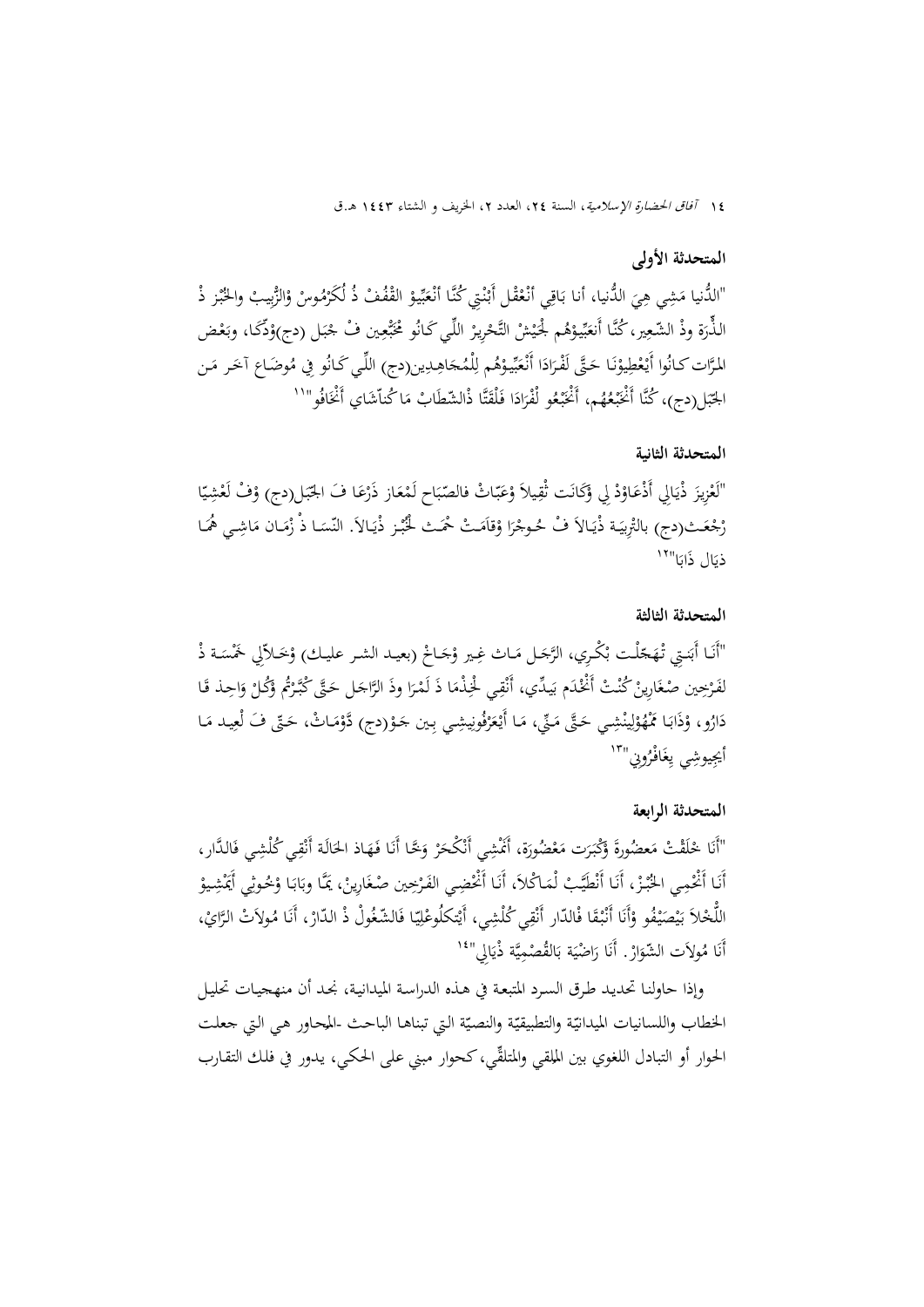والتجاذب بين نصيّة الخطاب وخطابيّة النصّ الملفوظ. وباطلاعنا على الأحداث التي سردقما تلك النسـاء الجبليـات والمواضـيع الـتي تطـرّقن لهـا، نجـد، بالإضـافة إلى السـياق اللغـويّ الـذي اعتمدن فيه على لغتهن الجبلية القحّة، لنقل واقعهن، سياقاً آخر أكثر واقعية يظهر من خلال الأشكال التعبيريّة التي توحي لنا بنموذج المرأة الجبلية المتميزة والحاضرة بقوة في مجتمعها البدوي بتضحيتها وانتمائها الوطني وليس فقط الجهوي. حيث ينبع تشبثهنّ بالحياة من قوة تشبثهن بالأرض الـتي يعشـن فيهـا. فقـد سـاعدن، أحيانـا، علـى حمـل السـلاح للـدفاع عنهـا، كمـا تقـول المتحدّثة الأولى: "أَيْعْطِونا لَفْرَادَا أَنْعَبِّيوْهُم لِلْمُحَاهِدِين(دج)"، والذي يمكن ترجمته ب: "كانوا<br>. ِ ب َ ا<br>ا يعطوننا السلاح لنسلّمه للمحاهدين"، بكلّ عزيمة ومن دون خوف "مَا كُنلّشَاي أَنْخَافُو"، أي  $\overline{\phantom{a}}$ لم نكن نخاف.

إنّ متطلّبات الحياة اليوميّة وصعوبتها جعلت من المرأة الجبلية امرأة قويّة قادرة على تحدّي عُسرها مهماكانت حالتها وظروفها، فربَّا جاء المخاض بعضهنّ فولدت وهي في قضاء شأن مـن شـؤوفـا أو في قلـب الطبيعـة أثنـاء عملهـا الاعتيــادي. تقـول المتحدّثـة الثانيّـة قاصّـة حـدثا جـرى في القريـة: "رْجْعَـت(دج) بالتْرِبيَـة ذْيَـالاَ و حُـوجْرَا" وهـو مـا يعـني أن المـرأة الحامـل الـتي تشـتغل خـارج البيـت غالبـا مـا "تعـود إليـه برضـيعها بـين أحضـاĔا" ويشـكل هـذا حـدثا عاديـا داخل الأسرة وأيضا في المحتمع.

ومـع غيــاب الرجــل المتكـرّر لأسـباب لهـا علاقـة وثيقــة بتــدابير الحيــاة اليوميــة والأسـرية والاجتماعية، استطاعت المرأة الجبلية بعزمها لعب دوره، فسدّت مسدّه داخل البيت وخارجه ّ وتمكنـت بمجهودهـا مـن تجـاوز ذاك الـنقص الـذي غالبـا مـا ميـز العلاقـة بـين الجنسـين، وهـو مـا يفهم من أقوال المتحدّثة الثالثة التي تؤكد: "أَنْقِي لْخِذْمَا ذْ لَمْرَا وذَ الرَّاجَل"، بمعنى أقوم بعمل َ  $\overline{\phantom{a}}$ ِ المرأة والرجل. وقد أعان هذا الدور المزدوج المرأة على اكتساب الخبرة، فبـذلت تلـك المكتسـبات في تربيـة الأبنـاء وتكـوينهم، ليتمكنـوا هـم بـدورهم، مـن تكـوين أسـرهم بعيـدا عنهـا. ولكـن هـذا التفــاني في العمــل والتربيــة غـالبــا مــا ينتهـي بنكـران جميلهــا، حيــث تقــول نفـس المتحدثـة: "مَــا أَيْعَرْفُونِيشِي بِين جَوْ(دج) دَّوْمَاتْ" بمعنى أن الأبناء ينسونَّا ولا يكترثون لحالها، وهـو في حد ْ َ ذاته تقليل من أهميتها وعدم الاعتراف بتضحياēا.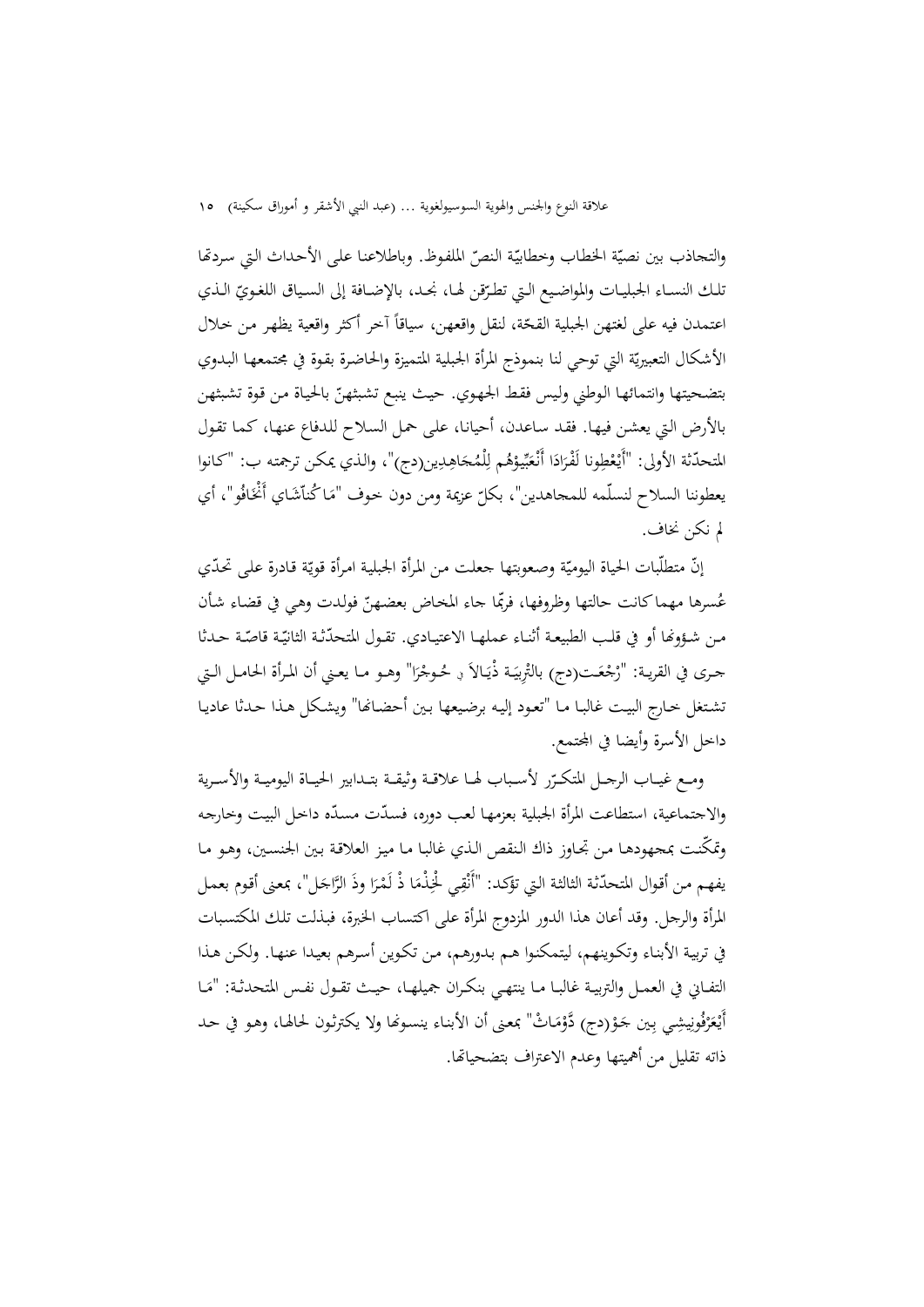$\overline{a}$ ولم تكـن الإعاقـة الجسـديّة قـطّ عائقـاً أمـام المـرأة الجبليـة مـن أحـل إنجـاز الأعمـال المنزليـة<br>. وإثبـات حضـورها وجـدارتما، وهـو مـا تؤكّـده المتحدّثة الرابعـة بقولهـا: "أَنَـا الـرَّايْ وأَنَـا الشّـوَارْ"، فالكـلّ يعتمـد عليهـا والكـلّ يأخـذ برأيهـا فهـي امـرأة ذات حكمـة وبصـيرة لا يعـرف اليـأس لهـا<br>. طريقا، وتضيف:"أَنَا رَاضْيَة بَالقُصْمِيَّة ذْيَالِي"، ومعناه أنا راضية بنصيبي من الحياة. ب<br>: ي ِ .<br>:

وهكـذا نلاحـظ أن المـرأة الجبليـة برهنـت علـى مسـؤوليتها في جميـع ميـادين الحيـاة النشـيطة، فهي تساهم في الحياة الاقتصاديّة لأسرهًا ومحيطها، وبذلك فهي تفهم معنى العمل الجماعي. فعلى سبيل المثال، تتشارك النساء في جمع الحطب من أحل إيقاد النار في الفرن عندما يقرّرن<br>. إحماء الخبز. (أنظر الصورة رقم ٥). وفي هذا العمل اليوميّ المضْنِي، تبدو المشقّة التي تجابمها المرأة<br>. مـن أجـل الأسـرة وأيضـا العائلـة. وزيـادة علـى هـذا، تتكفّـل النسـاء بجلـب المـاء مـن العـين أو الوادي أو البئر الذي تشترك فيه عادة عدة عائلات.

وفي خضمّ ذلك كلّه تنشد المرأة –أو كما يقول أهل جبالة "تُعَيِّع" وهـم يسـمون ذلك في هـذه المنطقـة "أعيّـوع"– لتعبّر بصـوتّما الجبليّ الفريـد عمّـا تتحمّله مـن مشـاق يوميّـة وتتقاسـم<br>. أحاسيسها مع كل عزيز عليها ومقرَّب منها مثل أمها، فتقول:

ا ذيالي االله! يم ّ ّلل ا! في ّ الله لا تسقسيني لا اط إيلا جيث نعاود لاخ محال اتِّيق بي َّا! َّا! وعلي ُّ الدنياكل ُّ راه هم َّا! ولا مق ِتوشي أنا شكون يقيه لي ا ذيالي االله! يم ّ وهو ما يمكن ترجمتهكالتالي: أماه! يا االله! أستحلفك باالله لا تكترثي لحالي! إذا حكيتها لك فلن تصدقينني !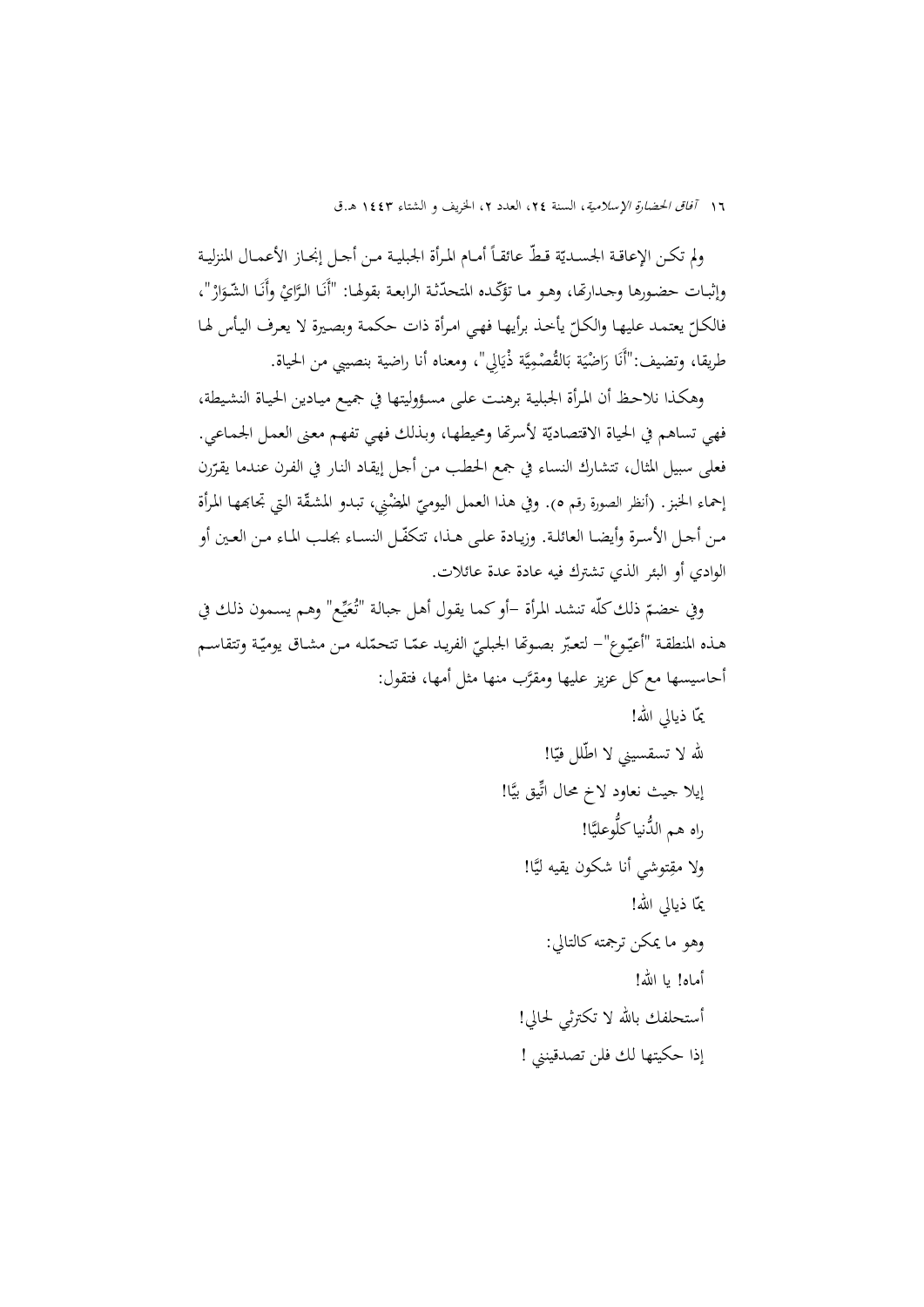ُّهم الدنياكله على عاتقي ! إذا لم أحمله أنا فمن سيحمل ِّعني! أماه! يا الله!

نُعبِّر هنا الذات الساردة عن واقع الجتمع عامّة وعن الفرد خصوصا. وما الفرد إلا المرأة ت الجبلية التي تتخبّط بين ثقل الواجبات التي وُضِعت على عاتقها، يسكنها الأمل في السير تشـبثا بالحيـاة. وهكـذا، تجـد في الأغـاني متسـعا حيـث تفـوض أمرهـا إلى الخـالق، فتبـدع بلحـن .<br>ا شـحيّ لا يخلو من النغمة والقافية، تُناجي الله الرحيم أولاً، وتناغي الأمّ ثانياً، لأنّا الشخص القريب الذي يحنو عليهـا ويحسّ بمـا ويعطف عليهـا. وتستحضرنا في هـذا الجحال تقنيـة السّرد<br>. التي تُضفي جمالية على النصّ من خلال مرآة اللغة الجبلية ونغمائها المتميزة.

في الواقع، يُثبت مـا ذكرنـاه أنّ المرأة الجبلية فُطرت علـى الفـنّ ونشـأت فيه، إذ تصنع مـن الطين°' تحفـا وتنسـج مـن الصوف'' أغطية وزرابي ذات قيمـة عاليـة. دون أن ننسـى خبرهّا في التحضير اليدوى للزيتون<sup>١٧</sup> بجميع أنواعه<sup>١٨</sup>. ولا تقتصر مكتسباقيا على تلك الأمثلة المذكورة، بل تتعدّاها إلى صناعة أنواع المخبوزات واللبن والزّبدة الطبيعيّة "بلدي" وغيرها.

**.**3 **العامل التاريخيكشاهد ومساهم في تحديد الهوية النسوية بجهة جبالة** ويشــهد التــاريخ وأحداثــه بالحضــور الكبــير للمــرأة الجبليــة في اجملــال السياســي وفي إدارة الشــأن العـام. ونستشـهد علـى ذلـك بـامرأة مشـهورة في تـاريخ شمـال المغـرب، يطلـق عليهـا السـيدة الحـرة (المرنيســي، ٢٠٠٠، ص:٣٦-٣٩)<sup>١٩</sup> حكمــت شمــال المغــرب في إحــدى مراحــل القــرن الســادس عشـر. وقـد كانـت هـذه السـيدة المثقّفـة والخبـيرة بشـأن الحـرب، الداريّـة بالأوضـاع الجغرافيـة والسياسـية لحـوض البحـر الأبـيض المتوسـط. بحيـث اسـتطاعت أن تتحـدى الاسـتعمار الإسباني والبرتغالي(نفس المرجع، ص:٣٦-٣٩) `` فقد حكمت لعدة سنوات مدينة تطوان، وكـــلّ الشــمال الغــربيّ. وكانــت تعتــبر لمــدة طويلــة رئيســة للقرصــنة لا منــازع لهــا في هــذه المنطقة(العافية، ١٩٨٩، ص:١٨) ``. وفي هـذا الصـدد، يوضـح المؤرخ محمـد (داوود،١٩٥٩، ص:١١٧– ١٢٣) `` في مؤلفه "تاريخ تطوان" أنّ الحرة، هي "عائشة بنت الشيخ علي بن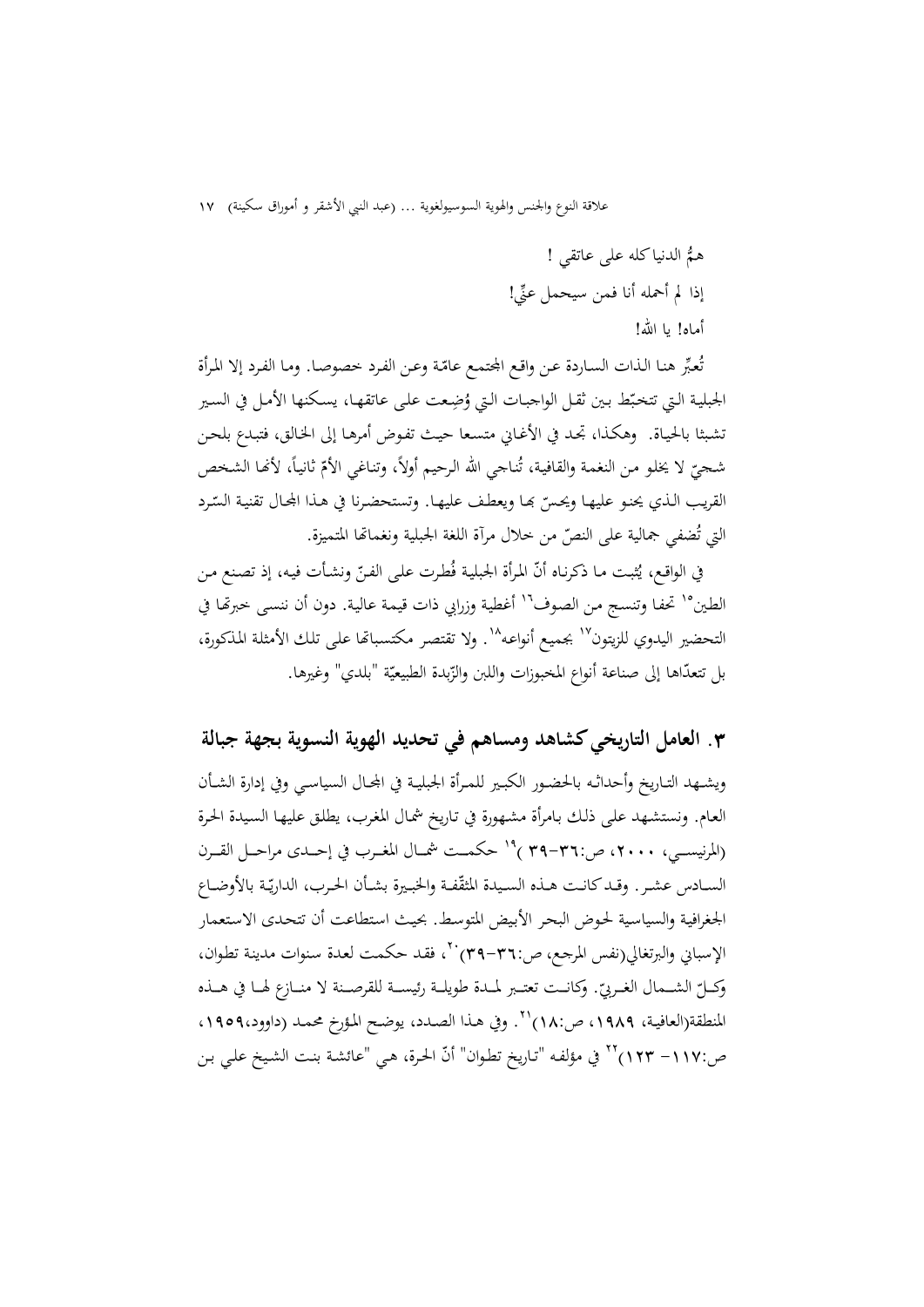موسـى بـن راشـد مـن ذريـة الشـيخ عبـد السـلام بـن المشـيش". ويضـيف أيضـا أنّ "مـن أهـمّ الأشياء التي تتعلّـق بالسيدة الحرّة هي قصّة زواجهـا بالسّلطان أحمد الوطّاسي سنة ١٥٤١م (…)، نظـرا لمقامهـا المتميّـز في تطـوان ونواحيهـا. ونظـرا لشـرف عـائلتهـا والمكـانـة العظيمـة الـتي كانـــت لعائلتهــــا الشــــريفة الحاكمــــة بشفشــــاون في مختلـــف القبائــــل الجبليـــة بشــــمال المغـرب"(داوود،١٩٥٩، ص:١١٧– ١٢٣) ٢٣. بعــد المـؤامرات الداخليــة الــتي تعرّضــت لهــا اختارت السيدة الحرة الانسحاب من المشهد السياسي والاهتمام بالحقل الديني<sup>٢٤</sup>، فحاربت التفسيرات الدينيّة التي رأت أنّها خاطئة ولهذا السبب أسّست زوايا يذكر فيها اسم الله واسم رسوله في مـدائح وابتهـالات لا زالت تسمع وتتـداول إلى يومنـا هـذا. وتعـد الزاويـة الرِّيسـونية ، مكان دفن السيدة الحرة، علاوة على زاوية مولاي علي شقورمن أهم الزوايا بمدينة شفشاون. ّ

هكـذا إذن، يتبـيّن لنــا عنــدما نقــرأ السّــجلات البرتغاليــة والإسـبانية، إلى أيّ حــدّ كـانــت الحملات التي قامت بما السيّدة الحرّة رادعة وإلى أيّ مدى كان دورها مهما ومؤثّرا في السّاحة<br>- $\overline{\phantom{a}}$ السياسيّة. ففي الواقع يبقى أثر مرورها أبديّاً وتأثيرها في طبيعة المرأة بشمال المغرب واضحاً في أبعاده المختلفة التي استحضرتها ورمزت إليها حركة الكفاح والنضال خاصة عند اتخاذ القرارات والمواقف في المستوى السياسيّ، ثمّ في الآثار الحقيقيّة للحضارة الأندلسيّة وفي تراث الحركـات<br>-الصوفيّة التي عُرفت في هذه المنطقة، وكذلك في القدرة على التسيير الجيّد للمنزل، بما في ذلك نقاسـم العمـل مـع الرجـل، بل وتعويضه في الأعمـال البدنيّة الشـاقّة، وهـو ممـا لا شـكّ فيه مـن السمات المميّزة للمرأة الجبلية داخل محيطها.

# **.**4 **مـن السـردانية والشـعرية إلـى المميـزات اللغويـة وبنـاء إيكولوجيـا لسـانية وثقافية جبلية**

يمكن أن نميّز بين نوعين مـن المؤثرات اللغويـة الـتي وصـفها كـالفير (Calver ۲۰۱۲–۲۰۱۱)، أولاهـا مـؤثرات داخليـة، وثانيهـا مـؤثرات خارجيـة. ويتجلـى تأثيرهـا اللغـوي الأول في سـلوكات مختلف السلطات، وهي إمّـا سياسيّة أو دينيّة أو 'رأي عـام'. أمـا الثانية فتتمحور حول الـدور المركزي للمخـاطبين وأهميتـه في التأثير في لغتهم. فالتـدخّل الأول هـو تـدخل سياسـيّ اختبـاري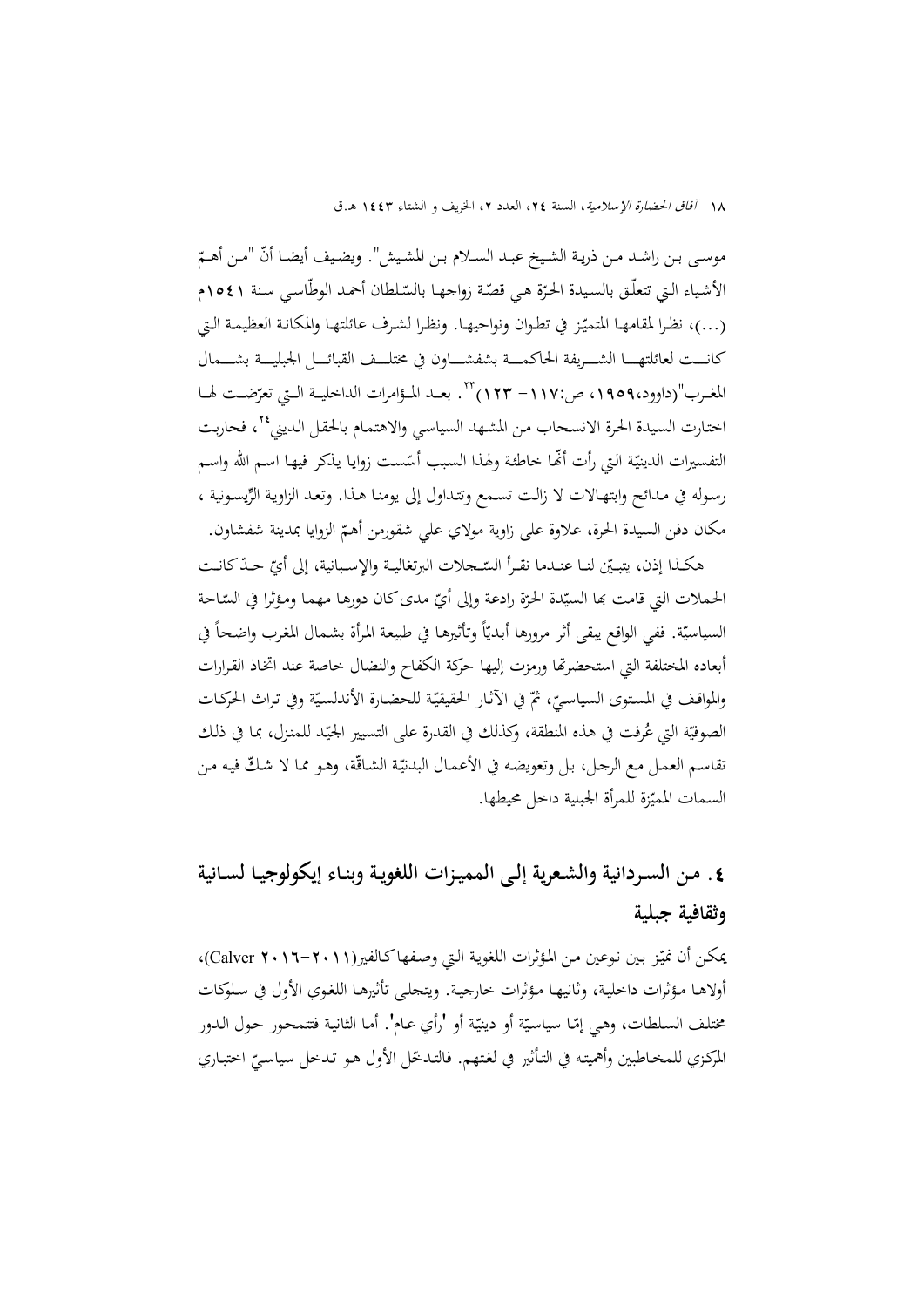وخاضــع للاختبــار(In Vitro)، بينمــا التــدخّل الثــاني هــو تــدخل سياســي تشخيصــيّ<br>. (In Vivo)، يخصّ تـدخل الإنسـان في تطور لغة أو بقـاء لهجة أو انـدثار نوع مـن اللهجـات (Calver 2016-2017(. ونجــد ضــمن هــذه الفئــة الثانيــة، اللغــة الشــفوية الجبليــة،كلغــة منطوقة من طرف أقلية جهويّة تبرهن على وجودهـا في/ أو من خـلال الممارسـات التواصـلية اليوميّة للمتخاطبين وخاصة منهم النساء.

ومن جمهة أخرى، وعلى غراربيتَـانتِي "Vicente" ١٧، ٢٠١٧، يمكـن لنـا دائمـا أن نؤكّد المنظور اللغويّ الذي تقدم به كُلاَن "Colin" م١٠١٥، فيما يخص الاختلافات في اللّهجة الجبلية مع توضيحه أنّ اللّهجات الجبلية الشـمالية°٬ تعتبر الأقدم، وهي الأكثر محافظة على الخصـائص الأساسيّة للّهجة الجبلية ذات الصلة بالأصل الأندلسيّ مقارنة مع باقي اللهجات في الجنوب.<br>-ولا تُعتبر هذه الأخيرة قديمة مثل الأولى وذلك بسبب الاستقرار المتأخر للسّكان في هذا الجزء من المنطقة الشمالية للمغرب، والذين تعرّبوا في مرحلة متأخرة بالمقارنة مع باقي السّاكنة التي تقطن في الشـمال. وهـو مـا جعـل العربيّة الجبلية تعرف تطورا ملحوظـا في مستوى الاستعمال والبنية (Vicente, 2017, p : 31)<sup>7</sup>7. وعـلاوة علـى ذلك تشـير الأبحـاث الميدانيّـة لـبرفنسال "Provençal" ١٩١٨م'' المتعلّقة بقبائل "سْلاَسْ"، "فشتالا" و"بني ورياڭْ ل"، وأبحـاث مُجايًلـه كَلاَن "Colin" ١٩١٧–١٩١٨، من خلال عمله حول شمال تازة، وأساسا قبيلة "البرانس"، إلى أنّ اللهجة الجبلية في هـذه الجمهة تعرضت إلى كثير مـن المؤثرات الأمازيغية، علـى عكس  $\frac{1}{2}$ جنوهِما الـذي يتبـيّن أنـه أقـلّ تـأثراً بسـبب إسـهام اللّهجــة العْرُوبِيَّـة ( NAYY Provençal و ۲۰۱۰ Lachkar و ۲۰۱۳). ويتشكّل هــذا المتغـيّر اللغـويّ نتيجـة لمـؤثّرات زمنيّـة تعاقبيّـة.<br>- $\overline{a}$ ا ويوازيه مُتغيّراً آخر سوسيو – لسـاني وهـو غـير تعـاقبي، ويكـون بـين مسـتعملي اللّهجـة العربيّـة الجبليّـة. ويـذكرنا الاستخدام الاجتمــاعي للّغـة داخـل المجتمـع الجبلـي بمتغـيّرين مهمـيْن، وهمـا الجنس والعمر.

وحســب هــذا البحــث الميــداني، واســتفادة مــن بحــوث ســابقة خصوصــا مــا أنجزتــه بيثــانتي "Vicente" في "أنجحرة" أو مـا قـام بـه الأشـقر٢٠١٣ "Lachkar" " في "بـني وليـد"، فـإنّ المـرأة الجبلية غير المتعلّمـة تجمـع بـين هـذين المتغيرين، لكونّفا محضن مجمـل مميّزات اللغة الجبلية. فهي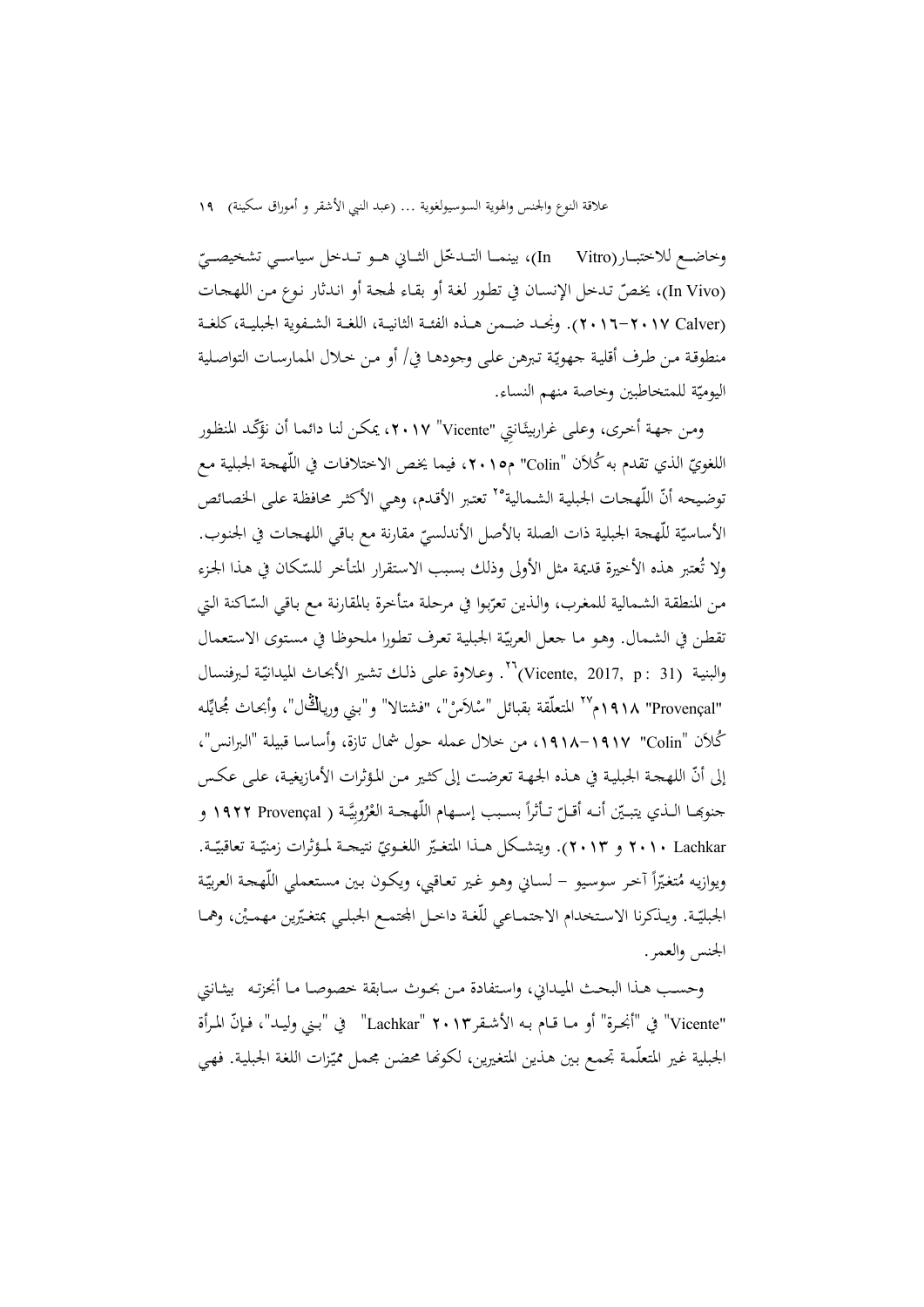٢٠ آفاق الحضارة الإسلامية، السنة ٢٤، العدد ٢، الخريف و الشتاء ١٤٤٣ هـ.ق

مُرتكـز المحافظة علـى أصـالة هـذا الموروث الشفوي، ممـا يجعـل النسـاء الجبليـات معروفـات أكثـر مـن الرجـال بإنتاجـاتهن اللغويّـة الملموسـة داخـل اللغـة والخطـاب. وفي هـذا السـياق، يمكننـا الاستناد إلى البحث الـذي أنجزتـه ناتيفـداد<sup>٢٨</sup> "Natividad,1998, p :109) في شفشاون والذي أكّدت فيه أنّ "النساء المتقدمات في السنّ يعتبرن مصدرا للمعلومة المثالية، لأن الرجـال غالبـاً مـا يكـون كلامهـم متـأثراً بلهجـات أخـرى" (ترجمتنـا) ومـن جهتهـا، تؤكـد مسـعودي"Messaoudi" (14: p :14)<sup>79</sup> علـى أنّ "النسـاء وسـيطات مفضـلات لنقـل السلوك الحسن وطّرق الحديث التي تصاحبه. وليست التربية الحسنة هي الهمّ الوحيد الذي يحقّز هـذه النزعـة النسـائية للمحافظـة علـى اللغـة، بـل أيضـا الرغبـة في مواجـهـة الهيمنـة الذكوريّة والوقاية من الانتقادات المحتملة لسلوكهن وتصرفاēن". (ترجمتنا)

ومن المهمّ، في هذه الحالة، الإشارة إلى الخصائص الاجتماعيّة، خاصّة في الوسط الجبلي، حيث لا تغادر المرأة المتقدّمة في السّـن بيتهـا إلا نـادرا. فبـالرغـم مـن مشـاركتها العمـل الفلاحـي<br>-مع الرجل فإنّ خروجها لا يتعدّى الحقل أو القرية التي ولدت فيها. وفي هذا السياق، يتحدث لابوف "Labov) "وأيضا الأشقر 2005 "Lachkar ("عـن عـدم الأمـان أو الـلا-أمـن اللغـوي (linguistique insécurité'l(، في ما يخـص النسـاء، في البحـث الميـداني الـذي أنجـزه في نيويـورك سـنة 1911(Labov,1966)<sup>. ٣.</sup> وأوضــح في مقــال ثــان في التسـعينات مــن القــرن الماضــي (Labov, ۱۹۹۰) 'أ<sup>"/</sup>الخ*لل الكامل للسلوك اللغويّ بين الرجل والمرأة " مدى* الميل الواضح عند  $\overline{a}$ النسـاء إلى نزعـة المحافظـة الناتجـة عـن التفـاوت في السّـلطة ومكانـة كـلَّ جـنس، رجـلأكـان أو امرأة. ولهذا يؤكد لابوف "Labov": على أنّ "تنوع الأشغال ونمط الحياة عند النساء لا تترتّب عنه تغييرات فورية في السلوكات اللغويّة"(Labov,**۱۹۹۰** p ;29). (ترجمتنا)

 $\overline{a}$ ويبقى المتغيّر اللغويّ عند النسـاء اختياريّاً. وفي هـذه الحالـة، تتشبّث المرأة الجبليـة بالمعايير العامّة والثابتة الأصليّة في اللّغة الجبلية. وهـذا مـا شـرحه لابوف "Labov" (Labov,۱۹۹۰) ٢٣ بطريقة عكسية، عندما تطرق إلى خصوصية السلوك الذكوريّ حيث يستعمل الرجال بشكل متـواتر أشـكالاً لســانيّة متعـددة وغـير موحّـدة. وتتحلّـى التغـيرات والتسـويّة اللغويّـة في أرض  $\frac{1}{2}$ جبالــة، داخــل العربيــة الجبليــة، عنــد الرجــال أكثــر منهــا عنــد النســاء. فالرجــال يتنقلــونكثــيرا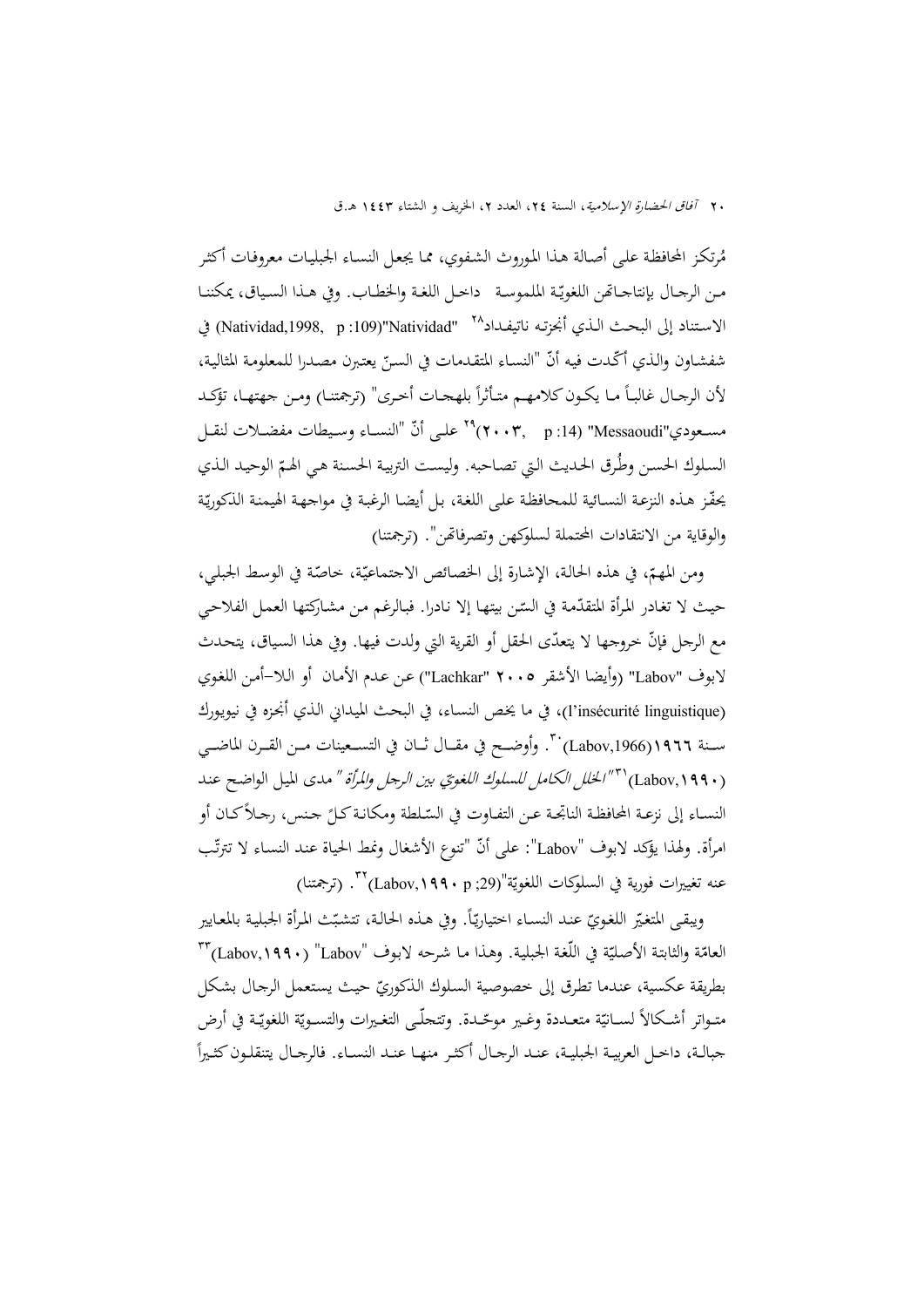ويغـادرون محـيطهم القـرويّ إلى منــاطق حضـريّة قريبـة<sup>٣٤</sup> (بيثـانتي :42-43 , Vicente **٢٠١٧** ). وعلـــى ذلـــك يظـــل الأطفـــال والشـــباب المعنيـــين الأكثـــر بآثـــار ّ والأشـــقر <sup>2013</sup> Lachkar التغيّرات اللغويّة الداخليّة والخارجيّة(Vicente, 2017, p : 43)°". ورغـم ذلك لا يجب إهمال الـدور الأساسـيّ للنسـاء في التكـوين وفي نقلهـنّ لأبنـائهن المعايير الموحـدة المعمـول بهـا داخـل<br>--- $\cdot$  (Labov, 1998., p : 35)

ومن بين الخصائص المميزة للغة جبالة ظاهرة الإمالة(ابن منظور، ٢٠٠٥)<sup>٣٧</sup> التي تتمثل في انتقـال مكـان نطـق حـرف سـاكن تحـت تـأثير حـرف متحـرك سـابق أو لاحـق خاصـة في حكـي المسـنين. وفي هــذه الحالـة، يمكــن أن يتـأثر المقطـع اللفظـي الأخـير بظـاهرة الإمالـة الـتي عرَّفهـا المعجميون العرب بميل لحرف متحرك مفتوح (الفتحـة) نحـو انغـلاق يمكـن أن يكـون جزئيـا (إمالـة ً صغرى) (ى) أو كاملاً (إمالة كبرى) (إ). والسبب في الاعتناء بمذه الظاهرة، عند العرب قديماً، هـو تجويـد الأصـوات مـن أحـل تخفيـف النطـق عنـد ترتيـل القـرآن وتسـهيل قراءتـه^٣. وتشـكّل الإمالـة، في منطقـة جبالـة، تـذكيرا بـالإرث اللغويّ الأندلسـيّ لأن وصـول العربيّـة الأندلسـيّة يعتبر<br>... بمثابة موجـة ثانيـة لتعريب كـلّ الجـهـة الشـمالية مـن المغرب (38 : Vicente, 2017, p)°، ومـازال هذا الاستخدام اللغويّ موجودا إلى اليوم بمنطقة جبالة ويميّز كلام سكانها، خاصة القرويّة منها. وتجدر الإشارة إلى أنّ هذه الظاهرة اللغويّة تميل إلى أخذ سمة نسائيّة، حيث إنّ استعمال الإمالة أعطى خصوصيّة أنثويّة لعدة تراكيب وألفاظ، وباتت إحدى مميزات نطق اللّغة الجبلية معتمَدا عليها من طرف النساء الجبليات في المغرب ومحافَظا عليها – كثيراً – من قبلهنّ.

وقـد لاحظنـا خـلال بحثنـا الميـداني، تميـز حـديث النسـاء بأغلـب خصـائص اللّهجـة الجبليـة وهـو بـادٍ أيضـا في خطـابحنّ، وعلـى وجـه الخصـوص في كـلام العجـائز منهنّ، مثـل الإمالـة`\*. .<br>ا وهـي خاصـية يُعتبر حضورها قليلاً في كـلام الرجـال مقارنة بكـلام النسـاء. علـى غـرار بيثـانتي لاحظنا – في منطقة جبالة ما جاء في بحثها حول قبيلة "أنجرة"  $\sim$  لاحظنا – في 138 (38 : 41 ) $\pm$ أنّ: " الرجـال، مـن قبـل، كـانوا ينطقـون الإمالـة كـذلك، لكنهـا أصـبحت مميـزا يخـصّ النسـاء،<br>. وذلك بعد تأثير المتغيرات الأخرى التي أُدخلت على كلام الرجال" (ترجمتنـا) ونـذكر علمي ذلك هـذا المثـال الـذي أخـذناه مـن حوارنـا مـع إحـدى النسـاء مـن قبيلـة بـني زروال - تاونـات، وقـد تجاوزت من العمر عقدها الثامن: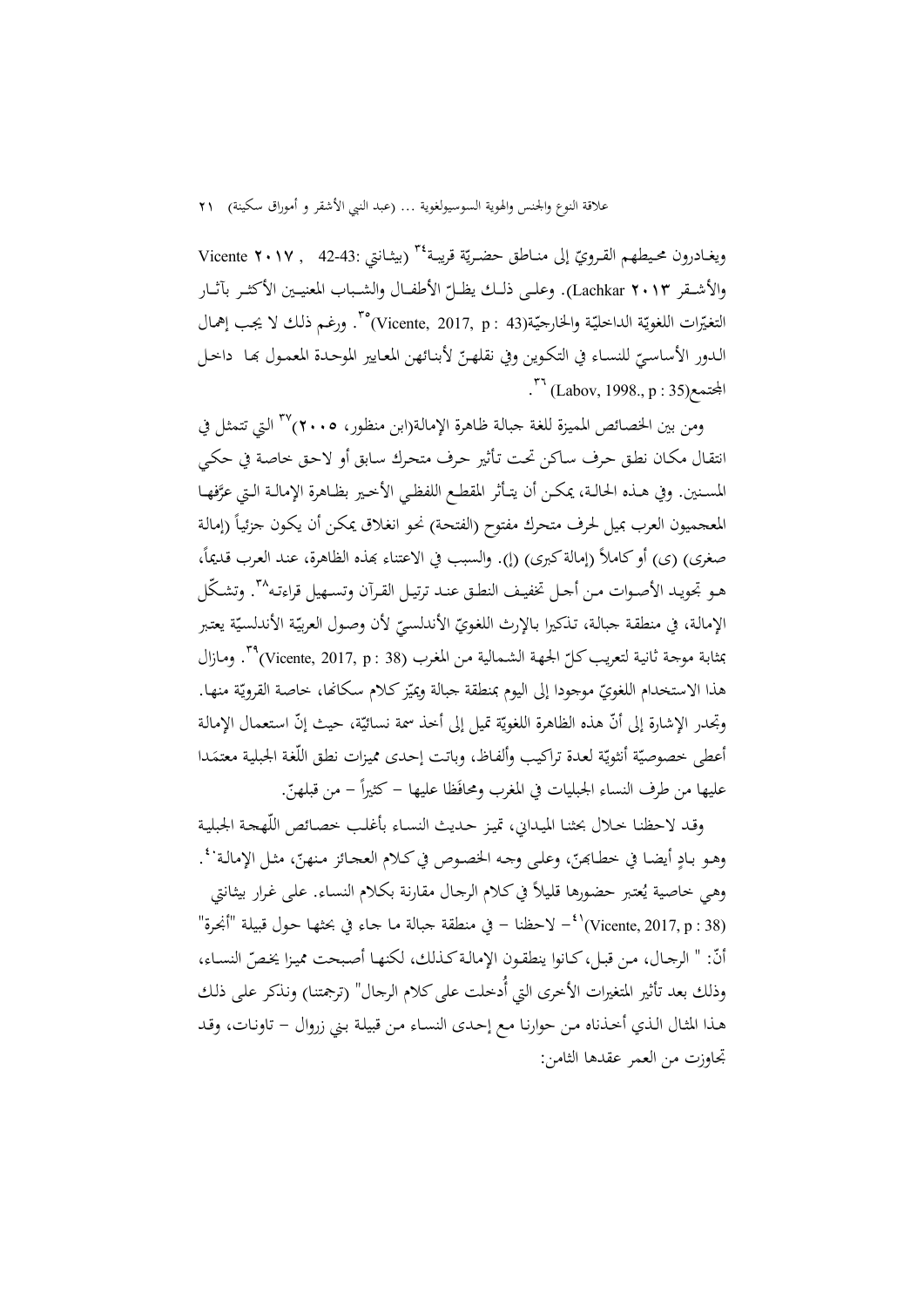آبنــتي لمــرا عنـــدن(ى) في الهــمّ منــين أذخــلاق و هــي ف تمــارة(ى) ، تمــارة ديــالا مــا أذنقطعشي، خصَّ اطيِّب وذعجن و ذحمي الخبز، ذسقي الما و ذمشي ذحطاب ذجيب القتــة(ى) مــن الغابــة(ى) و ذحــش الربيــع للبهــايم. وفيــوم الربيــع أذمشــي ذنقــي الــزرع و ف الصِّيف أذمشي ذصَيِّف وأذقي الطرابق و التبانتة(ى). ي  $\overline{a}$ 

يا ابنتي إنّ المرأة هنا تعيش في معاناة، فهي تعاني منذ ولادتّما، ومعاناتما لا تنتهي. عليها أن تطبخ وتعجن الخبز وتحميه. كما أنّحا تستسقى الماء من العين وتجلب الحطب من الغابة وتُقلَّـع العشـب لتعطيـه إلى الماشـية. وتحـرص في فصـل الربيـع علـى تنقيـة الـزَّرع. أمّـا في فصـل الصّيف فهي تذهب إلى الحصاد، ولأجل ذلك ترتدي الطّرابق و التّبنتة.

وتظهر الإمالـة في الخطـاب المسـرود للمـرأة، خاصّـة في الألفـاظ التاليـة: عنـدنا/ عنـدني، تمـارة/ تمارى، القتة/ القتى، الغابة/ الغابى، التبانتة / التبانتى، وموقعها يكون في آخـر الكلمـة، ولعلـه يـذكر بميزة مهمة من مميزات اللغة الجبلية الذي يبدو واضحا فيكلام المرأة، وفي ذلك نلمس قيمة النطق  $\overline{\phantom{a}}$ كمتغير سوسيولغوي في الحفاظ على الهويّة الجماعيّة وأيضاً على الهويّة الذاتية النسائيّة.<br>-

وبالإضافة إلى الأسس الأمازيغيّة أو الشبه أمازيغية للّغة الجبلية وإلى بصماتما (الأشقر ٢٠١٠<br>-Lachkar)، تختزن تلك اللّغة بعض الحصائص المميّزة للعربيّة الأندلسيّة والعربيّة الإسبانيّة، المشار إليهــا علــى ســبيل المثــال داخــل اللهجــة الجبليــة في شفشــاون (موســكوزو 2002 Moscoso(، وأيضا في لهجة أنجرة (بيثانتي Vicente **۲۰۰۰)**. ويعرف هـذا التأثير أهميّة أقـل في بـاقـي جـهـات<br>-المغرب، حيث توجد إنجـازات صوتيّة تـذكّر بعربيّة الأنـدلس مثل الإمالـة لحرف /a/ مـع درجـات الانغلاق تنطق / e/ أو iú'/. وقد قدّم كريرو "·Guerrero ، 1" 16" في دراسة مقارنة لمختلف أنواع اللّهجات القرويّة للعربيّة المغاربيّة، نماذج تمت ملاحظتها في اللّهجات القرويّة التونسيّة وفي لهجـة القبايـل الشـرقيّة مـن الجزائـر. ورُصـدت علـى نطـاق محـدود في اللهجـة الجبليـة المغربيّـة (Guererro, 2016, p :89) <sup>43</sup> ، ونذكر منها الأمثلة الآتية:

1950 :211) النســــاء nsa‹ nse (1925 :67 Guîga و Marçais ) بــــدأ bda‹bdé (Marçais

(Vincente 2000 :29) نعسنا :nʕăsna‹nʕăsni.المدينة :mdina‹mdinæ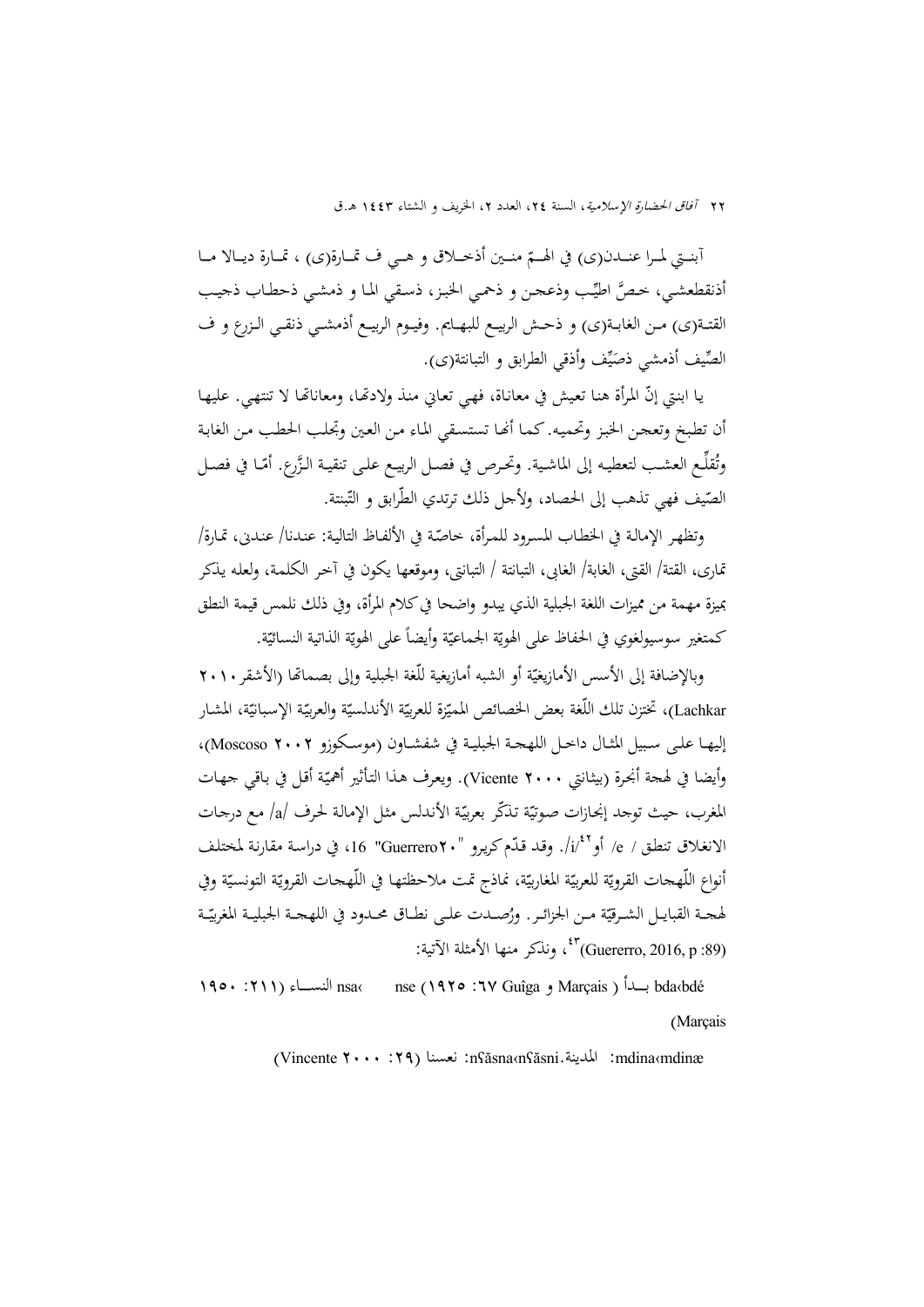(Moscosso, 2004 : 27) (Guerrero, ۲۰۱۰) wahda‹wahdæ brit‹bret : شُفيتُ (Marçais ۱۹۰۴. ) <sup>٤٤</sup>.

 $\overline{\phantom{a}}$ حيـث يظهـر أنّ الألفــاظ الجبليــة تنتهـي بمقطـع لفظـيّ مفتـوح، وأحيانــأ مغلـق في نطـق<br>-المسنّات. وهذه علامة على المحافظة على خاصيّة الإمالة، حتى أنّنا قد لا نستطيع تمييز درجة الانغــلاق لهــذه الإمالــة الــتي تــؤثر في الحــرف المتحــرك /a/ في آخــر الكلمــة بشــكل خفيــف أو جزئي، أو بشكل مغلق كليٍّ.

| مصطلح بالعربية الدارجة المغربية من دون إمالة | مصطلح جبلي (نسوي) مع الإمالة  |
|----------------------------------------------|-------------------------------|
| "عائشة /"3ayša"                              | " $3ay\check{s}a$ " < /e/     |
| حمزة / Hamza                                 | "hamzə" $\leq$ /e/            |
| Roumaysa / توميسة                            | "rumaysə"                     |
| غابة : "lġāba"                               | "lġābə"                       |
| "dāba" : "dā                                 | "dāba" $\le$ /e/              |
| "žina" : "zi                                 | " $\mathsf{zin}$ <sup>"</sup> |
| شىء : "ḥaža"                                 | "haža" $\leq$ /e/             |
| واحد : "waḥad"                               | "wahad"                       |
| خبزة : "xubza                                | "xubze"                       |

# **.**5 **تصغير الأسماء والصفات**

يستعمل التصغير في المحتمـع اللغـويّ الجبلـيّ، مـن طـرف النسـاء والأطفـال، لوصـف شـيء أو<br>-شخص بغية التقليل منه أو بصفة عدم الكفاية. وبصفة عامّة، فإن النساء هنّ الأكثر ميولاً لاسـتعمال هــذه الأليّــة اللفظيّــة في حــديثهنّ، حــتى أصـبح التصــغير ظــاهرة لغويــة نســائيّة بالأسـاس، تميّـز الممارسـات اللفظيـة اللغويّـة في هـذه الجـهـة الجبليّـة مـن المغرب. وحسـب ديبـوا Dubois 7**۲۰۰** يشكل التصغير كلمة تعود لشيء تتمّ تصغيره عند الحديث، يُشحن دائما بنية عاطفية (hypocoristique) (48 dynocoristique) <sup>20</sup>. ونجحد في خطاب النساء الجبليات أشكالاً تصغيريّة تستعمل عـادة من أحل وصف الأسمـاء، وضبط صفاقا. وعلـى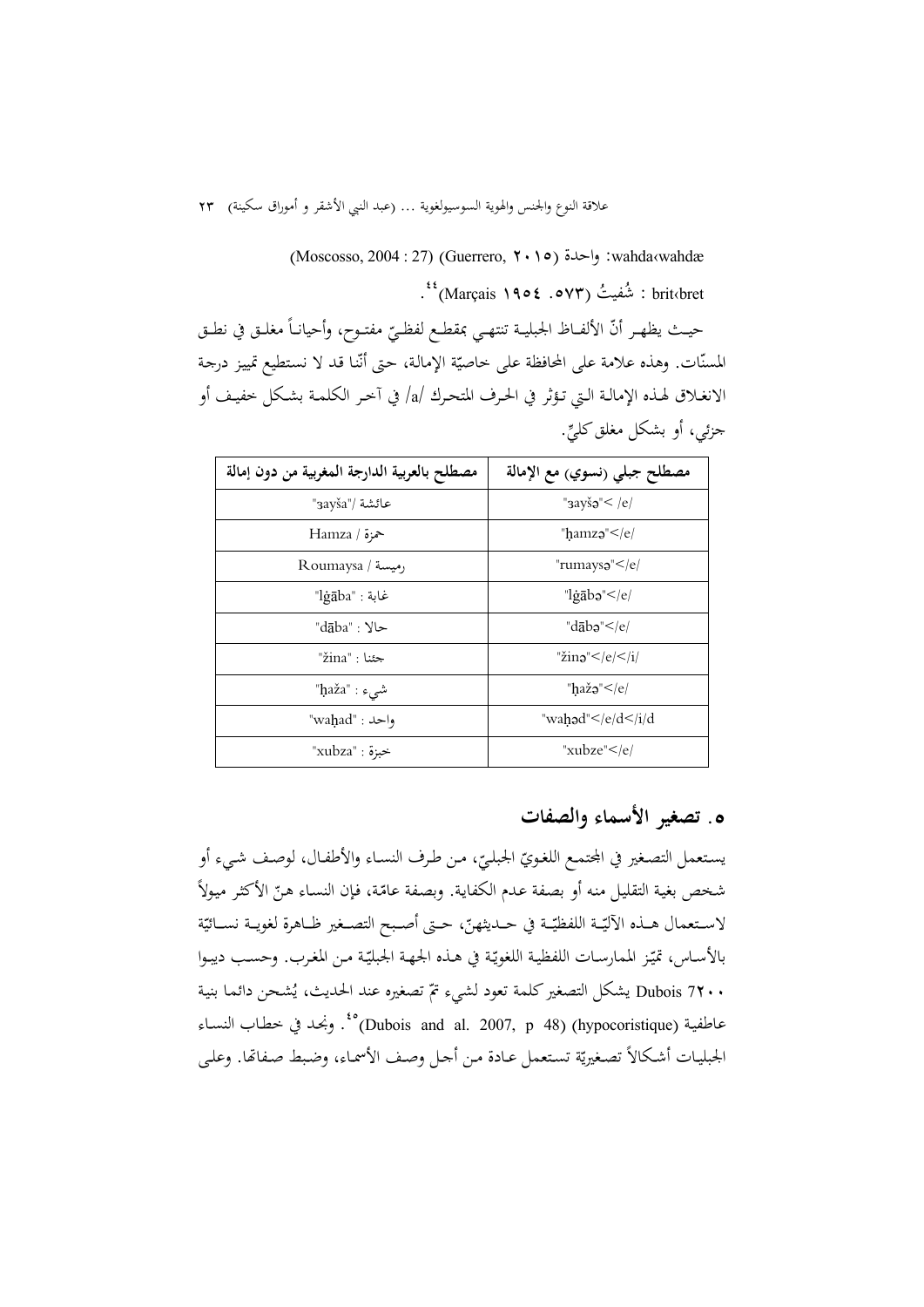٢٤ آفاق الحضارة الإسلامية، السنة ٢٤، العدد ٢، الخريف و الشتاء ١٤٤٣ هـ.ق

ذلك، فاستعمال التصغير يهـمّ جميع الأنشطة اليومية: فلاحـة – مطبخ – صناعة تقليدية – تجارة، فالمرأة الجبلية تقوم بتصغير أسماء أقاربها الذين تعزّهم وتعطف عليهم ويشـملهم حنانها. .<br>ا ويتعدّد التصغير عند النساء فيأخذ أشكالاً متنوّعة من الصيغ، ونادرة هي القواعد التي تتحكم في تكوينه، نذكر على الخصوص تصغير الأسماء:

| تصغير جبلي           |
|----------------------|
| "lahsinu"            |
| "rhimu"              |
| "ftatam", "ftamu"    |
| " <sub>3</sub> wiša" |
| "swilah"             |
|                      |

أمّـا مـا يخصّ الصفات وبعض الأسمـاء المشتركة، فالأشكال المتداولـة الـتي سـجلناها أثنـاء هـذا البحـث الميـداني هـي: فْعيـول وفعيعـل وهـي أشـكال سـبق أن رصـدها بروفنســال(Provençal) بالنســبة للغــة الجبليــة في طنجــة وكــذلككــودفروي- ديمــون- <sup>46</sup> (33 : p 1922, ,Provençal( (Marçais, 1911, p : 99) (Mercier) وميرسيي) M.Gaudefroy-Demom- Bynes) بينس فيما <sup>47</sup> يخصّ الدارجة العربيّة المغربية(Bynes et L.Mercier, 1914, p : 144)<sup>24</sup> على سبيل المثال نذكر:

| صفات/ أسماء مشتوكة                       | تصغير جبلى |
|------------------------------------------|------------|
| $\mathrm{sg}\bar{\mathrm{tr}}\,/\,$ صغير | "sģiwar"   |
| طويل/twīl                                | "twīwal"   |
| قليل /qlīl                               | "qlīwal"   |
| أعوج /3waž                               | "swīwaž"   |
| أخضر /"xḍar"                             | "xdīdar"   |
| أحمر/"ḥmar"                              | "hmīmar"   |
| قط/"qit"                                 | "qtīwate"  |
| شغل/"šġul"/                              | "šģīwal"   |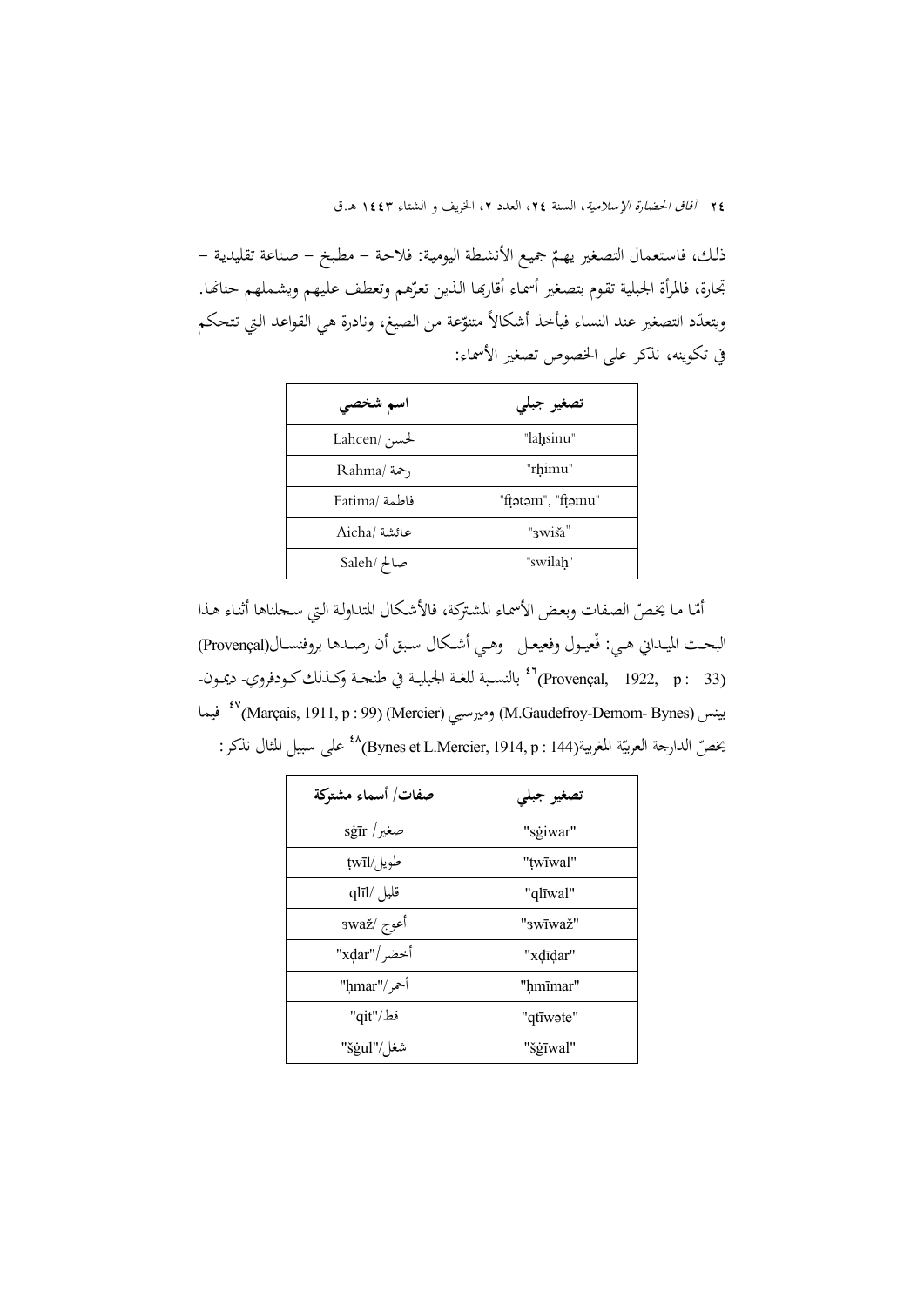علاقة النوع والجنس والهوية السوسيولغوية ... (عبد النبي الأشقر و أموراق سكينة) 25 وأكثـر مـن ذلـك، نجــد بعـض الأسمـاء والصـفات تأخــذ الشـكل التصـغيري كشـكل أصـليّ لتسميتها:

 "šwiwəš" "šwiyyəš" قليل "stitu"  $\rightarrow$  صُغيَّرة : "stitwa" حيث نرصد التداخل بين المذكر والمؤنث في اللّهجة الجبليّة مثال: "stitwīn": صُغَيَّرين/ صُغَيَّرات <sub>.</sub> وأحيانا تُعتبر آليّة التصغير الواصفة لها دلالة على الإحساس وهو ما نجده في البنيات التاليّة:<br>-أ الصّغيورة أو الصّغيرة أو الصّغيرة أو الصغيغرة.<br>-وينطبـق هـذا الوصـف علـى المـرأة، وبصـفة خاصـة علـى الأم، ليصـبح بـذلك أفضـل تمثيـل

لغــويّ معـبّر عــن درجــة المحبّــة والحنــان ضـــمن ســياق رمــزيّ يهــم الســيميائيات الســردية ّ يعـم ة للنسـاء الجبليـات ّ (غريمـاس <sup>1983</sup>1 & 970 Greimas (و كـل ّـة والحسـي المنتوجـات الفني كالغناء الشعبيّ، المتمثّل خصوصا في "أعَيُّوغْ" أو أغـاني تخُصّ المرأة أو الأم وذلك باستعمال ي ې<br>ا مصطلحات التصغير المذكورة:

يمَّا و يمَّا ذيالي! االله آ يمَّا ذيالي! يمَّا و يمَّا ذيالي! والصغيرة و راضية زماني، االله! يمَّا و يمَّا ذيالي! ِ ونت ديما فبالي االله! َّلي! ياعيني لا ْذ بكي ولا ْذبكي و ذلا خليوني مع يمَّا ذيالي! ويمكن أن نترجمهكالتالي: أمي أنا! أم ّاه ويا ِّ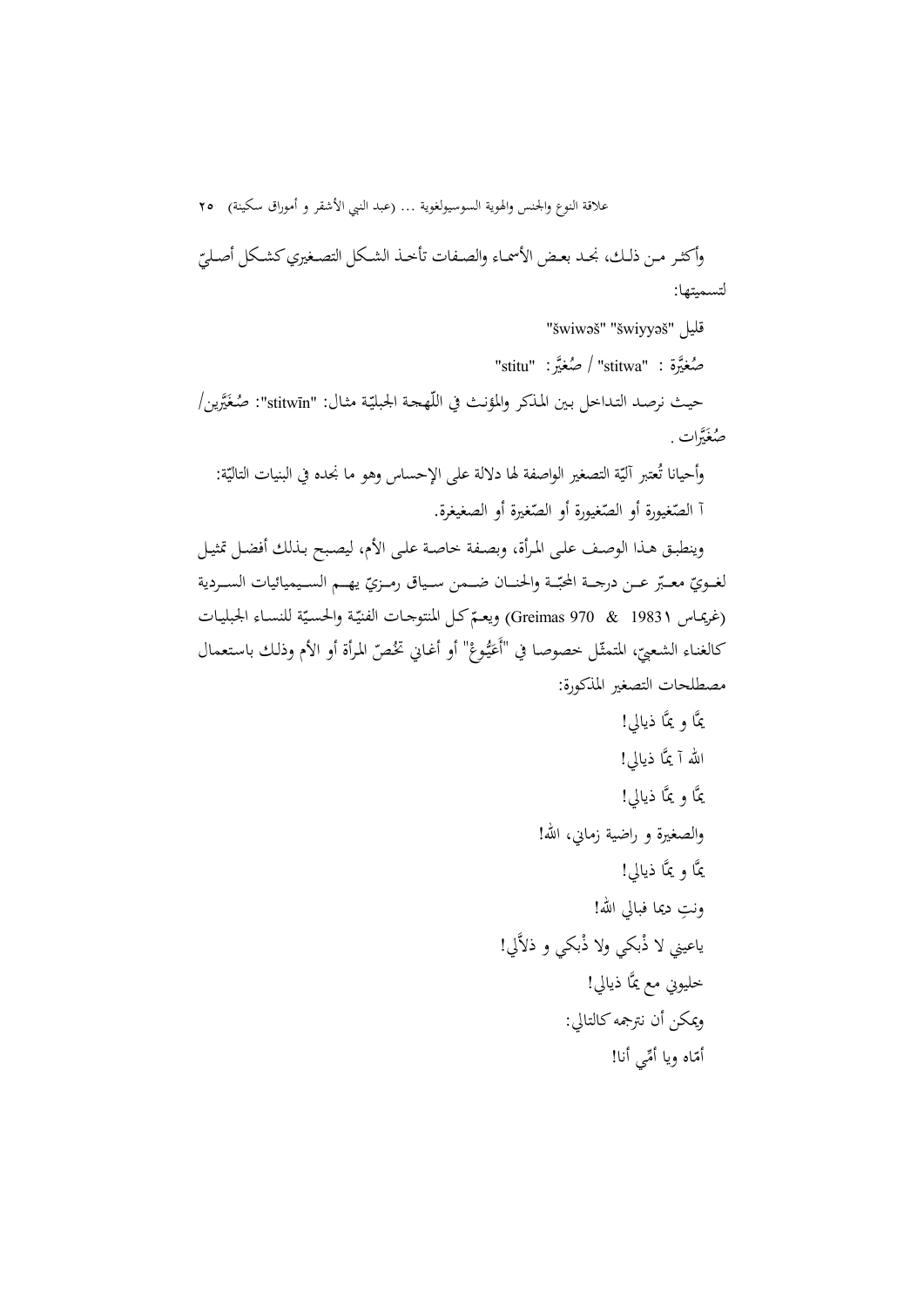االله يا أماه! أماه يا أُمِّي أنا! أيتها العزيزة الراضية دوما عليّ، الله!<br>. أماه يا أماه! أنت دائما ً ببالي! يا عيني لا تبكي ولا تبكي يا مذلَّلتي! اُتركوني مع أُمِّي أنا! إنّ التواشـج العميق بين السّردانية والنصّ الشعري يسـاهـم في توظيف السـارد للّغة الجبلية  $\overline{a}$ في أسـلوبيْ المـدح والحنـين تعبـيراً عـن مـدى التعلـق بـالأمّ. وتتعـدد الأشـكال الرّمزية الـتي تحيلهـا<br>. اللغة والألفاظ الجبلية كصفة التصغير"الصُّغيرة" الدالّة هنا على درجة المحبّة والمعرّة. ونجد أيضا تشـبيه الأمّ بــ"عيني" ووصــفها بالمدلّلـة، وهــذه العبــارات تكتنــز دلالات متفــق عليهــا يحويهــا<br>-الوجدان متوارثة من الثقافة الجبلية، تساهم في بناء النصّ السردي في طابع شعري غنائي يأْتلِق في أذن السـامع. فالصَّغيرة هـي وصف تصغيري رمزي للأمّ الجبلية خاصة، والمرأة الجبلية عامة  $\overline{a}$ نأكيداً على النّزعة الوطنية في محبّة الأرض والأمّ، ترميزاً للأصول الجبلية. وهـذا مـا يشير إليـه بصـيغ مختلفـة أععيّـوع التـالي، توظيفـا لصـفة التصغير"الصُّغيورة" في نعـت المـرأة الجبليـة. وهنـا "تُعَيِّع" أي تنشد الجبلية، وتقول: ي َ فرڭا لحمام فرڭا لحجل! آ وليدي! فرڭا لحمام قِدَّامو! واآ يمّا!(ويّيه ويّيه ) آ الله سال لحبيب الشّريف! الله يوفَّر فعلامو! آ الص ّغيورة!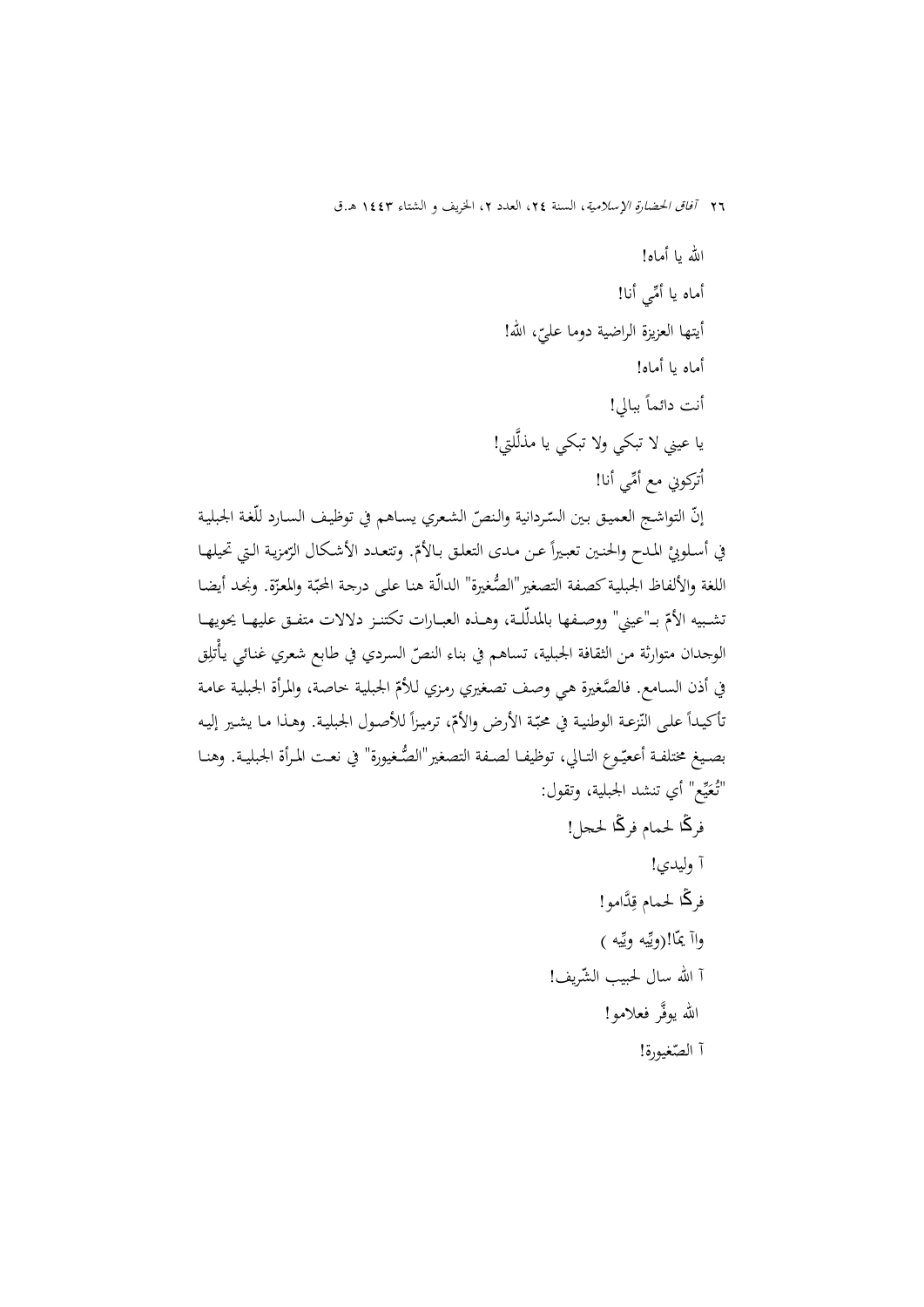وهو ما يمكن أن نترجمهكالتالي: سرب الحمام ، سرب الحجل! ! يابني ّ سرب الحمام أمامه! آه يا أم ّاه! الشريف! يا االله <sup>ا</sup> ِسأل حبيبك ّ اللهم زد في مقامه! يا أيتها العزيزة!

وفي هـذا النمـوذج الإبـداعي أيضـاً، تُنْشـد المرأة الجبلية مادحـة الـولي الصـالح الـذي تتلهّف ن لزيارتـه، بـل وتتمـنى أن تكـون كسـرب الحمـام أو الححـل وهـو في طريقـه مـارّ أمـام مقـر ذلـك الولي. فلا تنسى أن توجّـه خطابَما في الأخير إلى كلّ امرأة جبلية عزيزة متفرّدة ترغب في زيارة<br>-ذاك المقـام. فتنقـل بـذلك الصـورة الواقعيـة إلى صـورة شـعرية سـردية تجعـل مـن هـذا الغنـاء نمطـا لغويا مستقلا بذاته لا يمكن أن يسمى سوى أعيّوع النسائي الجبلي.

 $\overline{\phantom{a}}$ ويمكن هنا أن نستعين بنظرية غريمـاس في تحليـل الخطـاب السـردي للقصّة أو الروايـة سميائيّاً، التي تعتبر بِنْيات دالّـة تتّجـه إلى تحديد نموذجه الـذي ينبـني علـى الثنائيـات وتنطبـق علـى أبعـاد ن السّرد في أُعيّوع عند جبالة كما يبدو في الخطاطة التالية:<br>.

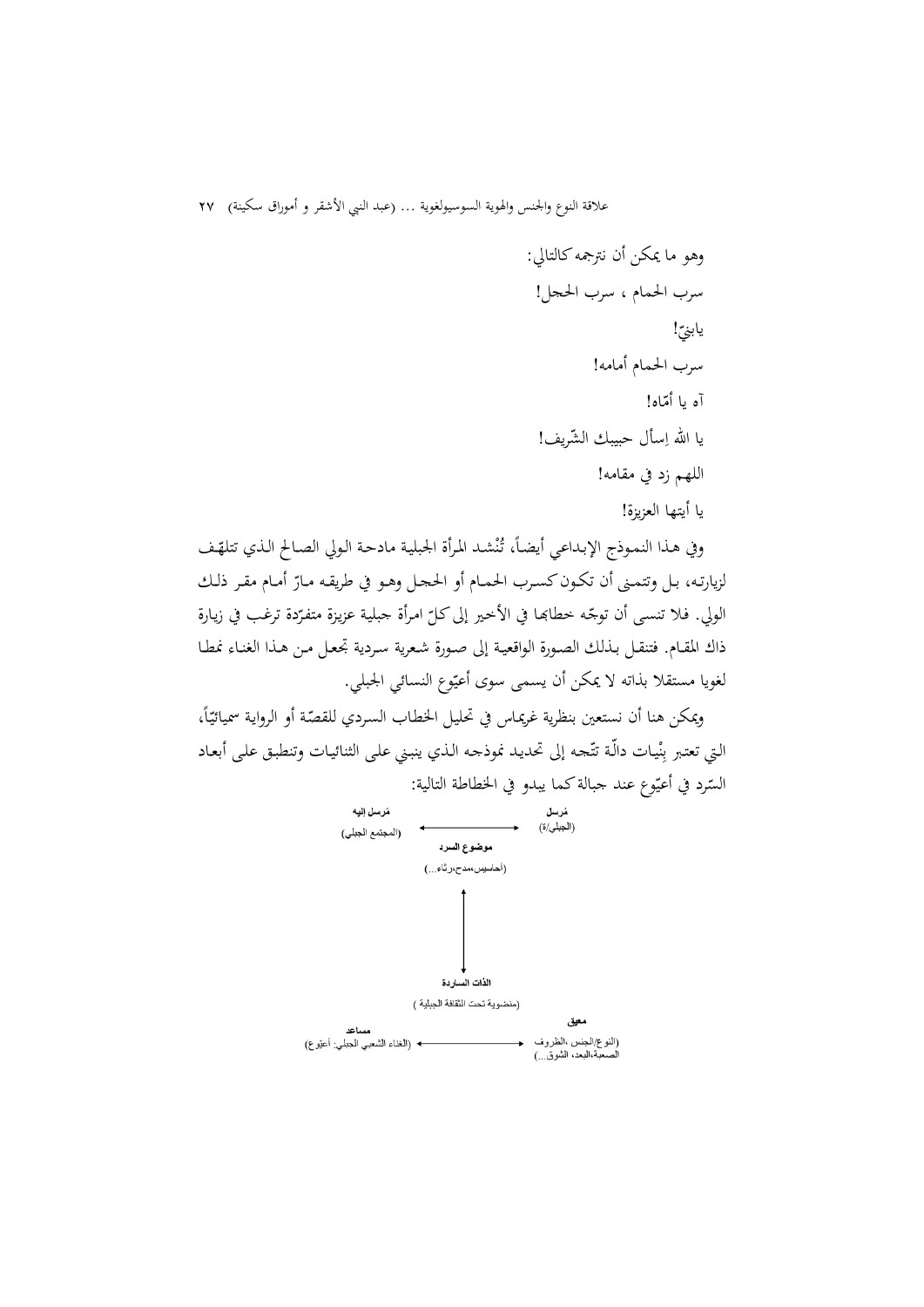وتبقى هذه الثنائيات، في الواقع، نسبيّة قد لا تثبت على حال لأنَّها ظرفيّة. فقد يتحوّل المعيـق في سـياق غـير سـياقه إلى معـين يسـاعد المخاطِب علـي إيصـال مضـمون الرسـالة، ويستدرج المحاطَب لتوسيع فهم المراد. وربّما تبدّلت أوجه التراسل من حلال لعبة تموقع الراوي في الخطـاب، فيختلط علـى المتلقـي التمييـز بـين البـاتّ والمتقبّـل. وهـي تقنيـات تجيـد تحويدها النسـاء وتتحكم فيهـا الثّقافـة حين تعلو الأصوات بالأغـاني وحين تحنو الكلمـات برقتهن ّ حبلى بالتجارب.

إنّ حفاظ النساء الجبليات على الثقافة وعلى الخصائص المميّزة للّغة يضل اختيارياً، ويشكل رغبة في التشبّث بالهويّة الثقافية واللغويّة. ويضيف كالفي"Calvet, 1999, p38) المجموع التشبّث بالهويّة أخرى بخصوص مشكل التمثيلات اللغويّة داخل منظومة إيكولسانية، حين يقول: هي "لغة قليلة الاستعمال لكنّ المتحدثين بما يعتبرون أنّه من المهمّ المحافظة عليها لأسباب رمزيّة، لأجل الهويّـة أو لأسباب دينيّـة، فيمكنهـا البقـاء، لكن بـالرجوع إلى العامـل الوحيـد المتمثـل في عـدد المتكلمـين بمـا، والـذي لا يضـمن بقاءِهـا". (ترجمتنـا). وتجـدر الإشـارة، في هـذا المنـوال، إلى أنّ الموقف الإيجابي للنسـاء فيمـا يخص لغتهنّ الأصـليّة هـو سلوك إدراكـيّ للمتغيّر اللغويّ داخـل<br>-الفضاء السوسيولغوي المغربي<sup>. و</sup> وعلاوة على ذلك، وجبت الإشارة إلى العلاقة الوطيدة التي تجمع بين الثقافة والمعرفة والخبرة واللغة، وهي غالبا ما تؤخذ بعين الاعتبار للتعبير عن الهويّة وحمايتها في زمن الحداثة والعولمة.

# **.**6 **النتائج**

 $\frac{1}{2}$ اً يعرف العالم الحالي تطورا مستمرّاً وسريعاً، وهو ما ينعكس على الممارسات الفرديّة والجماعيّة للأفراد في المجتمع. ولعل الدور الأساسيّ الذي قامت به النساء عبر التاريخ هو الذي يدفع هذه<br>. الدراسة، وانطلاقاً من المميزات السردانية لإنتاجاتها اللغويّة، إلى التأكيد على الدّور المهمّ للمرأة الجبليّة القرويّة في الحفاظ على الهويّة اللغويّة والثقافيّة لمجتمعها ونقلها إلى الأجيال اللاّحقة.

ويتجلّـى حضور النسـاء الجبليـات بوضوح في الأعبـاء الـتي يقمـن بمـا مـن أجـل ضـمـان الحيـاة  $\frac{1}{2}$ داخـل وسـطهن، فالنســاء الجبليــات يلعـبن دوراً رائـداً في الحفــاظ علــى التقاليـد والثقافـة. وتمـرُّ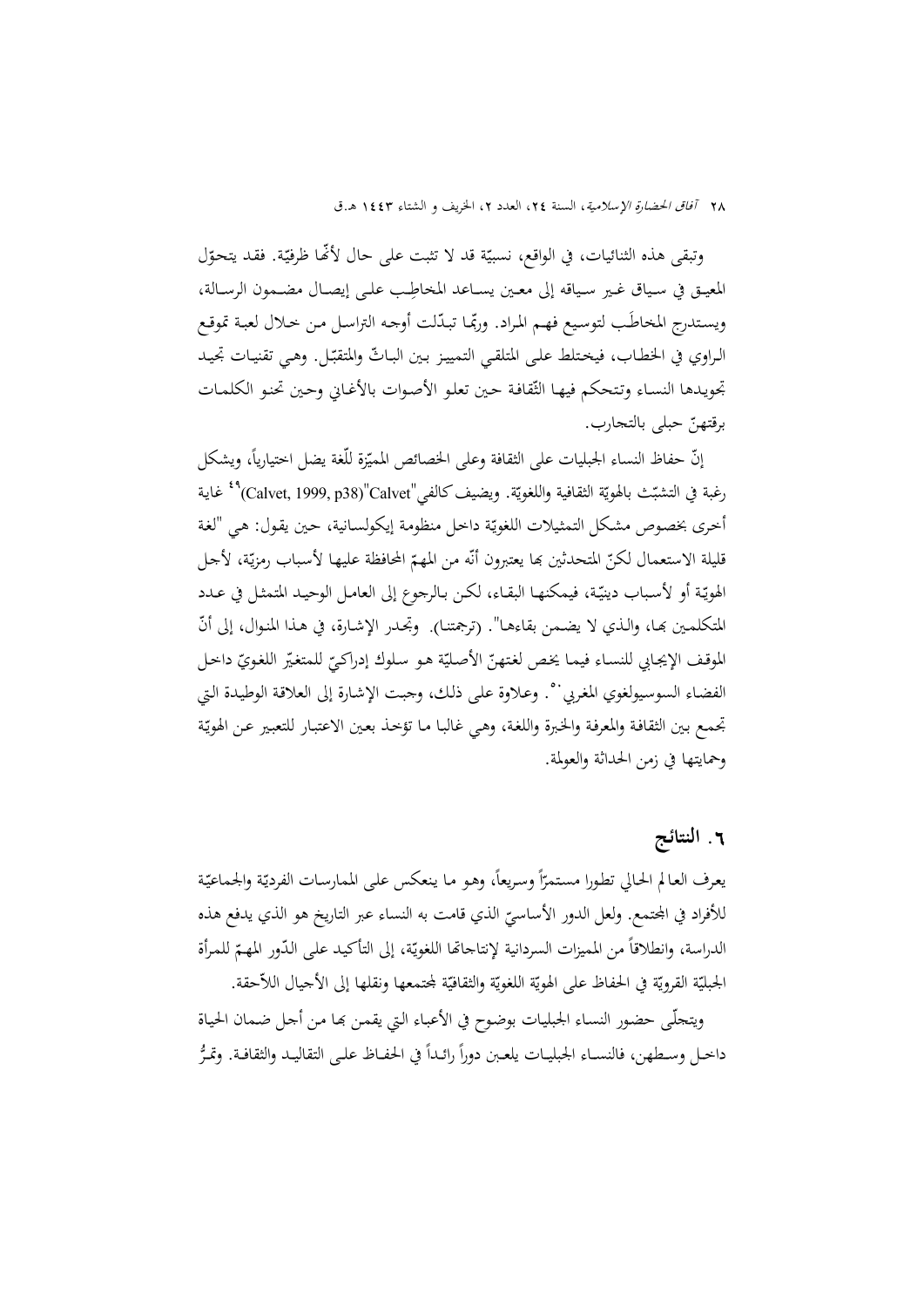مشاركتهنّ في صيانة الموروث الثقافيّ الشفويّ عبر اللّغة ومحتويات الممارسات اللغويّة والخصائص المميّزة لهاكالإمالة وتصغير الأسماء والصفات والمزاوجة الحركيّة، ووجود مقاطع منطوقة مدمجة مثل (دج)، وهذه المميّزات اللغويّة تمكّن من تفريق اللغة الجبليّة عن غيرها من اللغات المحليّة والجهويّة التي تطبع الوسط السوسيولغوي المغربي. (مسعودي 1996&2003).

 $\overline{\phantom{a}}$ ويشكل إحياء الثقافة الشفويّة للمحتمع الجبلي مشروعاً هاماً يذكرنا بمغرب يتميّز بالتعدد اللغويّ، حيث نجد خصائص اللّهجة الجبليّة تمثل في الحقيقة محاورَ لِمُتَمَيِّز لغويّ يُحدد الثقافة ي  $\overline{ }$ ت ويُظهر في الوقت نفسه الهويّة الثقافيّة لجبالة بالمغرب.





1

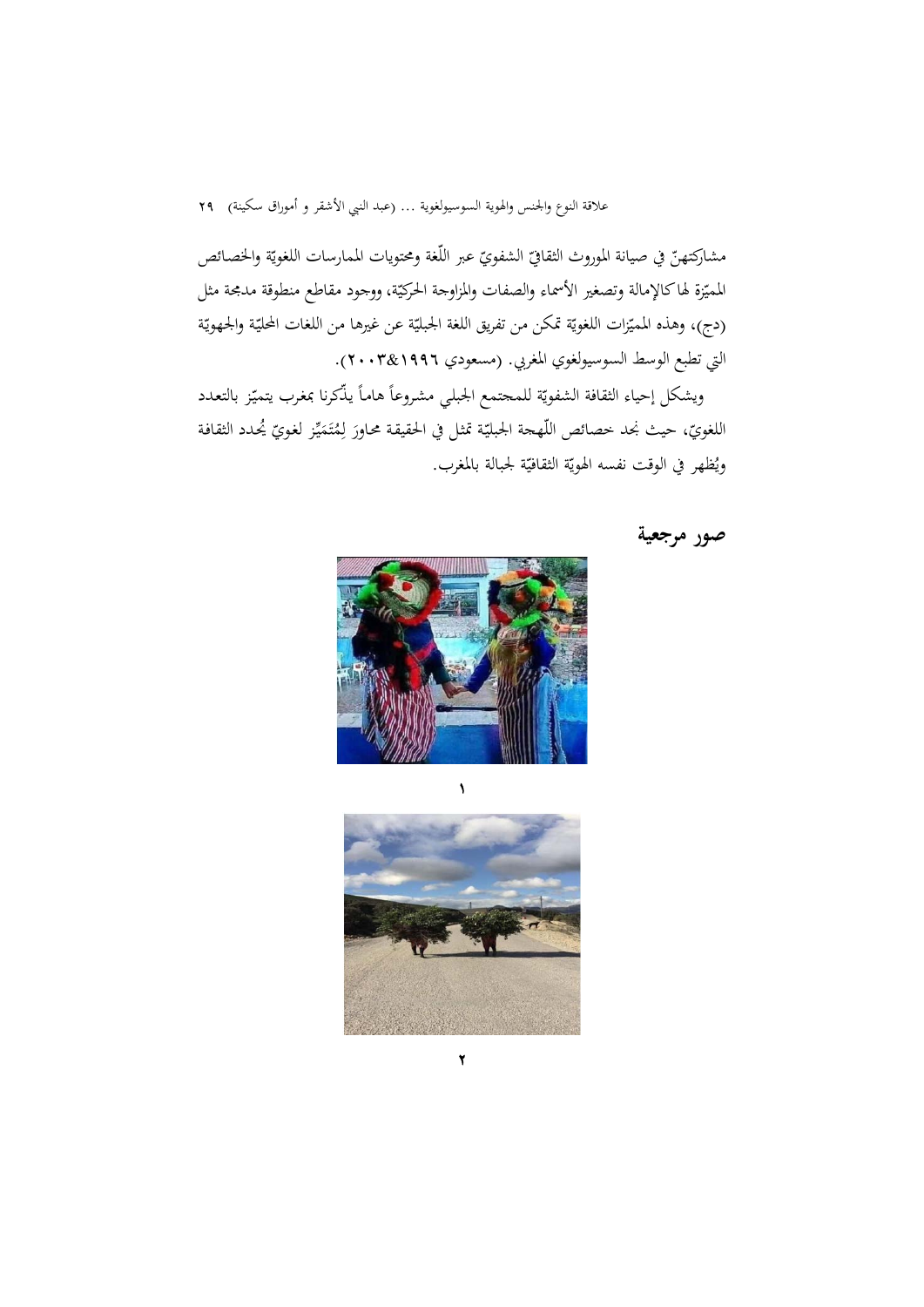٣٠ *آفاق الحضارة الإسلامية*، السنة ٢٤، العدد ٢، الخريف و الشتاء ١٤٤٣ هـ.ق



 $\epsilon$ 



 $\bullet$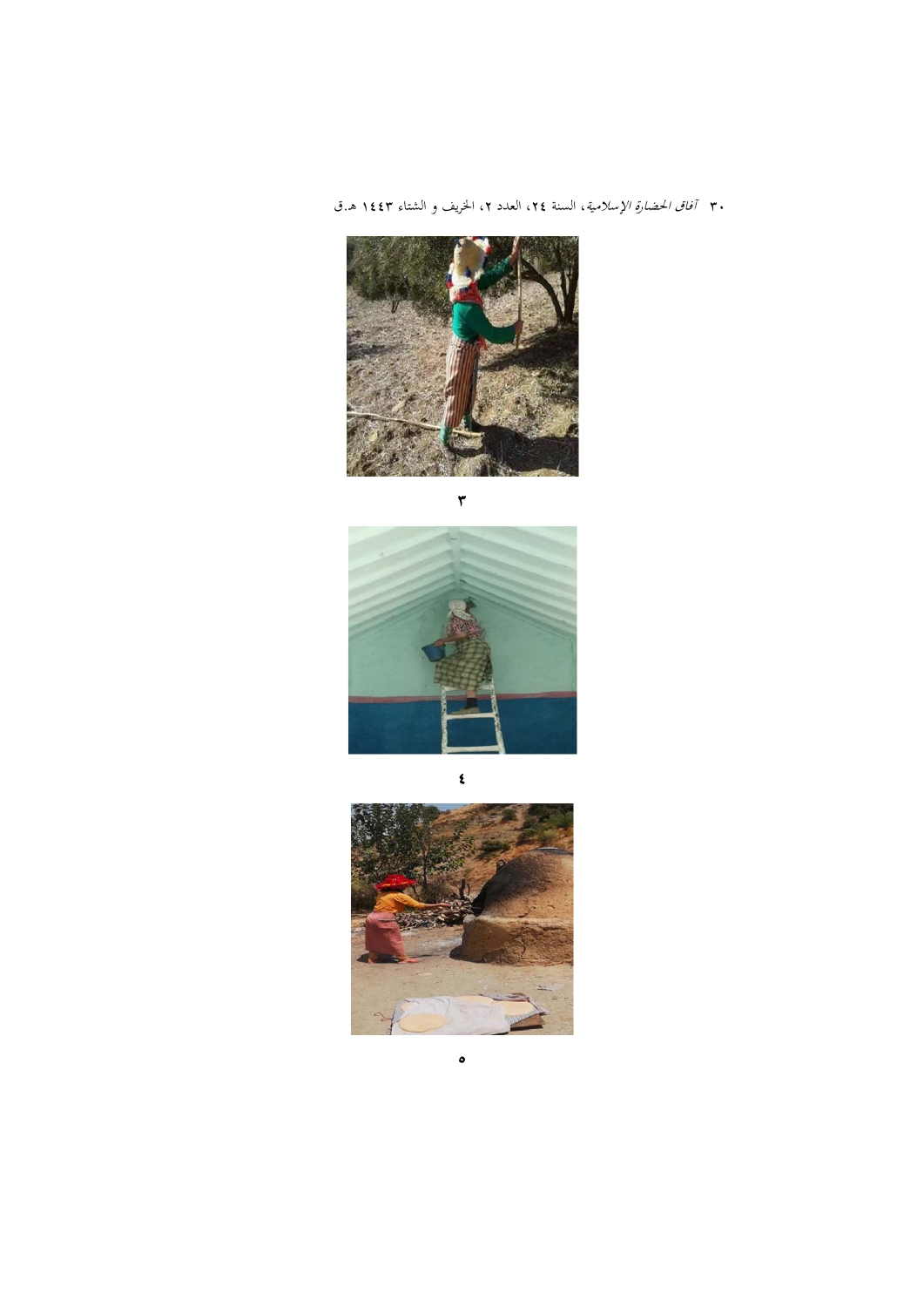

**الهوامش**

.1 للإشـارة فـإن نسـبة النسـاء النشـيطات بـالمغرب تقـارب %44 مـن الشـريحة النشـيطة في اجملتمـع، أنظــر الإحصــاء العــام للســكان والســكنى في المغــرب لســنة 2014 الــذي يبــين معــدل النســاء النشيطات في المغرب حسب المندوبية السامية للتخطيط.

**1** 

- ٢. يفرّق المختصون بين جملة من المصطلحات الدّالة على الذكورة والأنوثة فقد اعتبرت بعض الدارسات العربيات أنّ تلك المفاهيم مشحونة بما هو اجتماعي وثقافي وقد شرحت ذلك في قولهـا: "ارتكـزت الدراسـات الجندريّـة علـى التمييـز بـين الجنسـين (الــذكورة والأنوثـة) والنـوع الاجتمــاعي (الرجــل/المرأة). ولــئن كـانــت الــذكورة لا تكفـي وحــدها لتحـوّل الفـرد إلى مرتبــة الرجولة"، فإنّ الأنوثة بدورها قاصرة على أن تبلغ بما الأنثـى مرتبـة المرأة، آمـال قرامي، 'تمثّلات الرجولـة في اجملتمـع التونسـي 14 جـانفي'، ضـمن **أعمـال مهـداة إلـى الأسـتاذ عبـد** ّ بعـد ثـورة **المجيد الشرفي**، جمع الأعمال وتنسيقها ناجية الوريمي بوعجيلة، جامعة تونس–كليّة العلوم الإنســانيّة والاجتماعيّـة وحـدة البحـث في قـراءة الخطــاب، تــونس، ٢٠١٤، هــامش رقــم ٠١  $(117 - 99)$ ص.200 - 212
	- .3 تطرق البعض إلى مظهر المرأة الجبلية ولباسها، راجع في هذا الصدد:

Jawhar Vignet-Zunz (cf. *Les Jbalas du Rif, des lettrés en montagne,*2014*,*  Editions la croisée des chemins, Casablanca. P : 196)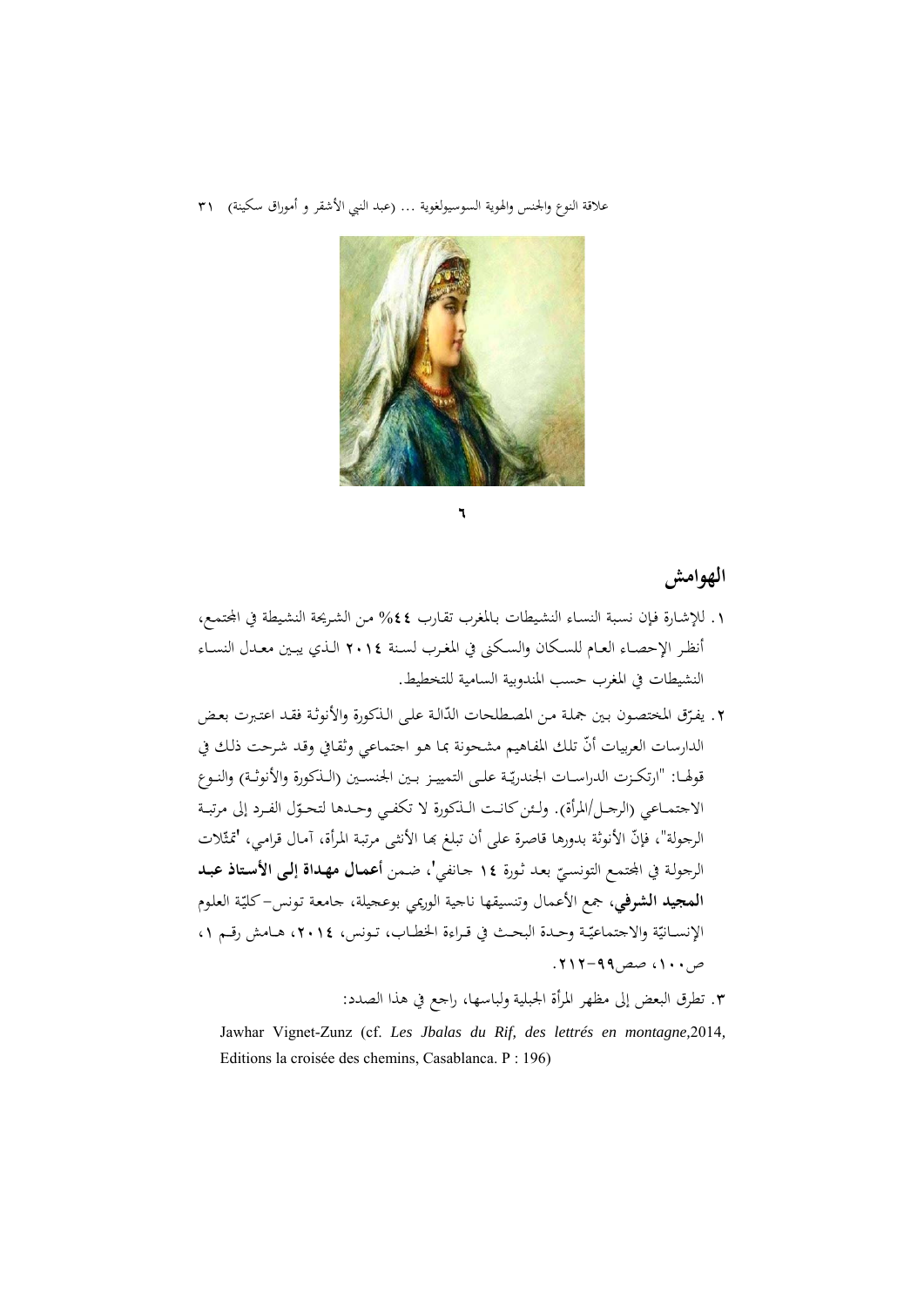- .4 لقـد حضـرنا ونحـن نقـوم بالبحـث الميـداني علـى جـل أشـغال المـرأة القرويـة في فصـل الصـيف مـن جـني ثمـار التـين والعنـب ومـا يلـي ذلـك مـن تجفيـف وخـزن. وربمـا مـن أعسـر أعمـال المـرأة وهـو تحويـل فاكهـة العنـب وتجفيفهـا حيـث تـتم عـبر تحضـير سـائل يسـمى "الليـان" وهـو خلـيط مـن زيـت الزيتـون والرمـاد المقطـر ثم تقـع تصـفيته جيـدا ليوضـع بعـد ذلـك في إنـاء ويخلـط العنـب فيـه. وبعدها يعرض في مكان مشمس مخصص لهذا الغرض، ويطلق عليه اسم المنشار باللغة الجبلية. أما ما يخص عملية تجفيف التين فيحتاج إلى حمايـة مـن الـدواب وعنايـةكبـيرة، ولـذلك يختـار لـه البـدويون مـن أهـل جبالـة منصـات ترفعه عـن الأرض تسـمى دَيـذّبان وهـو المكـان نفسـه الـذي يجفف فيه العنب. وربما انشغلت به المرأة يومها وليلها للحفاظ على سلامته. ومبلغ مشقة المرأة التي لاحظناهـا هـي أن النسـاء الجبليـات يسـتيقظن عنـد الفجـر ليخـرجن إلى الحقـول بغيـة تقليـع **ٍ** القنب الهندي يدويا ويعدن بحزمٍ من الحطب قبل طلوع الشمس كي يشرعن في طبخ الخبز في الفرن التقليدي.
- ه. يشـير جـاك جـوهر فينييـت زونـز Vignet-ZunZ Jawhar Jacques إلى كتـاب كالـديرون مينكـوت 1996 calderón Mingote علـى أن خـروج المـرأة مـن أجـل العمـل الفلاحـي هـي أيضا عادة معروفة في الجزء الكبير من إسبانيا. (نفس المرجع. ص: 240)
- 6. Lachkar Abdenbi,  $\gamma \cdot \gamma$ , « Espaces et pratiques discursives: dynamiques sociolinguistiques et superposition des langues dans la région des Jbàlas de la vallée de l'Ouargha », *Revue Dirâsât*, Publication de l'Université Ibn Zohr, Agadir.
- ٧. تظهر أكثر مميزات اللغة الجبليّة في الأغـاني الشعبيّة التي تسـمى خاصة في منطقة حوض ورغـة<br>~ "أعيّوع"، وهي نوعيّة من الأغاني تؤديها النساء الجبليات، وتحدد مهمتها التواصلية في الحاجة إلى التخفيـف مـن التعـب أو للترفيـه أو التعبـير عـن شـغف مـا. وفي هـذا الفـن الغنـائي تـبرز قـوة الصوت والقدرة على محاكـاة النمط اللسـاني الذي تتشكل فيه تقاسيم موسيقية متميزة تُفرِد الأغنية الجبلية النسائيّة عن غيرها من الأغاني الشعبية المغربية.
- ٠٨. يطلق على عملية طلاء الجدران في العامية الجبلية" تحناك" من فعل "حنّك" والذي يصرف في المضارع "أذحّنك".
- .9 لاحظنـا أثنـاء بحثنـا الميـداني، في سـنة ،2019 مـا تتكبـده المـرأة الجبليـة مـن المتاعـب والمشـاق، حيـث أن غيـاب الرجـل لا يحـدث بلبلـةكبـيرة في تقسـيم الأدوار إذ تقـوم المـرأة بـدرس المحصـول وبتذريته وهي من الأعمال التي عادة ما يقوم بها الرجل.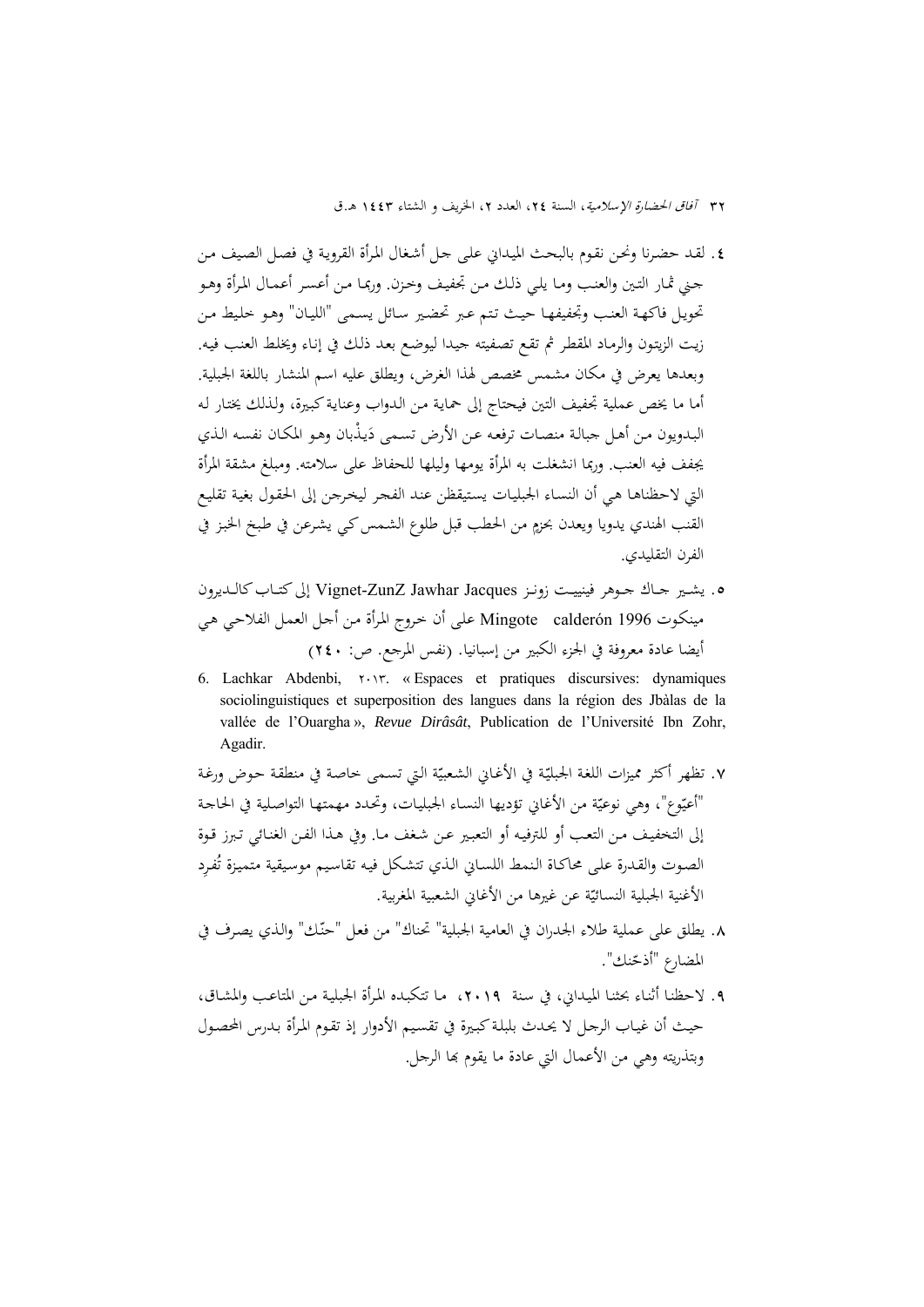.١. قمنا بَمذا البحث الميداني بين شهريْ يوليو وأغسطس من سنة ٢٠١٩ ولمدة شهر.

- .11 الـدنيا (الحاليـة) ليسـت هـي الـدنيا (القديمـة)، مازلـت أتـذكر يـا بنـتيكنـا نأخـذ قفـف التـين والعنـب الجفـف وخبـز الـذرة والشـعير ،كنــا نأخــذهـا إلى مجـاهـدي جـيش التحريـر الـذين كــانوا يختبئون في جبل ودكة وفي بعض المرات كـانوا يعطوننـا أيضـا المسدسـات لنوصـلها إلى المحاهـدين الموجودين في موضـع آخر مـن الجبل،كنـا نخبـئ المسدسـات في حزمـة الحطب ولم نكـن نخـاف (ترجمتنا)
- .12 تحكــي لي جــدتي، عنــدماكانــت حبلــى وقــد أخــذت العنــزات لترعاهــا في الجبــل، وفي المســاء رجعــت بمولودهــا في حضــنها وقامــت بإحمــاء خبزهــا، نســاء الماضــي ليســت هــي نســاء اليــوم (ترجمتنا)
- .13 أنا يا بنيـتي ترملـت بعـد زمـن قليـل مـن زواجـي، زوجـي مـات –لا أراك االله مكروهـا- وتـرك لي خمسة أطفال صغار، كنت أقوم بأشغالٍ يدوية، أقوم بعمل الرجل والمرأة معـا، حتى كبُروا وفتح كل منهم بيتا والآن لا أحد منهم يهتم بي ولا يكترثون لحالي، حتى في العيد لا يـأتون لزيـارتي. (ترجمتنا)
- ١٤. لقـد خُلقـت 'معاقـة' وكـبرت 'معاقـة' أعـرج في مشـيي، رغـم حـالتي فأنـا أقـوم بكـل شـيء في البيـت، أحمـي الخبـز وأطـبخ الطعـام وأعتـني بالأطفـال، إذ يـذهب أبي وأمـي وإخـوتي إلى الحصـاد وأنـا أظـل في البيـت للقيـام بكـل شـيء، يعولـون علـي في شـؤون المنـزل، فـالرأي رأي والاختيـار اختياري، انا راضية بنصيبي. (ترجمتنا)
- ١٥. ونجـد حمير مثـال علـي هـذا في إقليم شفشـاون، تحديـدأ دشـر "فـران علـي" الـذي، إضـافة إلى عملهن الفلاحي، تزاول فيه النساء صناعة الفخار، التي أصبحت إرثاً يدوياً من تخصصهن.
- ١٦. النسيج التقليدي معروف حداً داخل القبائل والبوادي الجبلية في إقليم تاونات، على سبيل المثـال. نـذكر فيهـا "دشـر أولاد آزم" بـني وليـد ـ تاونـات ـ المعـروف đـذا النشـاط المتـوارث عـن الأجـداد، الـذي أصـبح مـؤخراً عُرضــة للانـدثار بسـبب المنافسـة الخارجيـة وإدخـال الآلات الصناعية الحديثة.
- .17 يعتـبر المغـرب خـامس منـتج ومصـدر لزيـت الزيتـون علـى المسـتوى العـالمي. لأجـل هـذا الإنتـاج تشـارك المـرأة بقـوة، خاصـة في بـلاد جبالـة، ابتـداء مـن عمليـة تحضـير الزيتـون بـاٌختلاف أنواعـه حتى تحويله إلى زيوت متنوعة تعرف بمنتهى خبرēا في هذا الميدان.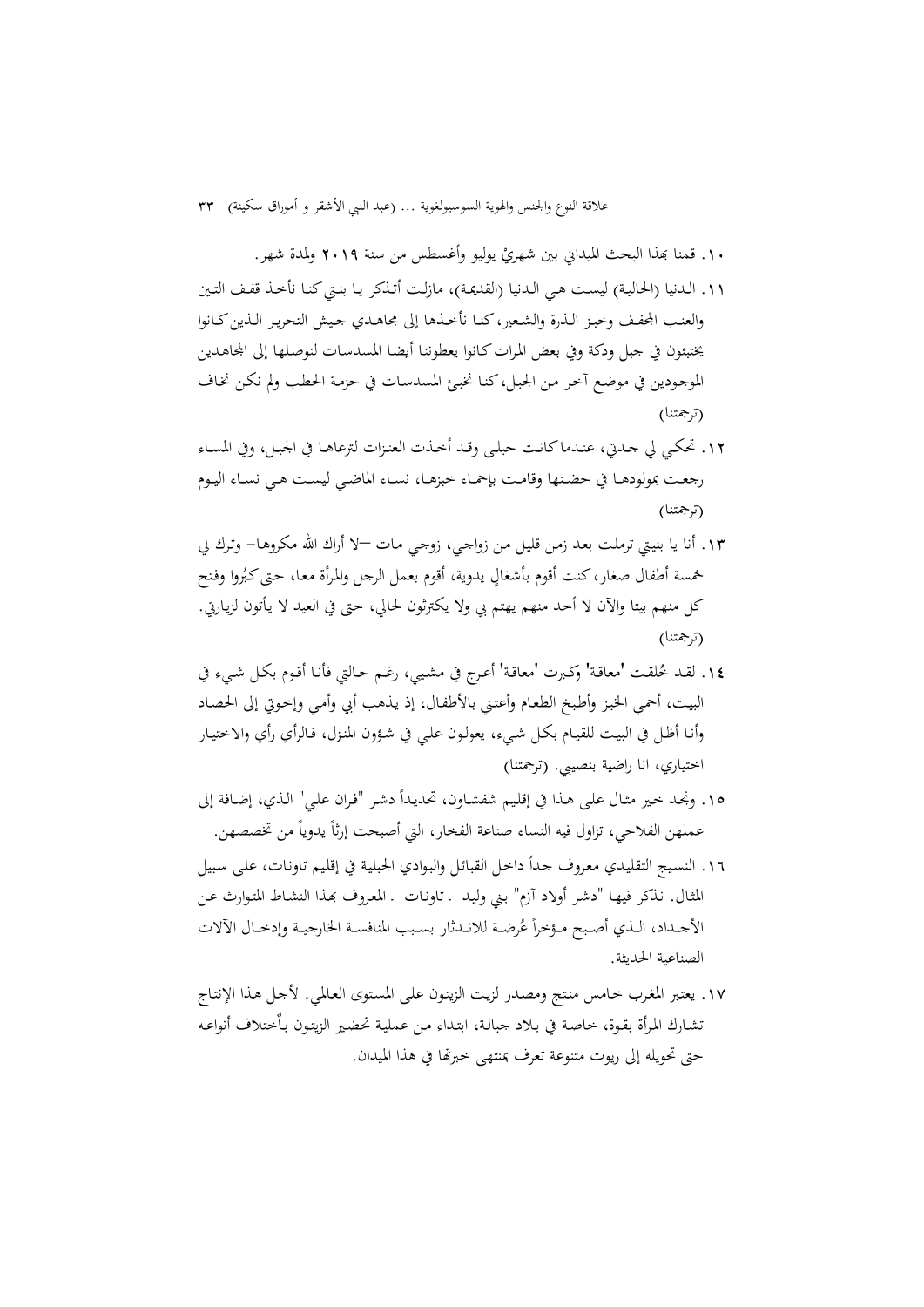٣٤ آفاق الحضارة الإسلامية، السنة ٢٤، العدد ٢، الخريف و الشتاء ١٤٤٣ هـ.ق

- .18 كما هو الشأن بالنسبة للنساء الجبليات المسنات في قبيلة بـني زروال -تاونـات، حيـث تعـرفن بالتحضير اليدوي للزيتون وخاصة إضافة عصير الليمون فيه.
- ١٩. تقـول فاطمـة المرنيسـي أن السـيدة الحـرة هـي امـرأة مغربيـة مـن أصـل أندلسـي، آشـتغلت في القرصـنة حـتى تنسـى سـقوط غرناطـة وطـرد الأندلسـيين المسـلمين منهـا، وذلـك قبـل أن تصـبح حاكمـة علـى تطـوان. في الحقيقـة،كمـا تؤكـد المرنيسـي، هنـاك نقـص في المراجـع حيـث فضـل المؤرخـون المسلمون الصـمت بخصـوص هـذه الشخصية النسـائيّة التاريخيـة. فـالمراجع بخصـوص السيدة الحرة محدودة للغايـة، ممّـا يـدفع المختصـين الرجوع أحيانـا، إلى الوثـائق التاريخيـة الإسبـانية والبرتغاليــة. (فاطمــة المرنيســي، *ســلطانات منســيات*، المركــز الثقــافي العــربي. ص:٣٦-٣٩). وإضــافة إلى ذلــك، فقــد حضــرنا مسلســلا تلفزيونيــا عــن هــذه الشخصــية التاريخيــة تحــت اســم "السيدة الحرة" توثق حلقاته، تقريبـا، مراحـل هـذا الحـدث الـذي تمكنـت مـن تسـجيله أمـرأة مـن شمال إفريقيا، وتحديدا من شمال المغرب في التاريخ بصفة عامة.
	- .20 نفس المرجع.
- .21 عبـد القـادر العافيـة، *أمـيرة الجبـل الحـرة بنـت علـي بـن راشـد*، مكتبـة النـور، تطـوان، ١٩٨٩، ص.18:
	- .22 حمد داوود، تاريخ تطوان، جزء ،1 معهد مولاي الحسن، تطوان1959، . ص-117: .123 .23 نفس المرجع.
		- ٢٤. فضيلة سوف ترثها المرأة الجبلية المعروفة جدا بدقة اِلتزامها بتوقيت أداء واجباتها الديني
- .25 يسـتخدم السـكان الـذين يقطنـون مـا بـين مضـيق جبـل طـارق وغـرب مدينـة وزان اللهجـات  $\overline{a}$ الجبلية الشمالية. بينما يتكلم اللهجات الجبلية الجنوبية سكان مناطق ما بـين وزان وتـازة، مـرورا بشفشاون وتاونات.
- 26. Ángeles Vicente, Dominique Caubet, Amina Naciri-Azzouz., 2017, *La région du Nord-Ouest marocain : Parlers et pratiques sociales et culturelles*.,éds Pensas de universidad de Zaragoza, p : 31.
- .27 أمليــت النصــوص الــتي جمعــت مــن طــرف برفنســال Provençal بلســان جبليــين مــن "بــتي زروال"، التي كانت كنفدرالية منشقة و غير خاضعة للحكم السياسي و الإداري لدائرة "ورغة" في جهة فاس.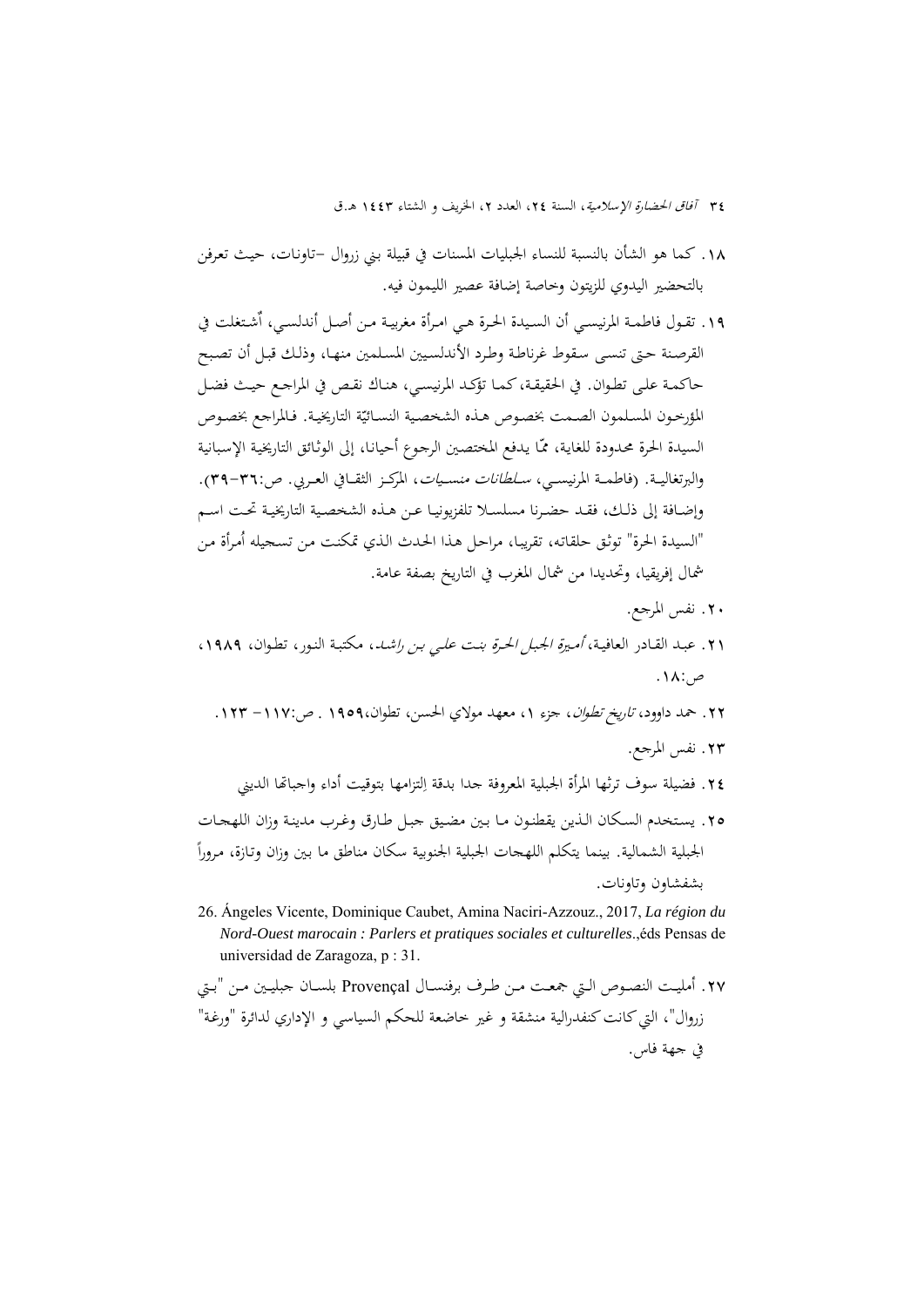- علاقة النوع والجنس والهوية السوسيولغوية ... (عبد النبي الأشقر و أموراق سكينة) 35
- 28. Emma Natividad, 1998, « Le dialecte de Chefchaouen » *dans Peuplement et Arabisation Du Maghreb Occidental, Dialectologie et histoire*, Actes réunis et préparé par Jordi Aguadé, Patrice Cressier et Ángeles Vicente, Universidad De Zaragoza, Madrid. P : 109.
- 29. L.Messaoudi, 2003, *Etudes sociolinguistiques*, édition OKAD, Université Ibn Tofail, Kénitra. P:14.
- 30. W. Labov, 1966. « The Social Stratification of English in New York City ».
- 31. W. Labov, 1990. « The Intersection of sex and Social Class in the Course of Linguistic Change ».
- 32. W. Labov, 1998. « Vers une réévaluation de l'insécurité linguistique des femmes », dans *Les femmes et la langue, l'insécurité linguistique en question.,* Delachaux et Niestlé, Paris, p : 29.
- المرجع السالف ذكره .1990 .W. Labov

.34 بيثانتي Vicente المرجع السالف الذكر، ص:42 ،-43 1720 .

.35 نشـير إلى دور التمـدرس رغـم قلـة المؤسســات التعليميـة في اجملـال القـروي. بالإضـافة إلى قلــة استعمال تكنولوجيا المعلومات والاتصالات. Vicente توضح بناءاً على بحثها الميداني، على أن الصغار هـم أكثـر تـأثراً مـن البـالغين فيمـا يخص تسـوية اللغـة المحليـة أو مـا يسـمى اللهـجـة.

وأصبحت هذه الاختلافات في تضاؤل إلى درجة الاختفاء(43 : Vicente, 2017, p . 36. W. Labov, 1998., p : 35.

٣٧. جمال الدين ابن منظور، *لسان العرب*، ط، دار صادر، ج، ١٣-١٤-5٢.01، مادة (ميل).

٣٨. أهتم النحويون العرب بمواضع النقط ومخارج الحروف العربية، مثل الإمالة. وقد بسطوا هـذا في كتاباتهم مع شرح أهمية ذلك وأخذه بعين الاعتبار لتحسين القراءة القرآنية، معتبرين بذلك كل حرف مخرجـاً بحـد ذاتـه. ومـع العلـم بـأن إتقـان القـراءة القرآنيـة هـو إتقـان للنطـق الصـحيح للغـة العربية. بلغة أخرى، تعلم نطق الحروف في القرآن هـو تعلـم للنطـق الصـحيح للحـروف في اللغـة العربية، وهو ما يذكر بدور الزوايا في تعليم القرآن واللغة العربية في بلاد جبالة، ويعـد هـذا أحـد الأسباب التي لعبت دوراً مهمـا في التعريب المبكر لهـذه الجـهـة مـن المغرب. فيمـا يخص ظـاهرة الإمالة أنظر أيضا، الكتاب لسيبويه و الخصائص لابن جني وغيرهم من النحويين العرب.

39. A.Vicente, 2017, p : 38.

.40 أكثر مـن نصـف الأشـخاص الـذين سـاهموا في هـذا الجـرد الميـداني وزودونـا بالمعلومـات المـذكورة كانوا من النساء. بحيث أنحن زودننا بكمية كبيرة من الثرات الشفهي الجبلبي، ونذكر منهـا في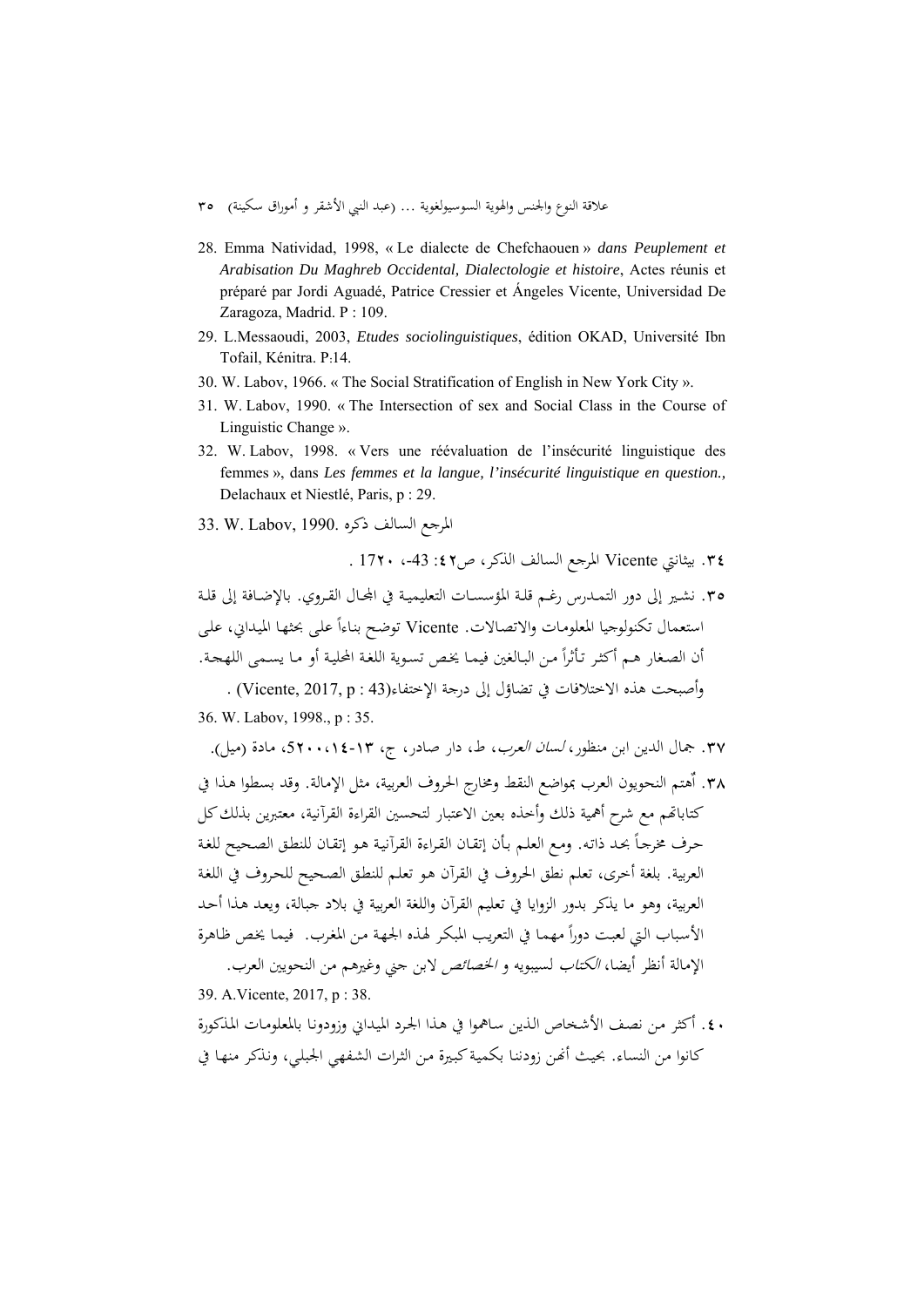هــذا الصــدد القصــص والأغــاني الشــعبية والأمثــال الشــعبية. دون أن ننســى، بــالطبع، حــديثنا معهن بخصوص التقاليد والعادات الفلا حية.

.41 نفس المرجع.

.42 تـذكرنا درجـة الإغـلاق هاتـه في اللهجـة الجبليـة بـبعض الإغـلاق الـذي يخـص آخـر حـرف علـة منطـوق في العاميـة اللبنانيـة. ويتبـين علـى أن الإمالـة لحـرف أ هـي أيضـا خاصـية مميـزة للعاميـة العربية اللبنانية، مقارنة بباقي اللهجات اجملاورة، نذكركمثال:

,شباك ="šǝbbek ", أستاذ ="istez ",كان ="ken"

43. Jairo Guererro 2016. « Les parlers Jbalas villageois. Etude grammaticale d'une typologie rurale de l'arabe maghrébin », Dialectologia 2018, 85-105.ISSN :2013- 2247, Université de Grenade. P : 89.

.44 نفس المرجع. أنظر أيضا (37 : 1870) Féraud et) 211 : 1950 (Marçais: الأول يؤكد علـى أن /ū/ و/ī/ و /ē/ و/ō/ ينطقـان بـإغلاق بعـد الملحـق /ha/- للمفـرد المؤنـث الغائـب في اللهجـات القرويـة التونسـية. بينمـا يشـير الثـاني إلى أن الحـرف/ a/ ينطـق غالبـا /i / مفتوحـة في القبائل الشرقية في الجزائر.

45. Jean Dubois et al., 2007, *Grand dictionnaire linguistique et sciences de langage*, Paris, Larousse, p.148.

Lévi Provençal, 1922, pp : 33. المرجع نفس .46

- 47. W. Marçais, 1911, المرجع نفس , pp : 99.
- 48. M. Gaudefroy-Demom-Bynes et L.Mercier, 1914, *Manuel d'Arabe Marocain*, Paris.Pp : 144.
- .49 تجــدر الإشــارة إلى أنــه، إضــافة إلى اللغــة المســتعملة في منطقــة جبالــة، هنــاك مــدن عتيقــة في المغرب تستعمل التصغير في لهجتها مثل لهجة فاس ومكناس.
- 50. Louis-Jean Calvet, 1999, *Pour une écologie des langues du monde*, Plon, Paris, p : 38.

**المصادر والمراجع** 

# **الکتب**

ابن منظور، جمال الدين(2005)،**لسان العرب**، بيروت: دار صادر.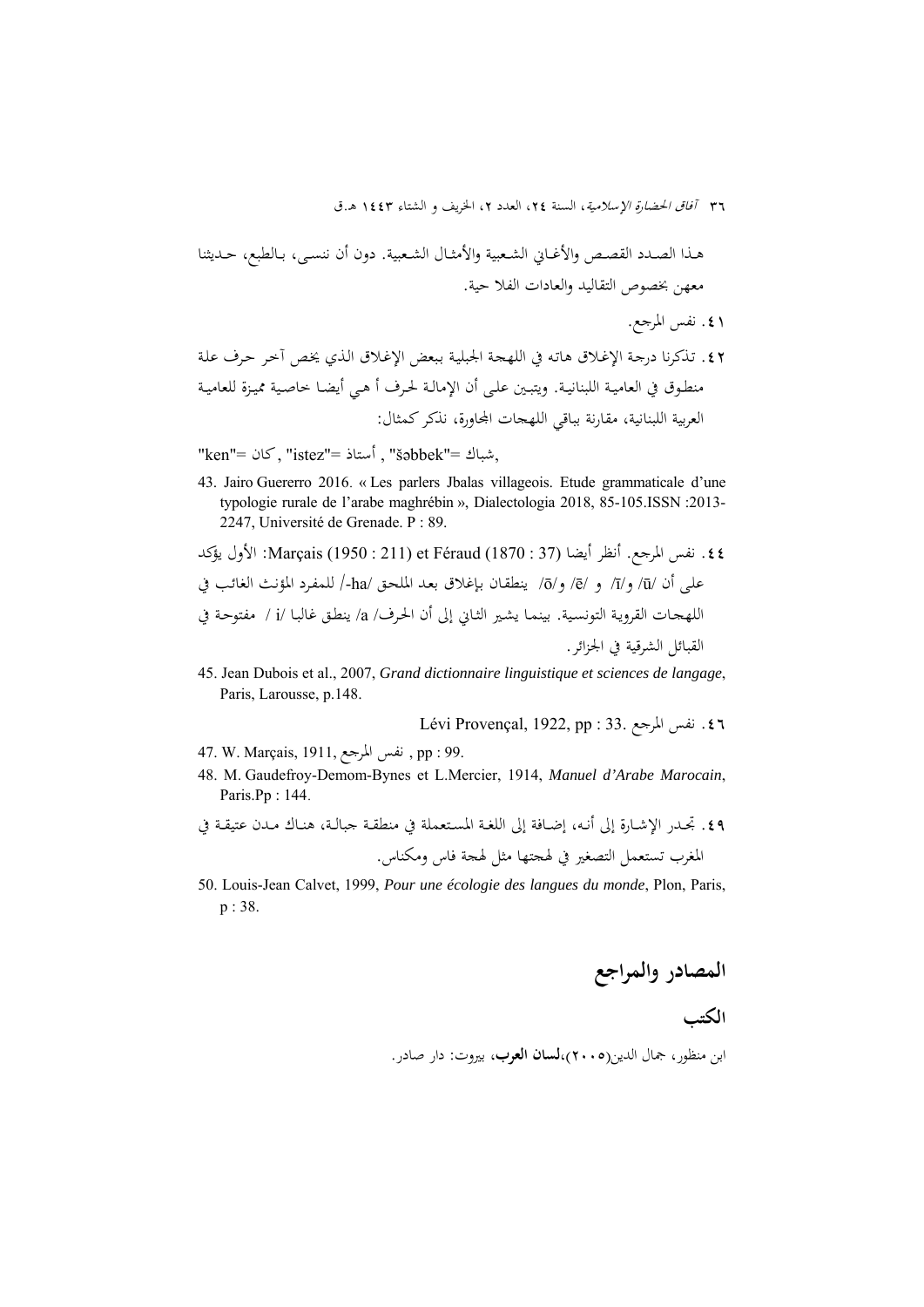المرنيسي، فاطمة (2000)، **سلطانات منسيات**، المركز الثقافي العربي، د.ب. (Pdf consulté( العافية، عبدالقادر (1989)،**أميرة الجبل الحرة بنت علي ابن راشد**، ط،1 تطوان: مطبعة النور. داود، محمد (1959)، **تاريخ تطوان**، تطوان: مطبعةكريماديس.

### **المجلات**

قرامي،آمـال(2015)،«تمثّلات الرجولـة في المجتمـع التونسـيّ بعد ثـورة 12 جـانفـي»، ضـمن أعـمـال مـهـداة إلى<br>سئة مسنة **ّ** الأستاذ عبد اجمليد الشرفي، جمع الأعمال وتنسيقها ناجية الوريمي بوعجيلـة، **جامعـة تـونس- ـة العلـوم كلي** الإنسانيّة والاجتماعيّة وحدة البحث في قراءة الخطاب، صص٩٩-٢١٢. حويشي، هاجر(٢٠١٧)، «تفكيك المركزية الذكورية في السّرد النّسوي من منظور عبد الله إبراهيم »، قسـم<br>ستمتح س الآداب واللغـة العربيـة جامعـة الإخــوة منتــوري قسـنطينة، **مجلــة العلــوم الإنســانية**، العــدد ،84 اجمللد ب، ص-ص .782-761

- Aguade, J., Cressier P., Vicente A., 1998.,*Peuplement et Arabisation au Maghreb Occidental. Dialectologie et Histoire*, Universidad De Zaragoza, Madrid.
- Akesbi N., Benatya D., Zagdouni L., Zouggari A., 2007, *Devenir de la société rurale, développement économique et mobilisation sociale,* Hommage à Paul Pascon, Institut Agronomique et Vétérinaire Hassan II, Rabat.
- Al Mernissi, F. (2000), Sultânât mansiyyaât. Al-markaz al-thaqâfi, DB (PDF), (In Arabic)
- Daoud, M. (1959), Târikh titouân, Tetouan : Matba'at Krimadis (In Arabic).
- El-Afya, A. (1959), Amirat al-jabal al-hurra bent 'Ali ibn Rached, Tetouan : Matba'at al-Nor.
- Greimas, A. J. et Courtés J. , Sémiotique. Dictionnaire raisonné de la théorie du langage, Paris, Hachette, 1979.
- Greimas, A. J. (1970), *Du sens*, Essais sémiotiques, Paris : Seuil.
- Greimas, A. J. (1983), *Du sens* II, Essais sémiotiques, Paris : Seuil.
- Ricoeur, P. (1980), « La grammaire narrative de Greimas», Documents de recherche, ÉHÉSS, Groupe de recherches sémio-linguistiques, no 15.
- Boyer H*.,* (2016), *Faits et gestes d'identité en discours, l'Harmattan : Paris*
- Boyer. H., (2007), *Stéréotypage, stéréotypes : Fonctionnement ordinaire et mises en scène*, Tome2, Identité(s), L'Harmattan : Paris.
- Calvet L.J., (2016), *La Méditerranée, mer de nos langues*, CNRS Edition, Paris
- Calvet L.J., (2017), *Les langues : quel avenir ? Les effets linguistiques de la mondialisation, CNRS Editions, coll. Paris.*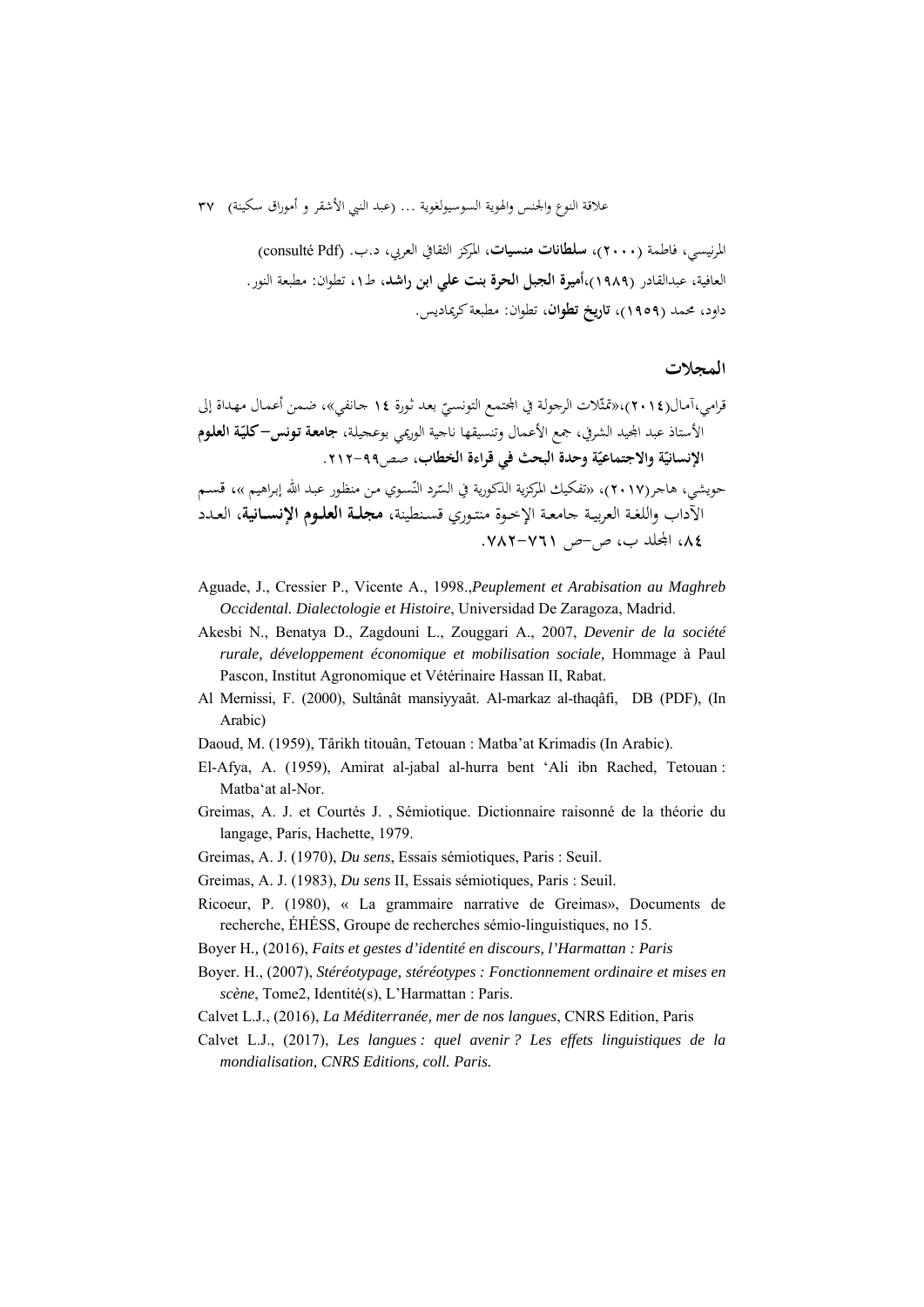- Calvet L.J.., (1999), *Pour une écologie des langues du monde*, Plon, Paris.
- Qrami, A. (2014), « tamthulât al-rujulah fi al-mujtama' al-tunsi ba'da thawrat 14 janvier », *jama'atha najia El-Ourimi Bou'jila*, Tunis : Jâmi'at tunus, pp. 99-212. (In Arabic)
- Dubois J. et al., (2007), *Grand dictionnaire linguistique et sciences de langage*, Paris, Larousse, Cedex 06.
- Colin, G.S., (1921), « Notes sur le parler arabe du Nord de la région de Taza ». Bulletin de l'Institut Français d'Archéologie Orientale 18, 33-119.
- Guererro J., (2016), « Les parlers Jbalas villageois. Etude grammaticale d'une typologie rurale de l'arabe maghrébin », Dialectologia 2018, 85-105, Université de Grenade.
- Houichi, H. (2017), « tafkîk al-markaziyyah al-dhkoriyyah fi al-sard al-niswui min manzur Abdallah Ibrahim », *Majallat al-'olum al-insaniyyah*, N° 84, Canstantine : Jami'at al-ikhwa Mnatori, pp. 761-782. (In Arabic)
- Ibn Manzur, J (2005). *L*i*sân al-'arab*, Beirut : Dar Sâdir (In Arabic)
- Labov W. (1990), « The Intersection of sex and Social Class in the Course of Linguistic Change », Language Variation and Change, 2 (1990), 205-254. Printed in the U.S, University of Pennsylvania .
- Labov W. (1966), (2006) « The Social Stratification of English in New York City », Cambridge, UK: Cambridge University Press.
- Lachkar.A. (2006), « Jebli / mdini, mountain / urban: from the staging of linguistic variation to the superposition of languages in the Jbala region», Les mixtes de langues au Maghreb : dimensions sociolinguistiques et conséquences structurelles, Université de Manouba, Tunis. (in French)
- Lachkar.A., (2005), « Women in Moroccan proverbs », rapports de sexes, genre et inégalité des sexes, Publication Université Montpellier, Montpellier. (in French)
- Lachkar A., (2007), « Thought stereotypes and language stereotypes, Reflection on the lexical content of a 'very' specific speech », in *Stéréotypage, stéréotypes : Fonctionnement ordinaire et mises en scène*, Tome2, Identité(s), L'Harmattan : Paris. (in French)
- Lachkar.A.,(2008), « Male / female, phraseological discourse and society», in Germàn CondeTarrio (dir), Aspectos formales y discursivos de las expresionesfijas, Berlin, Peter Lang, p. 169-182. (in French)
- Lachkar.A.,(2013), « Urban socio-discursive practices and lexical ethnotypy, categorization and representation », in *Littératures et Cultures Arabes Anciennes et Contemporaines Journal*. En deçà et au-delà des limites, Classiques Garnier, 2013 n°1. (in French)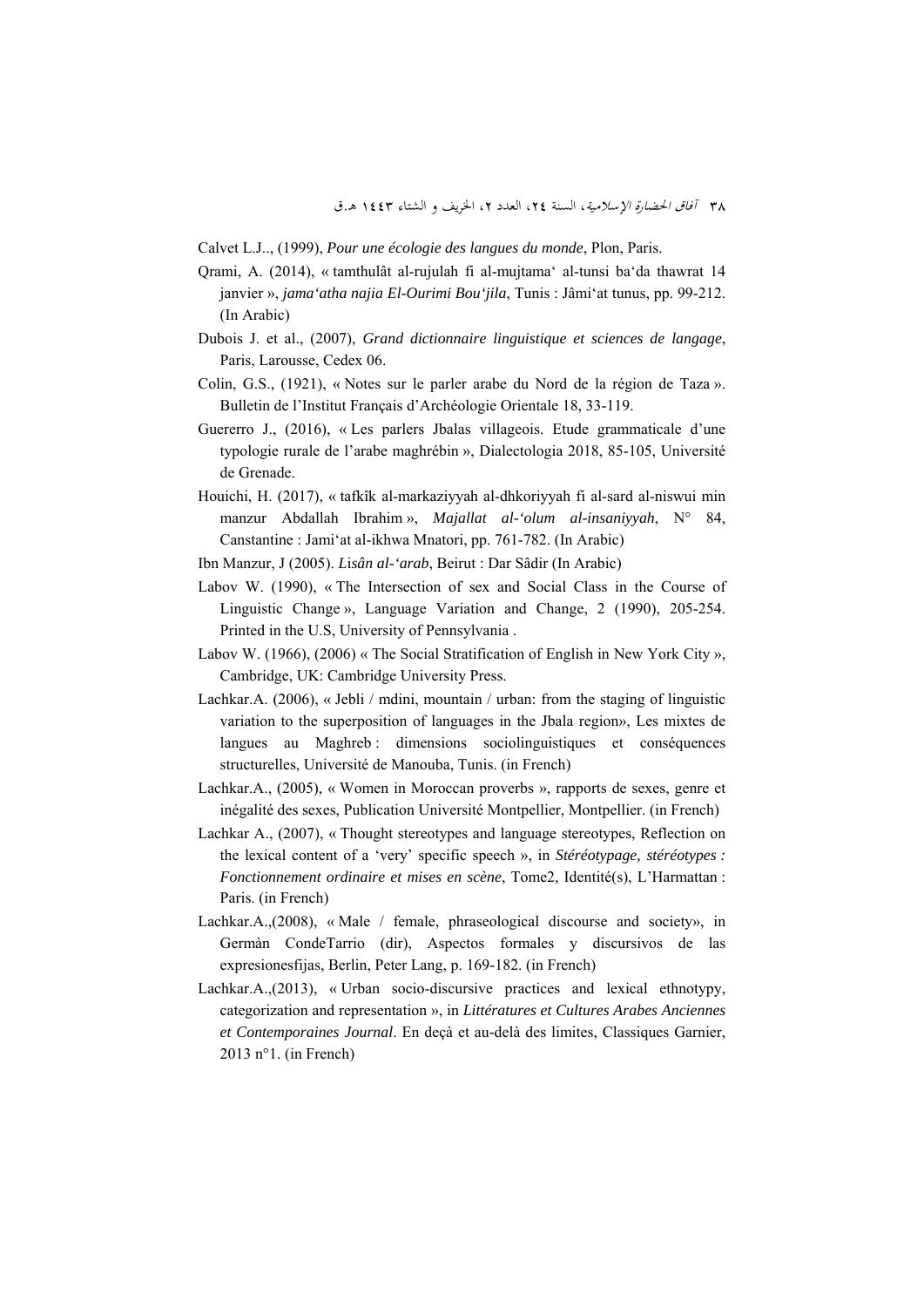Marçais W., (1911), Tangier Arabic Texts, by W.Marçais, Paris. ( in French)

- Mercier L., Gaudefroy-Demon-Bynes, M. (1914), Moroccan Arabic Manual, Paris. (in French)
- Messaoudi L., (2003)*,* Sociolinguistic Studies*,* OKAD Editions, Université Ibn Tofail- Kenitra (Maroc) ; (in French)
- Provençal E.L., (1922), Arabic texts from Ouargha, Dialect of Jbala (northern Morocco), Edition Ernest Leroux, Paris. (in French)
- Singy. P. , (1998), Women and language, linguistic insecurity in question, delachaux et niestlé, Paris ( in French)
- Vicente Á., Caubet D., Naciri-Azzouz A., (2017), *La région du Nord-Ouest marocain : Parlers et pratiques sociales et culturelles*.,éds Pensas de universidad de Zaragoza
- Vicente Á., (2002), « A sociolinguistic interpretation of a Jbala dialect: the female and male sayings in the Anjra dialect », in Aspects of the Dialects of ArabicToday, Rabat, Amapartil, pp. 336-346.
- Vignet-ZunZ, J.J. (2014), *Les Jbalas du Rif, des lettrés en montagne,* Editions la croisée des chemins : Casablanca.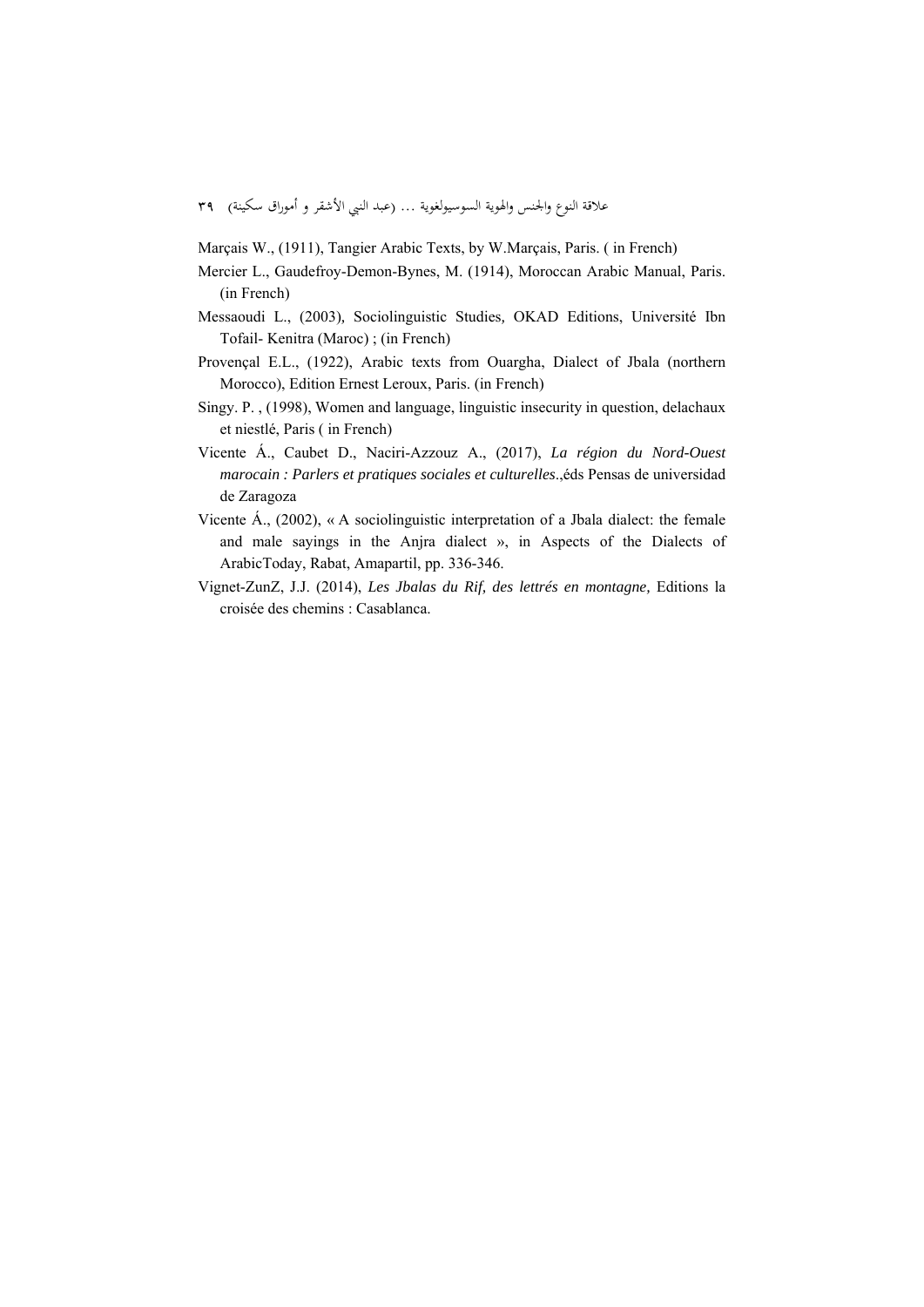**آفاق الحضارة الإسلامية، پژوهشگاه علوم انساني و مطالعات فرهنگي**  دوفصل نامهٔ علمی (مقالهٔ علمی \_ یژوهشی)، سال ۲۴، شمارهٔ ۲، پاییز و زمستان ۱۴۰۰، ۱–۴۱

# **رابطه جنسيت و هويت اجتماعي زباني در منطقه جباله در مراكش از روايت و تلفظ تا بازنمايي زبان و احياي فرهنگي**

**عبد النبي الأشقر**٥\* **أموراق سكينه**٦\*\*

### **چكيده**

اين پژوهش به دنبال كشف انواع تكنيكهاي روايي، گفتماني و زبـاني اسـت كـه توسـط گويشور مغربي در منطقه جباله براي معرفي خودش، دغدغه ها و ميراث شفاهي روايـت شده و روايت نشده از اجدادش از آن مدد مي جويد. تكنيكهـا و تركيـبهـاي زبـاني، لفظي، متني و ميراثي مورد استفاده نشان ميدهد كه همه اين اشكال بيـانگر يـك واقعيـت خاص هستند و يك داستان يا رويداد تاريخي پنهان را روايت ميكنند. به اين ترتيب، اين تكنيكها در نشان دادن رابطه بـين دو جـنس و تشـخيص ارزش آن در زمينـه اعمـال و وظايف روزانه سهيم است؛ اعمال و وظايفي كه واقعيت زنـدگي انسـان عـرب در زمـان درگيريهاي ايدئولوژيكي، مداخلات فرهنگي، جهاني شدن و مدرنيسم را متمايز ميكند. يك تحقيق عميق در مورد ميراث محلي كه تركيبي از روشها و رويكردهاي كـاربردي و ميداني زبانشناسي و زبانشناسي متني و روايي است، به دنبال آن است كه روشن كند اين انواع و ساختارهاي زباني، متني و گفتماني، مانند «أعيوع»، در واقع گفتمانهايي هستند. اين ساختارها در عين حال رواياتي واقعي هستند كه نشان دهنده تأثيرات اجتماعي و اقتصادي بر زندگي فردي و اجتماعي مردم جباله به ويژه جنس زنانه مي باشند. آگاهي از ابزارهـا و روشهاي مورد استفاده ما را براي رسيدن به هدف مورد نظر ياري مي دهد، ايـن هـدف همان چگونگي رساندن پيام از و به اهالي جباله و سپس به جامعه انساني از خلال ايجـاد

.

استاد زبانشناسي، پل والري، دانشگاه مون پليه ،3 فرانسه (نويسندة مسئول)، fr.yahoo@abdenbilachkar \*\* دانشجوي دكتري، پل والري، دانشگاه مون پليه ٣، فرانسه، sakina.amourak01@gmail.com تاريخ دريافت: ١۴٠٠/٠۴/١۶، تاريخ پذيرش: ١۴٠٠/٨/٠٥

Copyright © 2018, IHCS (Institute for Humanities and Cultural Studies). This is an Open Access article distributed under the terms of the Creative Commons Attribution 4.0 International, which permits others to download this work, share it with others and Adapt the material for any purpose